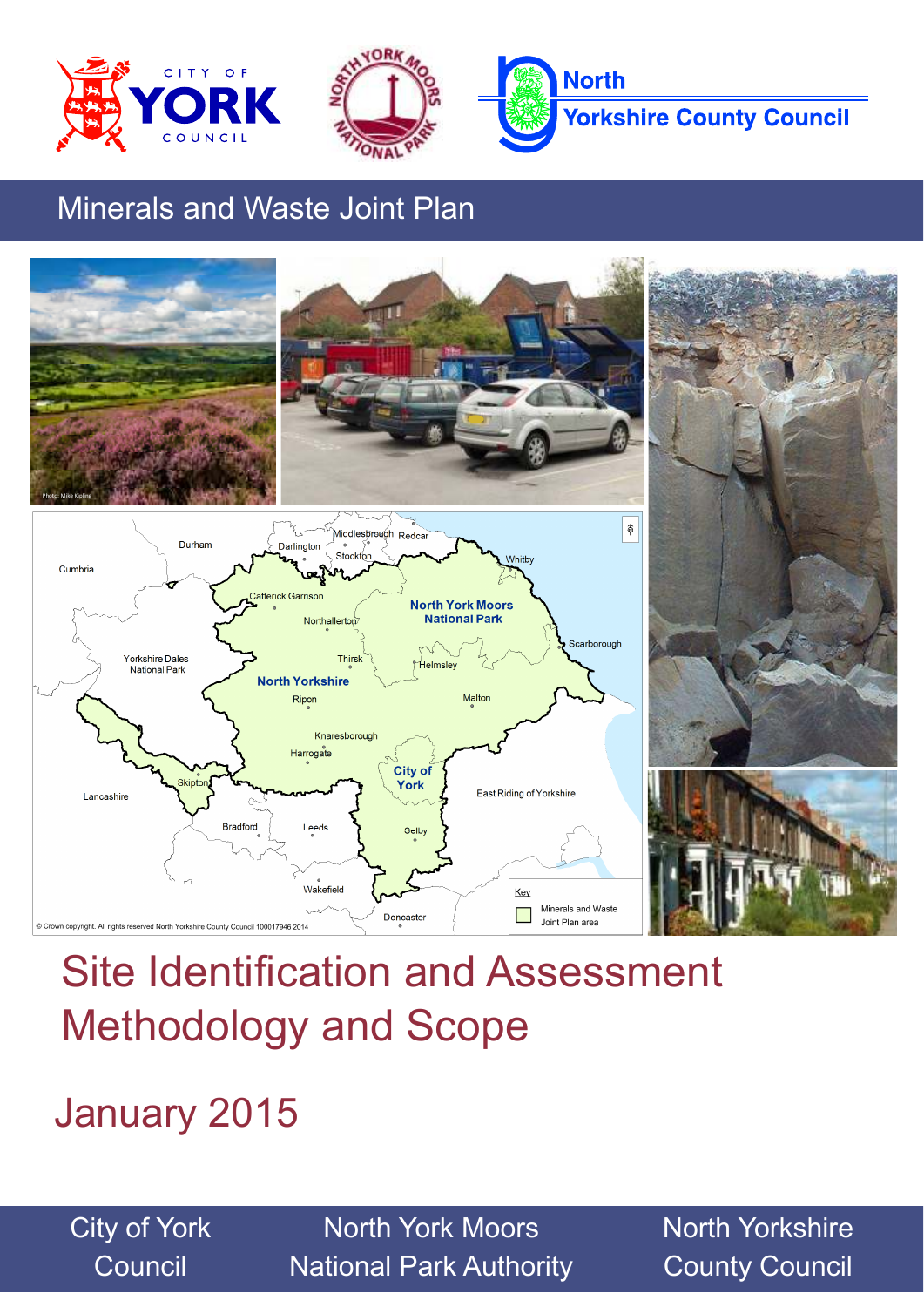### *Contents*

| Step 1: Identification and initial screening of potentially suitable Sites and Areas 4         |  |
|------------------------------------------------------------------------------------------------|--|
|                                                                                                |  |
|                                                                                                |  |
| Step 4: Panel review of Initial SA findings and feedback to Sustainability Appraisal Report 13 |  |
|                                                                                                |  |
|                                                                                                |  |
|                                                                                                |  |
|                                                                                                |  |
| Appendix 1: The Site SA Framework with Columns for Recording Initial Observations 20           |  |
| Appendix 2: Diagram to Show the Relationship between the Sustainability Appraisal (SA) of the  |  |
|                                                                                                |  |
|                                                                                                |  |
|                                                                                                |  |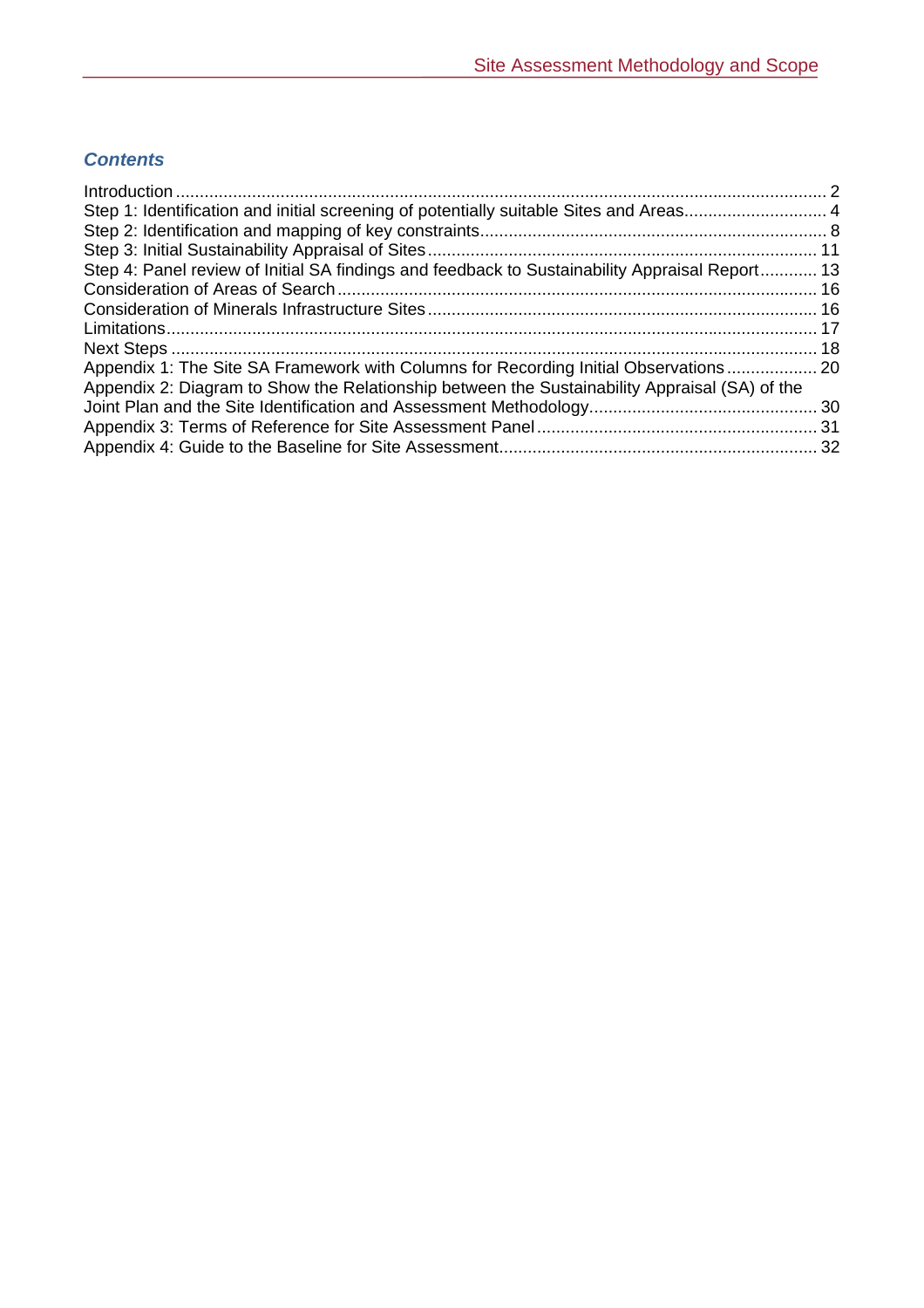### Introduction

 $\overline{a}$ 

North Yorkshire County Council, City of York Council and the North York Moors National Park Authority have decided to work together to prepare a Minerals and Waste Joint Plan ('the Joint Plan'). This plan, to 2030, takes forward recent work on minerals and waste planning issues and evidence undertaken by the three authorities. However, there is a recognition that minerals and waste planning issues often affect larger than local areas and can best be tackled at a wider than local level. The Joint Plan will contain the spatial framework for future minerals and waste development across the three authorities and present land use policies and allocations for future minerals and waste development.

As part of the Joint Plan preparation process there arises a need to consider the potential to identify specific sites and/or areas for the management and extraction of minerals and the management of waste.

During work in 2011 towards preparation of Minerals and Waste Core Strategies, North Yorkshire County Council developed initial site selection methodologies for minerals and waste, which were subject to consultation. Following the decision early in 2013 to move to preparation of a Minerals and Waste Joint Plan, those methodologies have been reviewed and revised and a draft methodology for the identification and assessment of sites in the Joint Plan was discussed at workshops in June 2013 and issued to technical stakeholders in July 2013 for their comments<sup>1</sup>.

In February 2014 the Joint Plan authorities consulted on the revised methodology with a wider audience alongside the Joint Plan issues and options consultation. A number of comments were received on this consultation and this has resulted in a number of further changes to the methodology<sup>2</sup>.

In addition to previous consultations undertaken on this methodology, a new National Planning Policy for Waste and accompanying National Planning Practice has been issued by the Government which has prompted further refinement of the methodology. The draft methodology presented here represents the outcome of that process.

A key aspect of this methodology has been to seek to integrate the Sustainability Appraisal (SA) process within the methodology, in line with the updated SA Framework that has been prepared to support preparation of the Joint Plan<sup>3</sup>.

National planning policy requires that Local Plans should allocate sites to promote development and flexible use of land. Specifically in relation to planning for aggregate minerals, the NPPF states that Mineral Planning Authorities should make

 $1$  The findings of this consultation can be viewed in a separate consultation outcomes report (see http://www.northyorks.gov.uk/article/26217/Sustainability-appraisal). <sup>2</sup>

 $2$  The findings of this wider consultation are contained in the 'Site Identification and Assessment Consultation Outcomes Report (for Consultation Undertaken in Spring 2014)'

<sup>(</sup>http://www.northyorks.gov.uk/article/26220/Site-and-area-assessment)<br><sup>3</sup> The SA Framework for the Joint Plan is contained within the Joint Plan Sustainability Appraisal scoping report (see http://www.northyorks.gov.uk/article/26217/Sustainability-appraisal )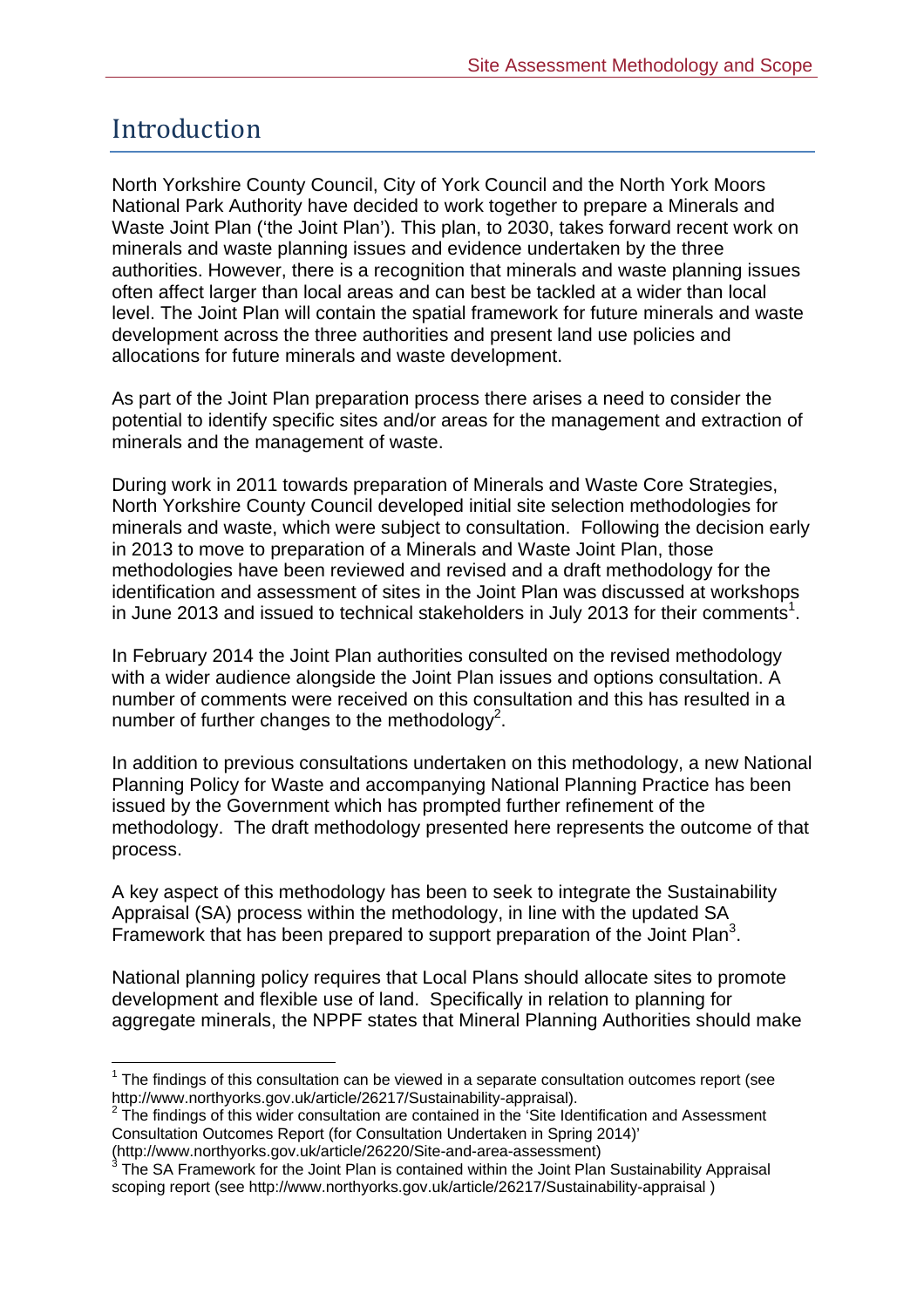provision for aggregates in the form of specific sites, preferred areas and/or areas of search and locational criteria as appropriate. Supporting Government guidance on the Managed Aggregates Supply System states that provision for land won aggregates extraction should take the form of specific sites, wherever possible, but preferred areas and/or areas of search may be appropriate. Of particular relevance to the Joint Plan, the NPPF also states that land banks for non-energy minerals should be provided for from outside National Parks, Areas of Outstanding Natural Beauty, World Heritage Sites, Scheduled Monuments and Conservation Areas. In addition, National Planning Practice Guidance on minerals states that preferred areas or areas of search are not expected to be designated in National Parks.

With regard to waste, Government policy set out in the National Planning Policy for Waste indicates that Waste Planning Authorities should *'identify, in their Local Plans, sites and/or areas for new or enhanced waste management facilities in appropriate locations'<sup>4</sup> .* 

Table 1 below provides definitions of Sites and Areas for minerals and waste development.

| Type of Site / Area                  | <b>Description</b>                                         |
|--------------------------------------|------------------------------------------------------------|
| <b>Minerals Sites</b>                | These are considered to be sites with existing and         |
|                                      | viable mineral resources and with a clearly defined        |
|                                      | boundary where development is acceptable in                |
|                                      | principle.                                                 |
| <b>Waste Sites</b>                   | These are considered to be sites with a clearly defined    |
|                                      | boundary where certain types of waste management           |
|                                      | related development is acceptable in principle.            |
| <b>Minerals Infrastructure Sites</b> | These are considered to be sites with a clearly defined    |
|                                      | boundary which are acceptable in principle for the         |
|                                      | locating of facilities which help ensure the supply of     |
|                                      | minerals or mineral products to the market. They only      |
|                                      | include sites which are not co-located with operational    |
|                                      | minerals extraction sites. Examples might include          |
|                                      | sites for railheads for minerals transport or the          |
|                                      | manufacture of concrete or other mineral products,         |
|                                      | and other mineral processing sites.                        |
| <b>Preferred Areas</b>               | Preferred Areas are clearly defined areas of known         |
|                                      | minerals resources or locations of opportunity for         |
|                                      | waste development. However, they are subject to a          |
|                                      | lesser degree of precision with regard to the definition   |
|                                      | of the actual site, which may be suitable in principle for |
|                                      | development. Preferred Areas may need to be subject        |
|                                      | to a more detailed evaluation to identify the extent of    |
|                                      | the development area with more precision.                  |
| Areas of Search (minerals only)      | Areas of Search are likely to be more geographically       |
|                                      | extensive areas, generally defined with a lesser           |

#### **Table 1: Definitions of Sites and Areas**

 $\overline{a}$ <sup>4</sup> Department for Communities and Local Government, 2014. National Planning Policy for Waste [URL:

https://www.gov.uk/government/uploads/system/uploads/attachment\_data/file/364759/141015\_Nation al\_Planning\_Policy\_for\_Waste.pdf ]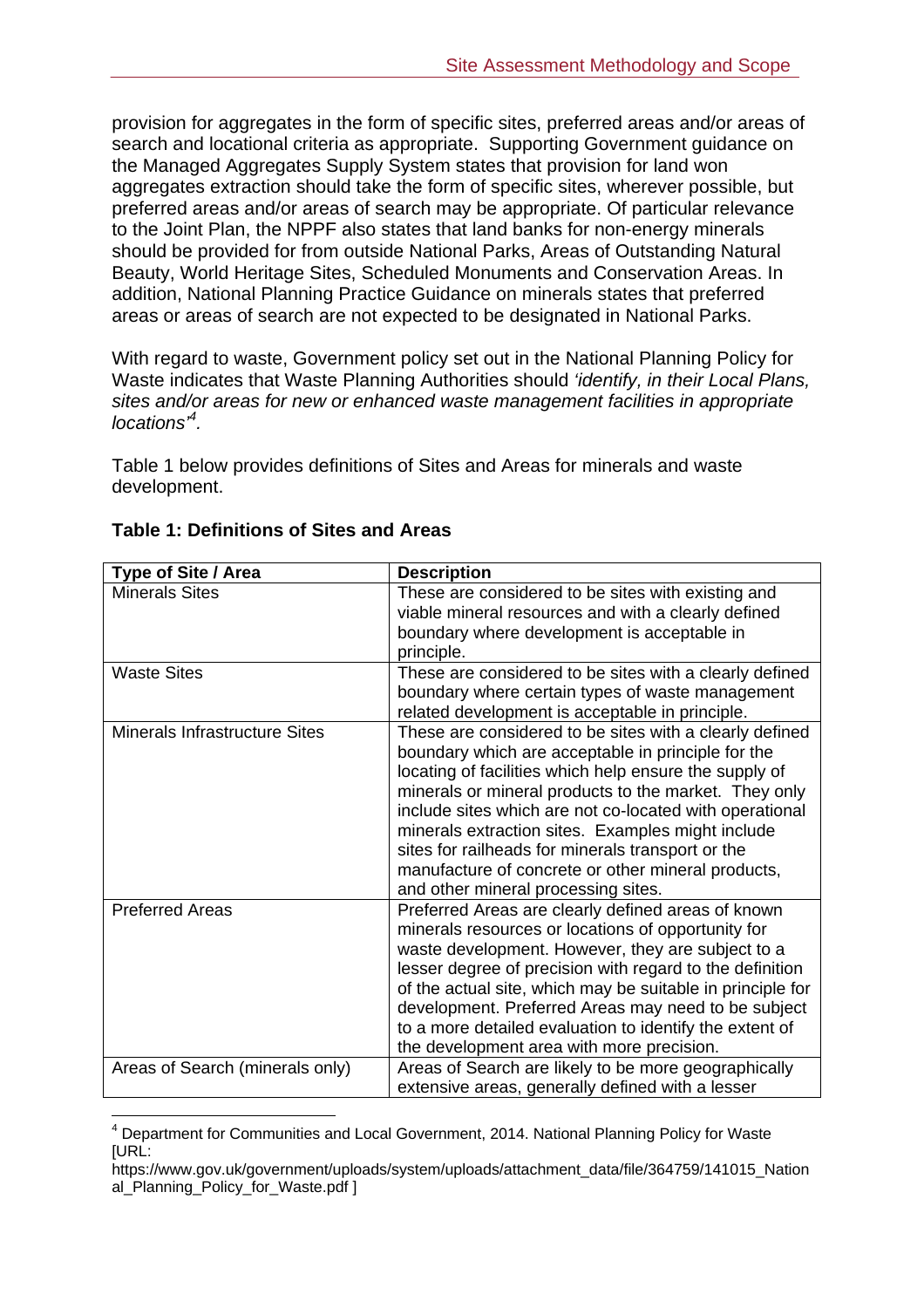| degree of precision than Preferred Areas. They are          |
|-------------------------------------------------------------|
| likely to be characterised by less robust information       |
| about the extent and viability of the potential resource.   |
| Areas of Search are therefore intended to direct            |
| potential developers to areas where suitable sites may      |
| be located and where support in principle, subject to       |
| identification of a suitable site, is likely to be provided |
| by the planning authority.                                  |

This methodology seeks to support the identification and assessment of more specific locations (which may be capable of definition at either the Preferred Area or specific Site level) $5$ . A variant of this methodology (see 'Consideration of Areas of Search' below) will also be used for the identification and assessment of broader Areas of Search. Infrastructure Sites are also considered in a slightly different way (see the 'Consideration of Infrastructure Sites' section of this report). For the purposes of this document broader areas of search are referred to as 'Areas' and Specific Sites and Preferred Areas are referred to as 'Sites'.

The methodology broadly comprises a series of steps. These are:

Step 1: Identification and initial screening of potentially suitable Sites and Areas;

Step 2: Identification and mapping of key constraints;

Step 3: Initial sustainability appraisal of Sites;

 $\overline{a}$ 

Step 4: Panel review of initial SA findings and feedback to Sustainability Appraisal report

The panel review is expected to take place prior to the Preferred Options stage of Plan development. Public consultation on the Sites and Areas assessment and on the Sites selected for inclusion within the Plan will take place at Preferred Options stage.

This document also includes a guide to the 'baseline' data that has been gathered to support it in Appendix 4. This has largely involved extending the scope of the existing Joint Plan Sustainability Appraisal baseline, but some key datasets have been made available on an online interactive map

(www.northyorks.gov.uk/article/26220/Site-and-area-assessment ).

### Step 1: Identification and initial screening of potentially suitable Sites and Areas

Step 1 of the methodology seeks to identify potential Sites<sup>6</sup> and Areas for inclusion within the Joint Plan. It will include an initial broad screening of these to remove any identified potential Sites or Areas which, if it is apparent at this stage of the process, are fundamentally unsuitable for inclusion within the Plan. This is a desktop exercise that will be carried out by local authority planning staff from the joint authorities.

 $5$  At this stage of Plan preparation it is not yet known the extent to which it will be necessary to seek to identify Areas of Search for development as opposed to more specific Sites or Preferred Areas <sup>6</sup> From the outset potential Sites include both Strategic and Non-Strategic Sites.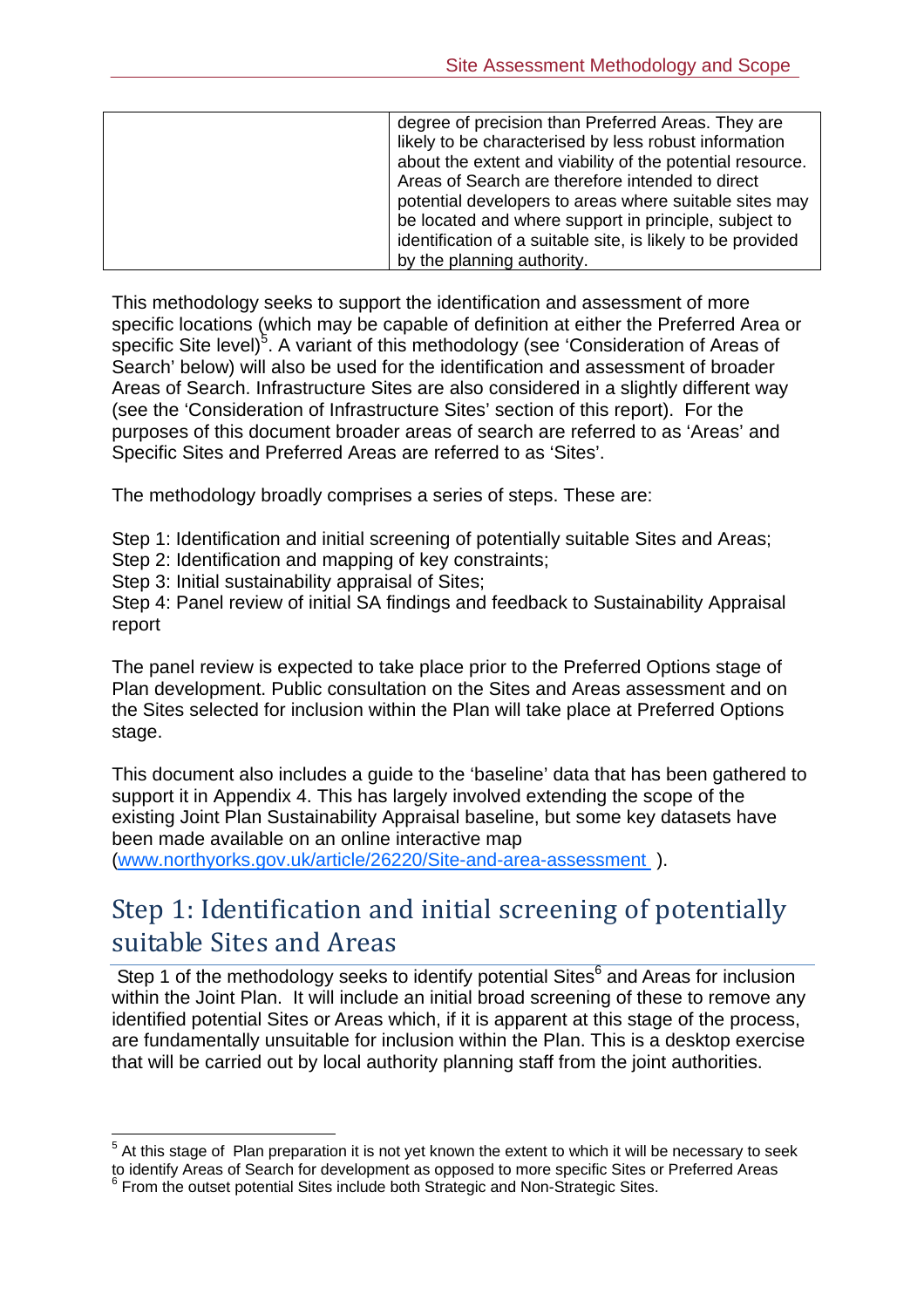#### *Step 1, Stage 1: Identification<sup>7</sup>*

The first step in any allocation process is to identify a 'long list' of Sites and Areas that can then be mapped and reviewed using the assessment process outlined in the rest of this paper.

The main means by which both minerals and waste Sites and Areas have been identified for consideration by the Joint Minerals and Waste Plan is via the submission of Sites/Areas by the minerals and waste industry/landowners for consideration.

Alongside the First Consultation on the Joint Plan carried out in May / June 2013, a call for sites was issued. This provided an opportunity for relevant parties to submit details of sites they would wish to see identified as being suitable for future minerals or waste related development. Two previous 'call for sites' exercises had also been issued by City of York Council in August 2012 and North Yorkshire County Council in 2011.

Details of the Sites submitted were published in Appendix 1 of the Issues and Options Report. This is further updated through the Supplementary Sites Consultation Report.

Areas of Search and Preferred Areas, where required, will be defined through a more strategic review. Areas of Search, which apply to minerals alone, will be identified through analysis of minerals resource information, particularly British Geological Survey minerals resource data. Preferred Areas for minerals are also likely to utilise resource data for minerals alongside local knowledge received through the call for sites process. Such local knowledge will also be utilised where Preferred Areas for waste are defined.

#### *Step 1, Stage 2: Initial broad screening*

Potentially suitable mineral and waste Sites and Areas identified in Stage 1 will be explored in relation to a series of screening questions (set out in the table below). A technical judgement will be made on the broad suitability of each potential Site/Area Allocation, and the justification for progress (or otherwise) to the next part of the assessment (step 2) will be recorded in the table

| If a Minerals Site/Area<br>the following broad<br>screening questions<br>will be asked | If a Waste Site/Area<br>the following broad<br>screening questions<br>will be asked | <b>Response and details as</b><br>necessary |
|----------------------------------------------------------------------------------------|-------------------------------------------------------------------------------------|---------------------------------------------|
| Is the land / Site likely                                                              | Is the land / Site likely to                                                        |                                             |
| to contain a viable                                                                    | provide a viable                                                                    |                                             |
| resource of mineral,                                                                   | contribution to future                                                              |                                             |
| the extraction of which                                                                | requirements for waste                                                              |                                             |

#### Table 1: Broad Screening Questions

 7 A separate approach to step 1 has been developed for infrastructure sites – see page 17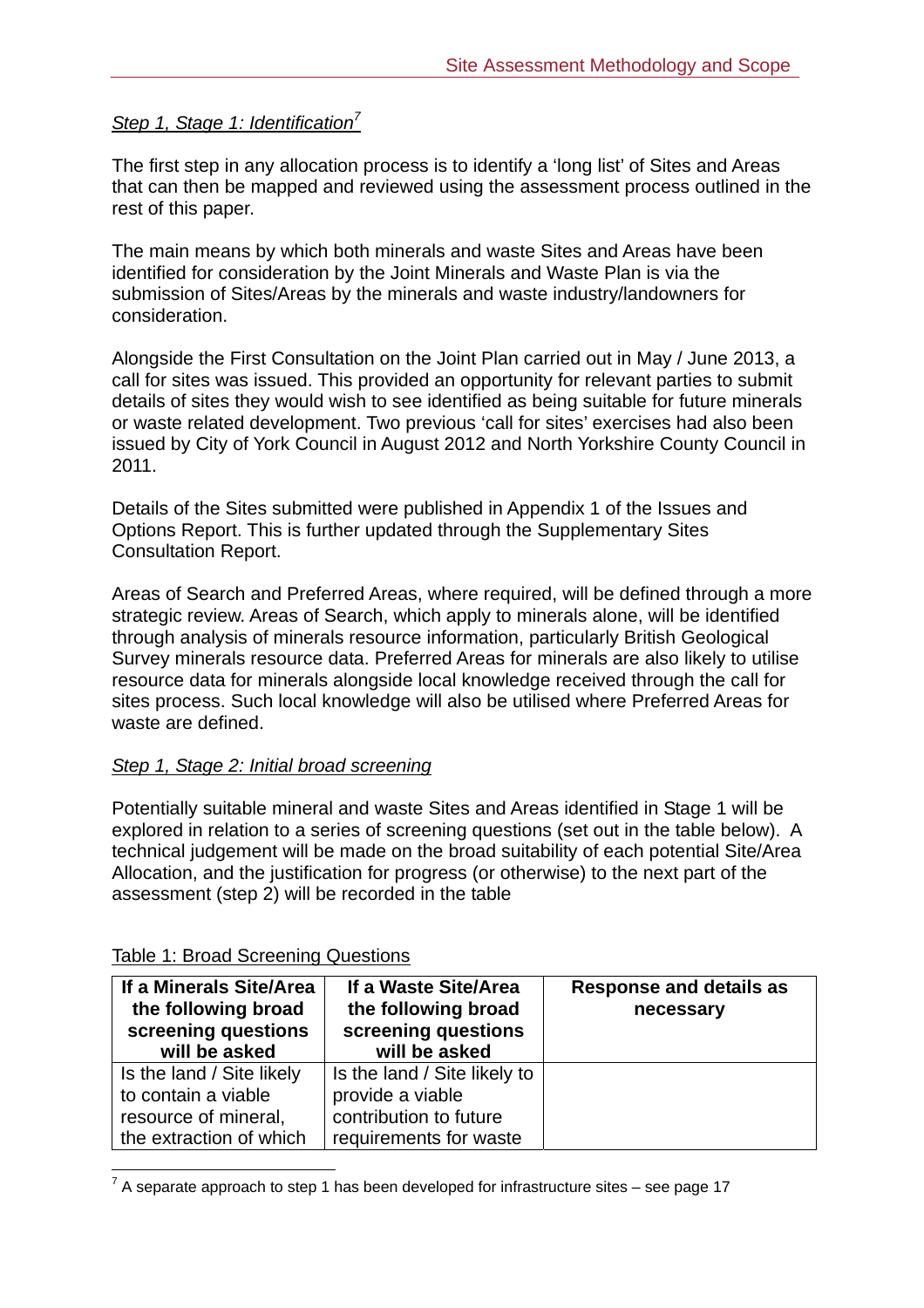| could contribute to<br>future requirements for<br>minerals? (This will<br>include whether the<br>site provides a<br>contribution to future<br>requirements for<br>minerals supply in line<br>with needs expected to<br>be identified in the<br>Plan. <sup>8</sup>                                                        | management<br>infrastructure needs?<br>(This will include<br>whether the site<br>provides a contribution<br>to future requirements<br>for waste management<br>in line with needs<br>expected to be identified<br>in the Plan.) |  |
|--------------------------------------------------------------------------------------------------------------------------------------------------------------------------------------------------------------------------------------------------------------------------------------------------------------------------|--------------------------------------------------------------------------------------------------------------------------------------------------------------------------------------------------------------------------------|--|
| Is the land/Site likely to be available <sup>9</sup> for the<br>intended form of development within the relevant<br>time period?                                                                                                                                                                                         |                                                                                                                                                                                                                                |  |
| Are there any major infrastructure constraints<br>(e.g. absence of potential access to the land/Site)<br>such that the development is unlikely to be<br>deliverable?                                                                                                                                                     |                                                                                                                                                                                                                                |  |
| Are there any major human population constraints<br>such that the development type proposed is<br>unlikely to be deliverable? <sup>10</sup>                                                                                                                                                                              |                                                                                                                                                                                                                                |  |
| Are there any overriding major environmental<br>constraints such that the development is unlikely<br>to be deliverable? (This will include that the site is<br>within an area designated as an SPA, SAC or<br>Ramsar site, within Groundwater Protection Zone<br>1 or an area of functional flood plain. <sup>11</sup> ) |                                                                                                                                                                                                                                |  |
| Should the Site progress to Step 2 of the<br>Assessment Methodology? (Include justification.)                                                                                                                                                                                                                            |                                                                                                                                                                                                                                |  |

After the broad screening questions in Table 1 have been completed, a judgement will be made as to which Sites and/or Areas to exclude from further assessment. In most cases this judgement will not be based on a single negative outcome on any of the broad screening questions. Rather, it will be based on the balance of outcomes

 8 As part of the Joint Plan preparation process evidence has been gathered on the minerals resources within the plan area via a series of topic papers. These are published at

<sup>[</sup>www.northyorks.gov.uk/mwevidence ]. The Plan will identify those minerals for which it will be necessary / appropriate to allocate sites.

 $9$  As a minimum there needs to be general landowner support for the development and there are no known physical or other reasons why the site could not be brought forward for development for the intended purpose within the relevant time period.

 $10$  This will include human receptors that would make a particular site undeliverable. Obviously these constraints will vary markedly between categories of development, so we are unable to create a definitive list of constraints in a document such as this, and will rely on professional judgement, established good practice and evidence to determine whether such a constraint is likely to curtail the development potential of the Site.

<sup>&</sup>lt;sup>11</sup> For non-sand and gravel sites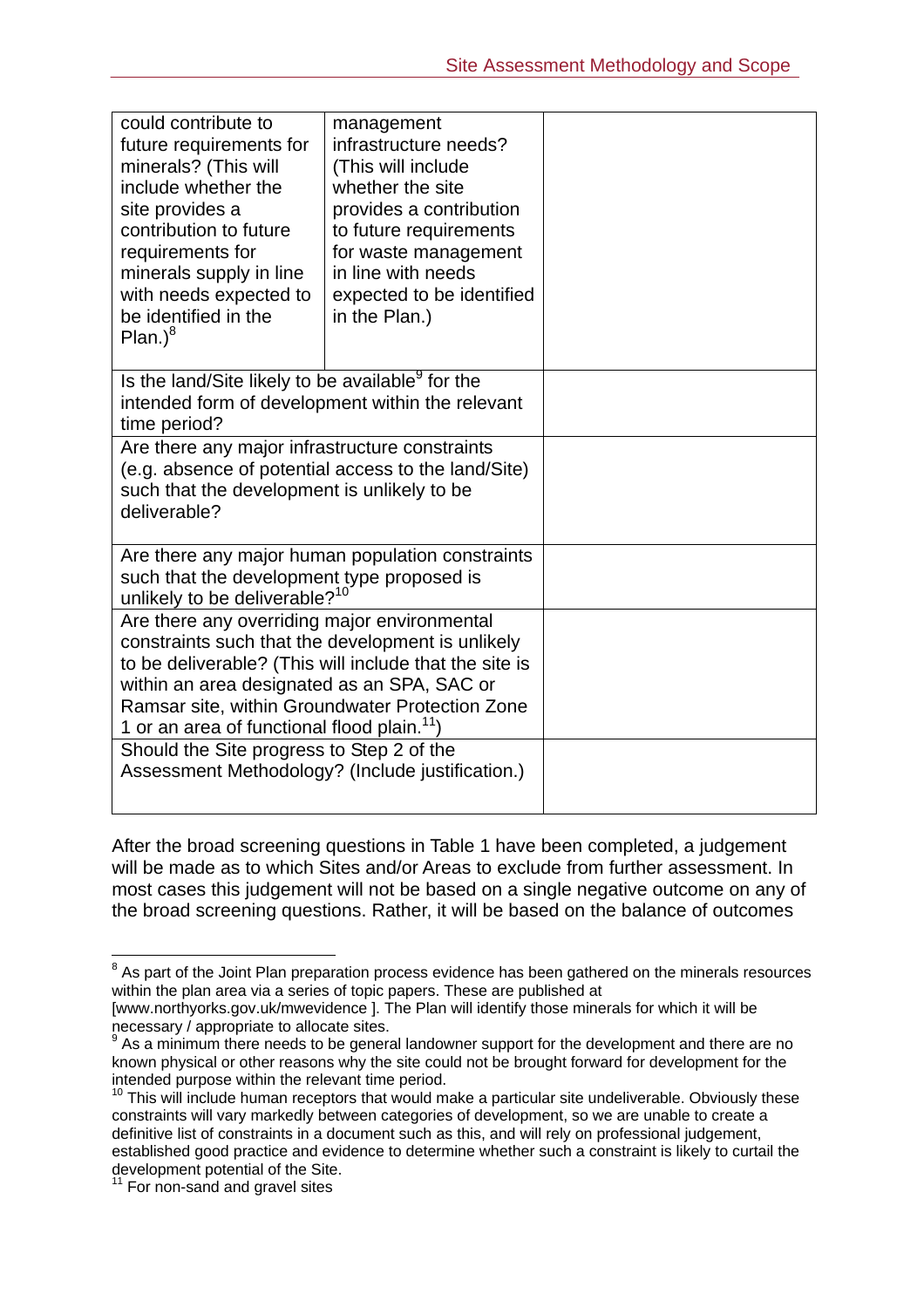reported. If the outcome of initial screening is uncertain, locations will still be allowed to progress to Step 2 of the Site Assessment Methodology and uncertainties will be reviewed by the panel assembled at Step 4.

Should any site be screened out at Step 1, the judgement will be made available to the site promoter and that person or organisation will be able to offer evidence to counter the judgement, which if considered valid would allow sites to remain in the assessment process and progress to step 2.

Distinct approaches for the identification and assessment of Areas of Search and Infrastructure Sites that support minerals and waste development are set out at the end of this report.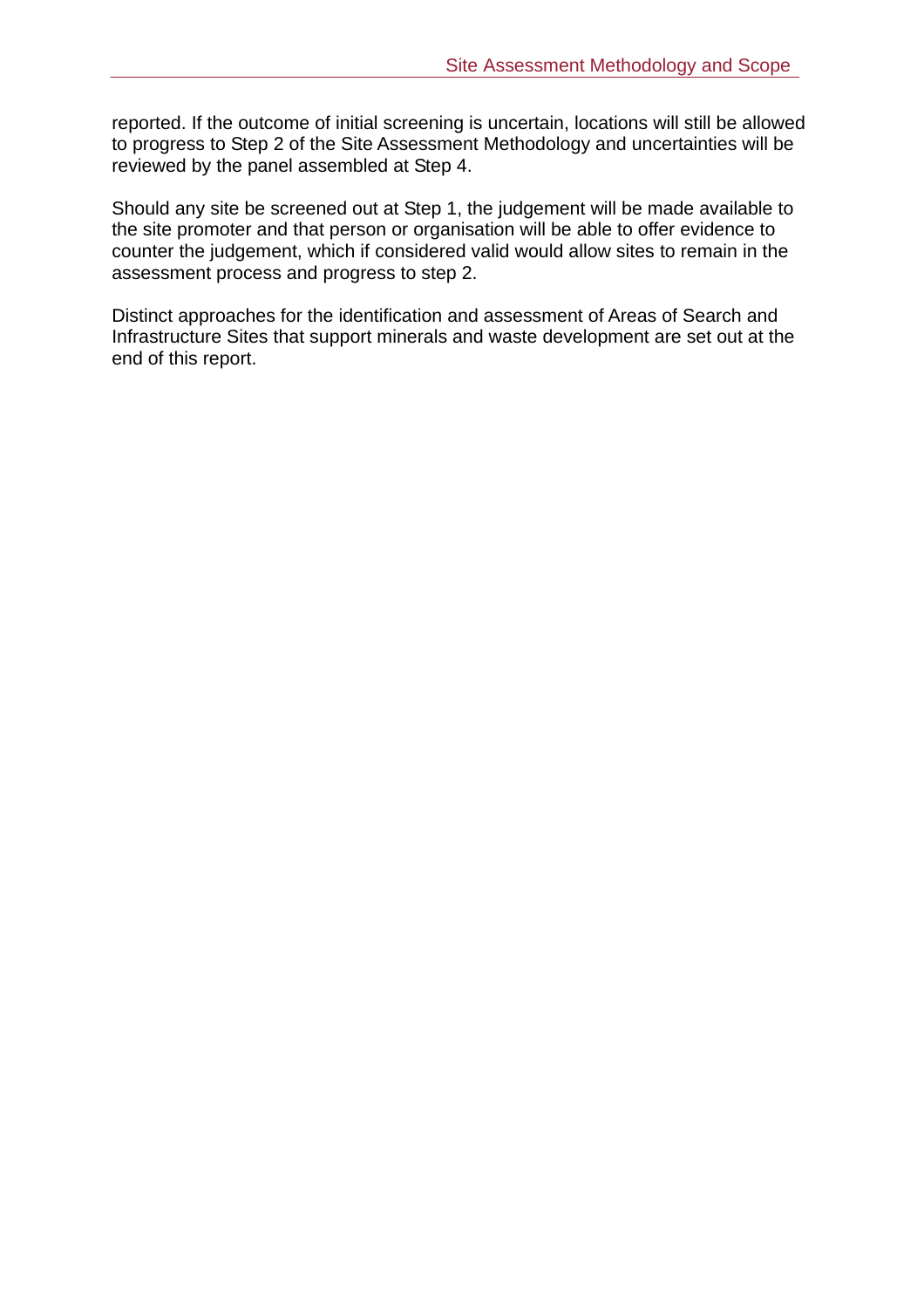### Step 2: Identification and mapping of key constraints

This step will use a Geographical Information System to map proposed Areas or Sites along with a range of features that may represent a constraint or opportunity in relation to future development. A list of key constraints / opportunities that will be mapped where practicable is included in Table 2.

| <b>Biodiversity, Flora and Fauna</b>                 |                                              |  |
|------------------------------------------------------|----------------------------------------------|--|
| The Natura 2000 Network (Special Areas of            | <b>Sites of Special Scientific Interest</b>  |  |
| Conservation, Special Protection Areas) and          |                                              |  |
| Ramsar wetland sites                                 |                                              |  |
| Sites of Importance for Nature Conservation          | <b>UK Priority Habitats</b>                  |  |
| (Local Wildlife Sites) Important Bird Areas          |                                              |  |
| England Habitat Network and local habitat            | Ancient woodland / Plantations on Ancient    |  |
| networks / Green Infrastructure corridors /          | <b>Woodland Sites</b>                        |  |
| Living Landscapes                                    |                                              |  |
| <b>National Nature Reserves</b>                      | Nature Improvement Areas                     |  |
| <b>Local Nature Reserves</b>                         | <b>RSPB Reserves</b>                         |  |
| <u>_andscape</u>                                     |                                              |  |
| National Parks <sup>13</sup> , AONBs, Heritage Coast | District level landscape designations        |  |
| Green belt <sup>14</sup>                             | Inheritance Tax Exemption Land <sup>15</sup> |  |
| <b>Water and soil</b>                                |                                              |  |
| Nitrate Vulnerable Zones                             | <b>Groundwater Source Protection Zones</b>   |  |
| <b>Environment Agency Flood Zones</b>                | Agricultural Land Quality <sup>16</sup>      |  |
| Air                                                  |                                              |  |
| Hazardous substances consent sites                   | Air Quality Management Areas <sup>17</sup>   |  |

Table 2: Key Constraints / Opportunities to be Mapped<sup>12</sup>

<sup>12</sup> Note: Not all constraints identified here can be made publicly available due to restrictions on use 13 Note: Note: Note all constraints in the mate on the mande public and cultural heritage as well as landscape, and to the provision of opportunities for understanding and enjoyment of the Park's special qualities but have been listed under 'landscape' for the purposes of this exercise. All factors important to the National Park designation will be considered as part of the assessment.<br><sup>14</sup> Green belt is an example of a constraint that is considered differently for minerals and waste

development. For minerals development, Green Belt is considered by the NPPF not to be an inappropriate location; while waste related development is not listed in the exceptions to the approach to inappropriate development in the Green Belt. However, the National Planning Policy for Waste states that 'waste planning authorities, including by working in partnership with other planning authorities, should first look for suitable sites and areas outside of the Green Belt for waste management facilities that, if located in the Green Belt, would be inappropriate development. Local planning authorities should recognise the particular locational needs of some types of waste management facilities when preparing their Local Plan'.

<sup>15</sup> This includes areas of land or other assets have been exempted from Inheritance Tax in order to preserve national heritage for the benefit of the public, provided certain conditions, including public access, are complied with. A full description of the 'Tax Exempt UK Heritage Assets' scheme is available from Her Majesty's Revenue and Customs at

http://www.hmrc.gov.uk/heritage/exemption.htm

 $16$  Defra make available maps of the Agricultural Land Classification (ALC) System that cover grades 1 to 5, but do not distinguish between grades 3a and 3b. Grades 1, 2 and 3a are considered to be Best and Most Versatile Agricultural Land. At this screening stage grades 1 to 3 will be considered to be of higher quality, while grades 4 and 5 will be considered of lesser quality. However, in certain limited areas more up to date information that does distinguish between grades 3a and 3b is available. This will be reviewed where applicable.

 $17$  Air Quality Management Areas which are close to being declared will also be reviewed.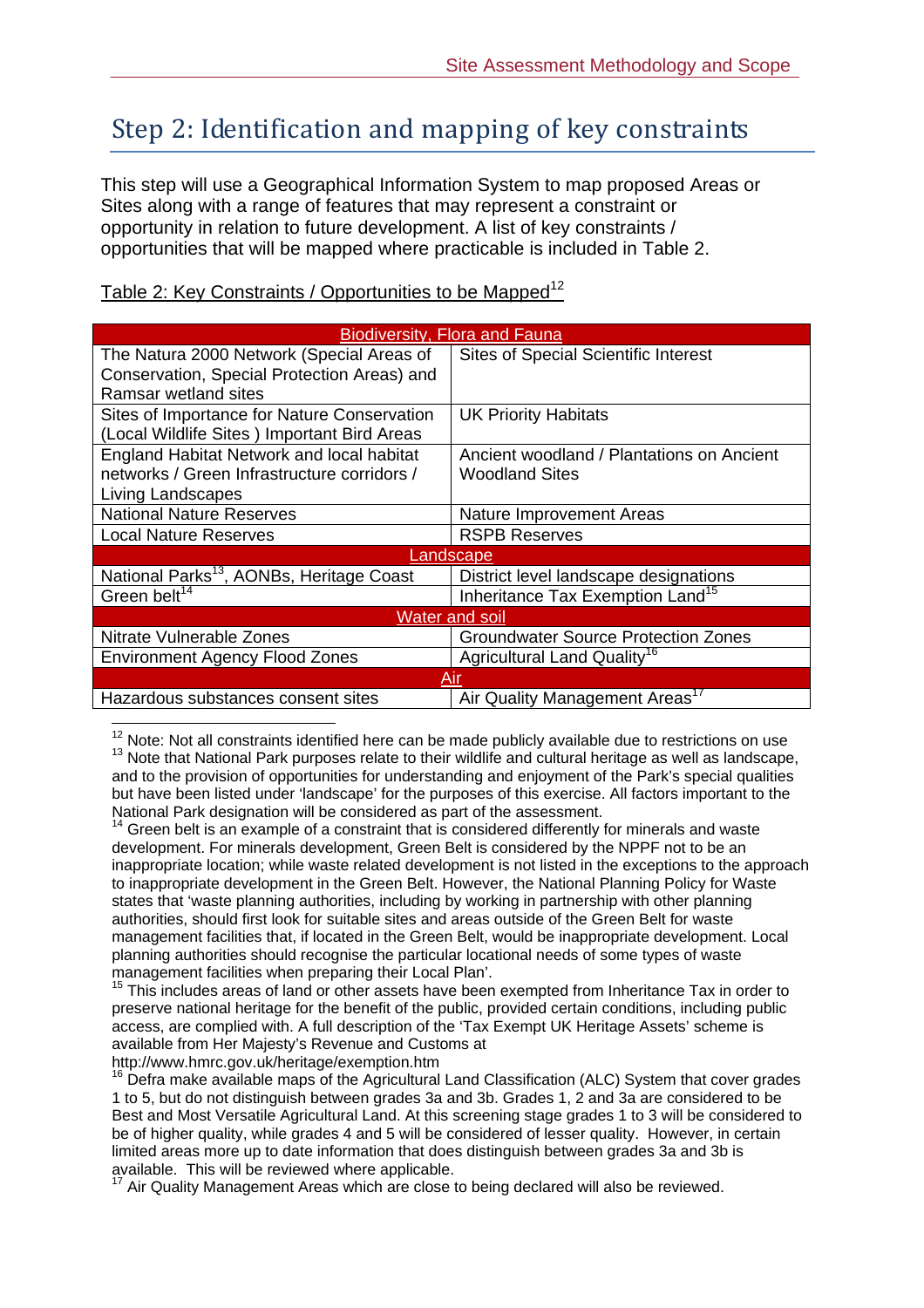| <b>Cultural Heritage and Historic Environment</b> |                                                  |  |
|---------------------------------------------------|--------------------------------------------------|--|
| <b>Conservation Areas</b>                         | Registered Parks and Gardens / Registered        |  |
|                                                   | battlefields                                     |  |
| World Heritage Sites <sup>18</sup>                | <b>Scheduled Monuments</b>                       |  |
| Listed buildings                                  |                                                  |  |
|                                                   | <b>Population and Human Health / Communities</b> |  |
| <b>Built development</b>                          |                                                  |  |
|                                                   | <b>Recreation and leisure</b>                    |  |
| Rights of way / open access land and the          | Registered village greens and common land        |  |
| National Cycle network                            |                                                  |  |
|                                                   | <b>Material Assets and Resources</b>             |  |
| <b>MOD Safeguarding</b>                           | Other airfields                                  |  |
| Allocations in other Local Plans covering the     | Land instability / Gypsum dissolution where      |  |
| Joint Plan area                                   | available                                        |  |
| Anaerobic digestion facilities                    | Existing Active / Dormant Minerals sites         |  |
|                                                   | and Waste Sites <sup>19</sup>                    |  |
| National grid (energy and gas)                    | <b>BGS Minerals Resource Areas</b>               |  |
| Transport                                         |                                                  |  |
| Timber Routes Map <sup>20</sup>                   | Rail / Road / Canal network and railheads /      |  |
|                                                   | wharves facilities                               |  |
| Waterways with potential capacity for freight     |                                                  |  |
| movements                                         |                                                  |  |

Not all constraints are available as mapped GIS files. In order to more fully assess site constraints a site visit to each potential site will be required, the purpose of which will be to supplement desktop data and make a photographic record of the Site.

In addition, a range of contextual information has been gathered during previous work on North Yorkshire's Minerals and Waste Development Framework. In particular, the 'Managing Landscape Change' project supported by North Yorkshire County Council and English Heritage has mapped landscape character and undertaken Phase 1 habitat assessment for key Areas of Surface Minerals Resource Potential<sup>21</sup>. This information will be collated and be used to inform Step 3: 'initial Sustainability Appraisal of Sites'.

Other studies such as North Yorkshire's Landscape Character Assessment and the North York Moors Landscape Character Assessment will also inform the wider context to sites. A review of the relevant District or Borough Local Plan policies and supplementary planning guidance will also be undertaken to ascertain whether there are any issues which are relevant to the site in terms of, for example, providing support or not for particular end-uses.

Similarly, evidence is currently being gathered to support the Habitats Regulations Assessment and Strategic Flood Risk Assessment (SFRA) of the Joint Plan which will help provide additional information to inform the assessment of sites and areas. The

<sup>&</sup>lt;sup>18</sup> Including buffer zones

 $19$  The mapping of site boundaries for the current Active/Dormant minerals sites and waste site is in progress and would need data verification prior to use

<sup>&</sup>lt;sup>20</sup> Shows agreed routes and restriction on routes for timber freight which may act as an indication of cumulative effects

<sup>&</sup>lt;sup>21</sup> This relates only to the North Yorkshire Planning Authority Area.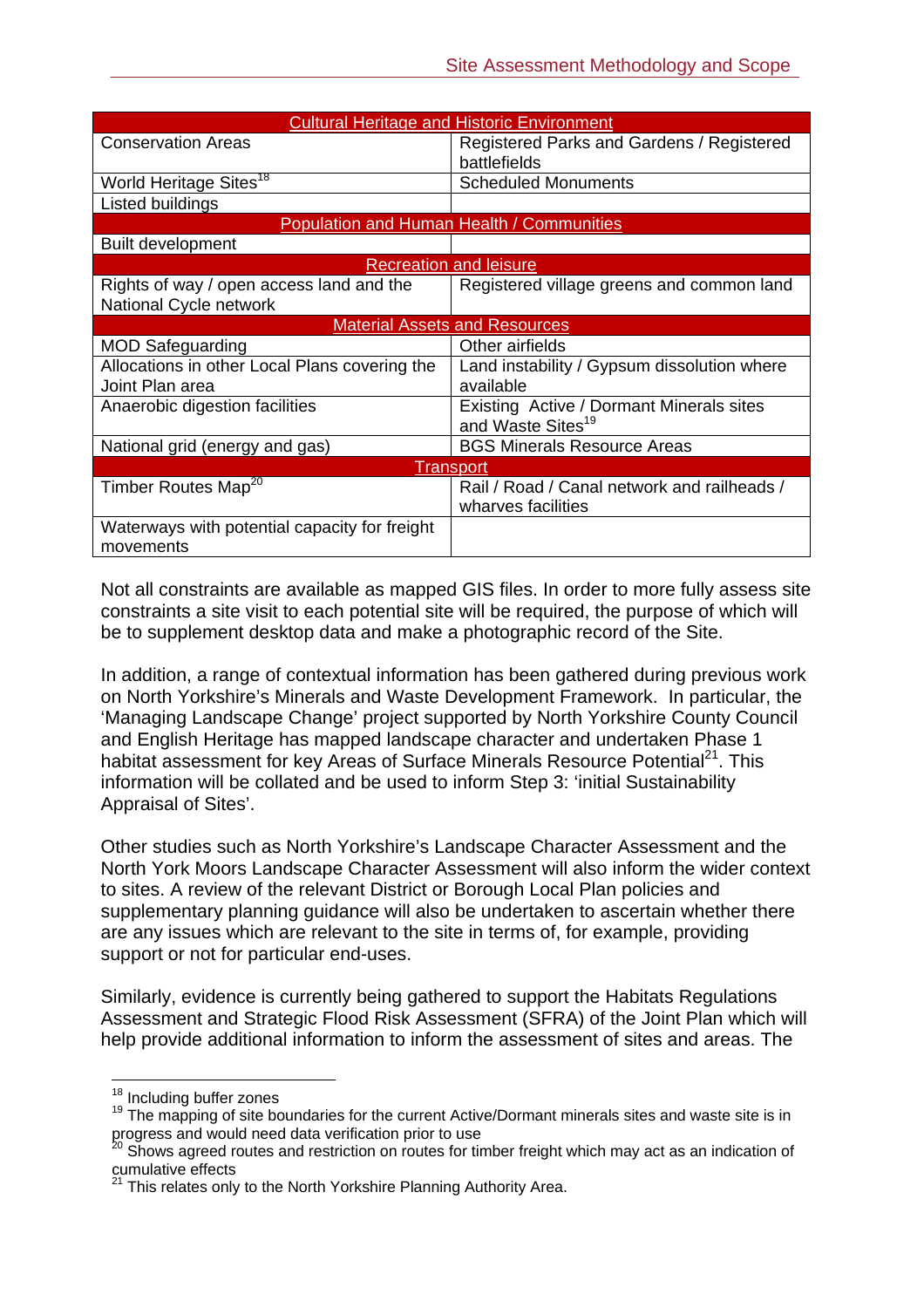SFRA in particular, may through application of the Sequential Test, require that sites be located away from particular levels of flood risk. In such circumstances, any new location would need to be worked through the methodology from Step 1.

Table 3 shows the additional desktop sources that will be considered.

Table 3: Key (non-mapped) desktop sources to be used when identifying constraints and opportunities

| Joint Minerals and Waste Local Plan                                                                                         |  |  |
|-----------------------------------------------------------------------------------------------------------------------------|--|--|
| Site of Special Scientific Interest Citations                                                                               |  |  |
| <b>Habitats Regulations Assessment</b>                                                                                      |  |  |
| <b>Tree Preservation Orders</b><br>RSPB Futurescapes (web map)                                                              |  |  |
| The Development of Draft Biodiversity                                                                                       |  |  |
| Targets Arising from Minerals Extraction In                                                                                 |  |  |
| the Yorkshire and Humber Region                                                                                             |  |  |
| (Unpublished Draft Report)                                                                                                  |  |  |
| Landscape                                                                                                                   |  |  |
| <b>National Character Area Profiles</b><br>Managing Landscape Change project reports                                        |  |  |
| North York Moors Landscape Character<br>North Yorkshire and York Landscape                                                  |  |  |
| <b>Character Assessment</b><br>Assessment                                                                                   |  |  |
| District / AONB level landscape character<br>Localised height restrictions                                                  |  |  |
| assessments where available                                                                                                 |  |  |
| <b>Water and soil</b>                                                                                                       |  |  |
| York Strategic Flood Risk Assessment<br>North Yorkshire Strategic Flood Risk<br>Assessment (draft)                          |  |  |
| North East Yorkshire Strategic Flood Risk<br>North East Shoreline Management Plan 2                                         |  |  |
| Assessment                                                                                                                  |  |  |
| <b>Catchment Flood Management Plans</b><br>River Basin Management Plans                                                     |  |  |
| <b>Catchment Abstraction Management</b><br><b>Contaminated Land Registers</b><br>Strategy <sup>22</sup>                     |  |  |
| <b>Cultural Heritage and Historic Environment</b>                                                                           |  |  |
| <b>Historic Environment Records</b><br>York Heritage Topic Paper                                                            |  |  |
| English Heritage Vale of Pickering Statement<br>Citations for historic assets (e.g. list entries                            |  |  |
| for scheduled monuments, World Heritage<br>of Significance                                                                  |  |  |
| Sites, citations for Registered Parks and                                                                                   |  |  |
| Gardens etc.)                                                                                                               |  |  |
| Population and Human Health / Communities / Employment, Education and Deprivation                                           |  |  |
| Indices of deprivation                                                                                                      |  |  |
| <b>Material Assets and Resources</b>                                                                                        |  |  |
| HSE Pipelines and Sites, other pipelines <sup>23</sup><br>BGS / Coal authority information relating to                      |  |  |
| mine workings                                                                                                               |  |  |
| Coal mining hazards<br><b>HSE Consultation Zones</b>                                                                        |  |  |
| Transport                                                                                                                   |  |  |
| Existing transport modelling / publicly<br><b>Infrastructure Delivery Plans</b><br>available transport growth studies where |  |  |
| available                                                                                                                   |  |  |
| Other                                                                                                                       |  |  |
| Previous planning applications<br>Aerial photographs where available                                                        |  |  |

 $\overline{a}$  $^{22}$  In particular, the groundwater management unit resource availability will be noted.<br> $^{23}$  This data is sensitive and will not be made publicly available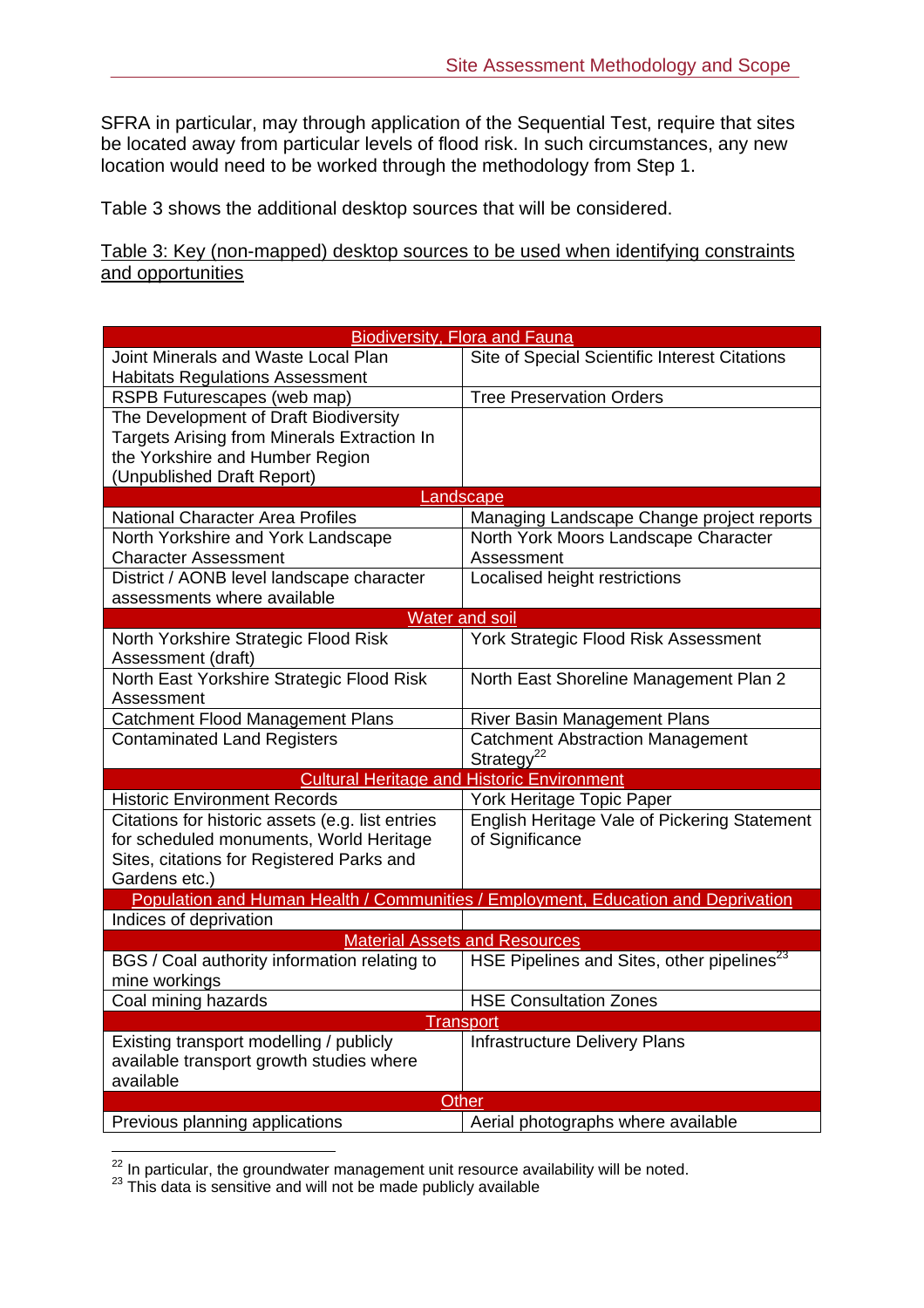| Environment Agency 'Guidelines for          |  |
|---------------------------------------------|--|
| Developments Requiring Planning             |  |
| <b>Permission and Environmental Permits</b> |  |
| (England)'.                                 |  |

Step 2 is a desktop exercise that will be carried out by local authority planners from the joint authorities alongside the Sustainability Appraisal team. Much of the mapped data has already been gathered through the SA Scoping Report http://www.northyorks.gov.uk/mwsustainability and some of the data has also been made available on the interactive web map at www.northyorks.gov.uk/article/26220/Site-and-area-assessment .**Appendix 4 of this report gives a detailed summary of the constraints and opportunities considered to date, and where to access mapped information.** 

It should be noted that not all constraints or opportunities apply in equal ways to minerals and waste development. For instance, different national policy approaches to the consideration of green belt apply to minerals and waste development, while physical differences between development types may have varying effects on constraints. Also, different constraints hold a greater level of weight than others, for example the effects on a National Park or AONB would be of greater significance than the same effects applied to a local landscape designation. The distinctions between minerals and waste development are dealt with further in step 3.

# Step 3: Initial Sustainability Appraisal of Sites

 $\overline{a}$ 

As the Joint Plan develops, options for policies within it will be assessed against a Sustainability Appraisal (SA) Framework. The SA Framework includes a series of headline Sustainability Appraisal objectives along with sub objectives and indicators by which the predicted performance of policy options can be evaluated. The finalised SA Framework is set out in the Joint Sustainability Appraisal Scoping Report available at http://www.northyorks.gov.uk/mwsustainability .

The SA Framework within the scoping report is a tool that will allow comprehensive assessment of the likely sustainability effects of *policies and other strategic aspects* of the plan, including their secondary, cumulative and synergistic effects<sup> $24$ </sup>. As a tool, it is written primarily with assessment at a strategic scale in mind. However, assessment at a *site* level requires the SA Framework to be adapted to ensure that specific receptors, or vulnerable areas, for sustainability effects are considered at the individual site level. Site level assessment also requires that additional social,

<sup>&</sup>lt;sup>24</sup> Annex I of the Strategic Environmental Assessment Directive defines the types of effects which should be considered in an Environmental Report (SEA is a mandatory part of the Sustainability Appraisal being carried out on the Joint Plan): "effects should include secondary, cumulative, synergistic, short, medium and long term, permanent and temporary, positive and negative effects'. **Secondary effects** are effects that might occur as the result of an initial effect – so pollution of a river may lead to the secondary effect of pollution of a downstream estuary. **Cumulative effects** are the combined effects of more than one development – so two or three developments placed close to a habitat might isolate that habitat, to the detriment of species within it, significantly more than just one development on its own. **Synergistic effects** are similar to cumulative effects, however, sometimes a 'synergy' can occur between impacts – for instance several air pollutants may combine with sunlight in the atmosphere to create a smog which may have a greater effect than air pollutants on their own.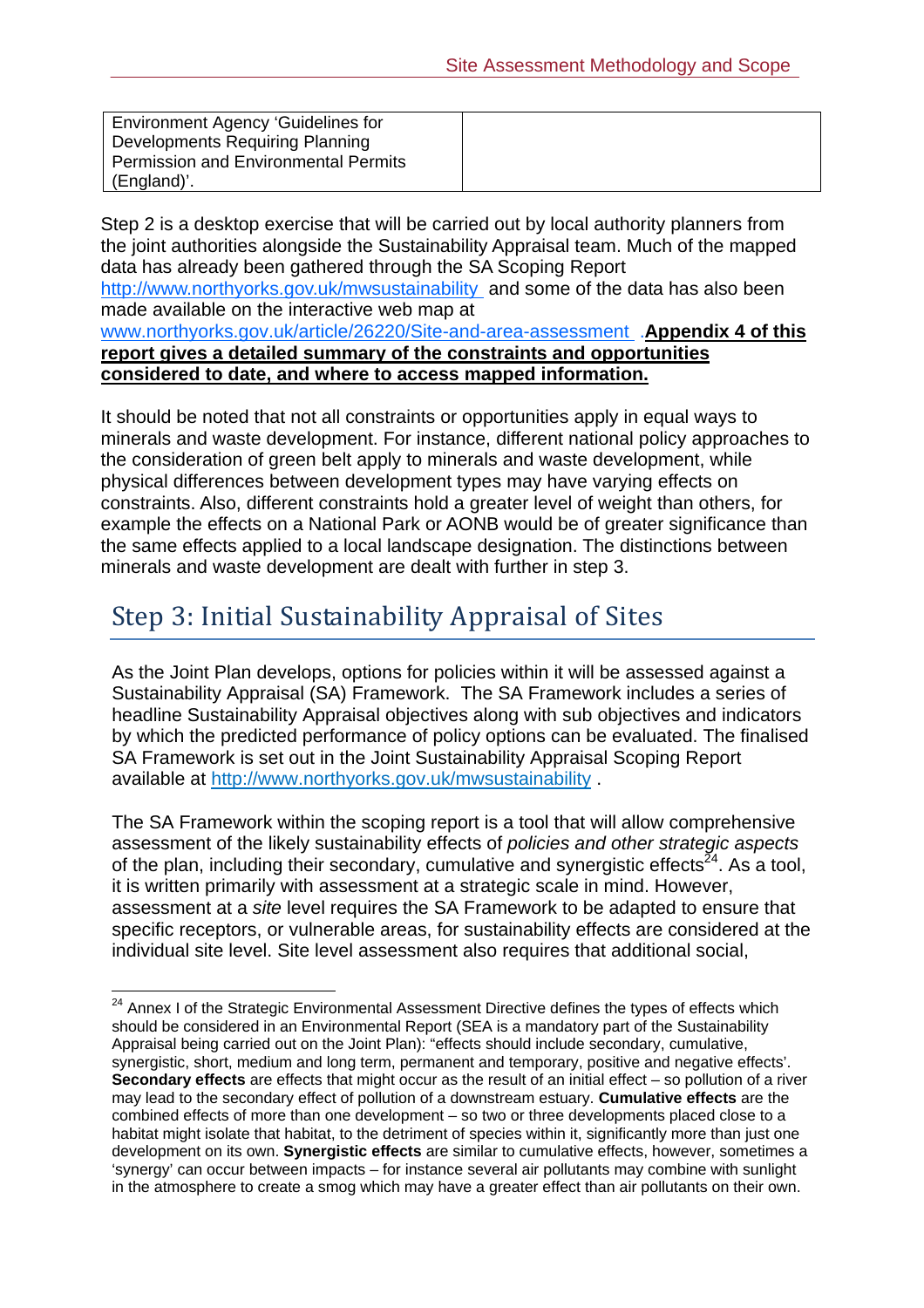environmental and economic effects $25$  that may occur as a result of locating a site near to another site or some other development are considered.

The SA Framework has therefore been adapted so that the headline objectives within it are followed by a series of site specific questions. At this stage the SA Team will assemble key information that will help to answer the Site level questions and make initial observations as to the relative contribution each site makes to sustainable development by attributing scores ranging from '++' (major positive contribution) to '- -' (major negative contribution). Consideration will be given to the constraints and opportunities identified in Tables 2 and 3 in terms of the status / legal protection applied to these and any relevant policy considerations. As the contributions sites make towards objectives may become evident at different periods during (and after) the plan period, scores will be assigned to short term (S), medium term (M) and long term (L) time periods, where short term equates to effects observed within five years of work commencing on the Site, medium term represents five to fifteen years from work commencing on a Site and long term is sixteen to thirty years from work commencing. Appendix 1 shows the scoring system alongside the adapted Site Sustainability Appraisal Framework.

It is important to note that the SA will utilise information gathered at earlier stages of the Site assessment process as well as additional desktop sources, such as local studies including landscape character assessments (see also Steps 1 and 2 above). It should also be noted that, while the site SA Framework identifies specific questions to ask of each site, some flexibility in approach should be retained by the assessors, for instance if additional constraints not identified by the questions or the evidence gathered are apparent then this should be noted.

At this stage we are not proposing to commission additional studies to answer the questions in the SA Framework. In most cases the analysis and scoring will be based upon review of desktop sources (such as the evidence gathered at step 2 as well as the use of relevant research and guidance documents) and the application of professional judgement. Where necessary, established techniques for appraisal may be employed to support judgements made (see 'A Practical Guide to the Strategic Environmental Assessment Directive'26 for a description of evaluation techniques).

Step 3 will be carried out by the Sustainability Appraisal team. This partnership team comprises:

Development Officer (Spatial Evidence) – City of York Council Senior Planning Policy Officer – North York Moors National Park Authority Principal Environmental Policy Officer – North Yorkshire County Council Environmental Policy Officer – North Yorkshire County Council

 $\overline{a}$  $^{25}$  Including the types of effects identified in Annex I of the SEA Directive (see footnote 6 above). It should be noted that the review of other local plans will help identify cumulative effects.<br><sup>26</sup> Office of the Deputy Prime Minister, 2005. A Practical Guide to the Strategic Environmental

Assessment [URL:

https://www.gov.uk/government/uploads/system/uploads/attachment\_data/file/7657/practicalguidesea. pdf ]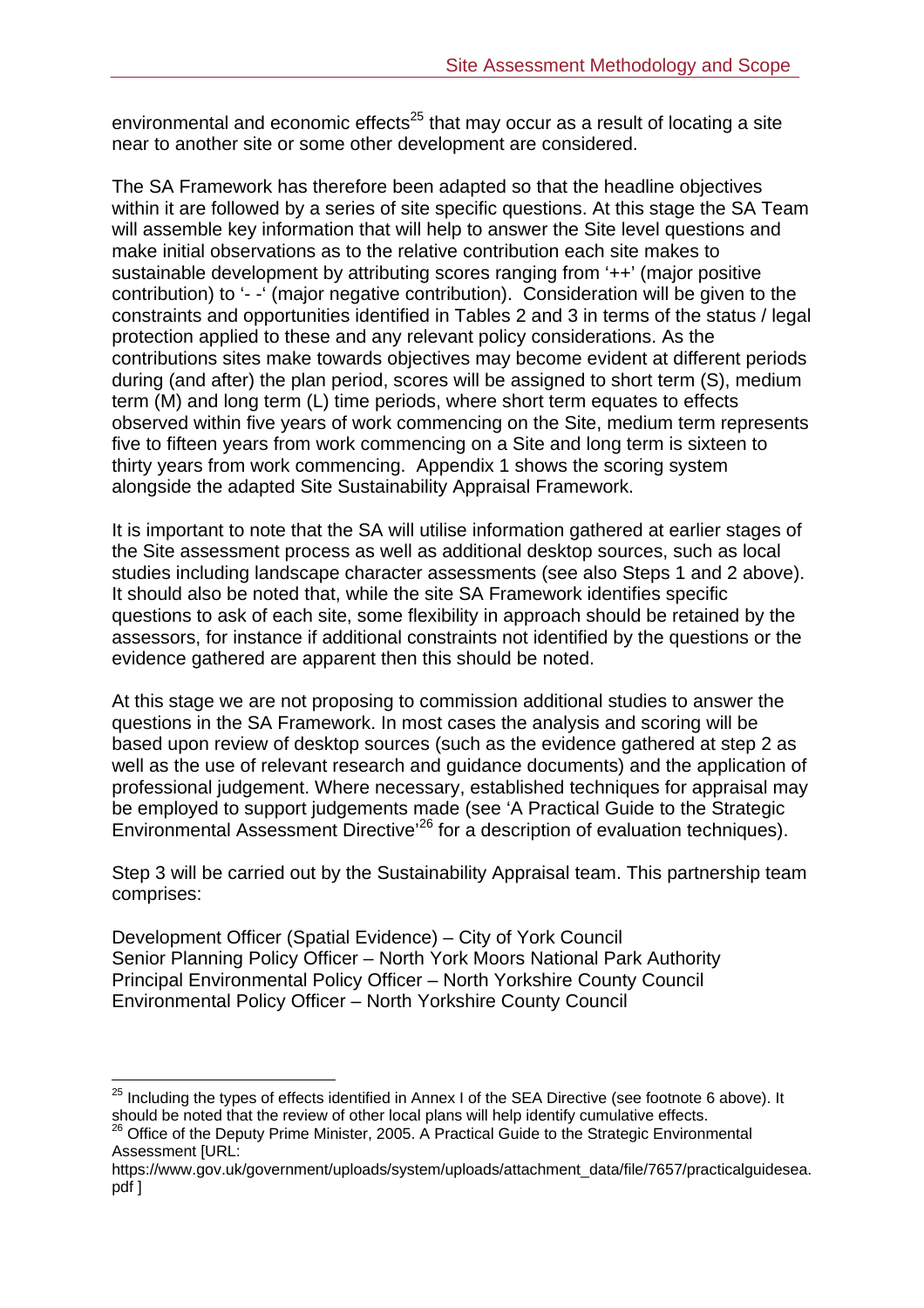The diagram in appendix 2 shows how the Site Identification and Assessment Methodology and the wider Joint Plan Sustainability Appraisal relate to one another.

# Step 4: Panel review of Initial SA findings and feedback to Sustainability Appraisal Report

Once scores have been awarded to Sites on the basis of the initial Sustainability Appraisal, a panel will be assembled to discuss the findings. The purpose of this stage is to evaluate the potential Site Allocations identified throughout the methodology through the application of a range of expert knowledge and local understanding.

The Joint Plan partners (City of York Council, North Yorkshire County Council and the North York Moors National Park Authority) will convene an expert panel made up of local authority professionals and key statutory bodies to the planning process to discuss all potential mineral and waste Sites and Areas included at this stage. The process will include consideration of the factors identified as being relevant to each potential Site or Area such as:

- The main potential adverse impacts resultant from Site development;
- Any opportunities that may arise as a result of the development (e.g. through contribution to delivery of green infrastructure through the site restoration process); and
- How might the impacts identified from the Site combine with the impacts of other development?
- Potential mitigation measures that could be applied.

Representation on the panel will be drawn from the following professions as appropriate / available:

- Transport
- **Ecology and biodiversity**
- **Environmental Protection**
- **Historic Environment and Cultural Heritage**
- Planning
- Health and public safety
- Landscape
- Flooding and the water environment
- **•** Geology
- Development Control / Management
- Economy and Regeneration
- **•** Tourism
- **•** Sustainability
- Public Rights of Way

Membership of the Panel at any given time will be published on the North Yorkshire County Council website at www.northyorks.gov.uk/article/26220/Site-and-areaassessment .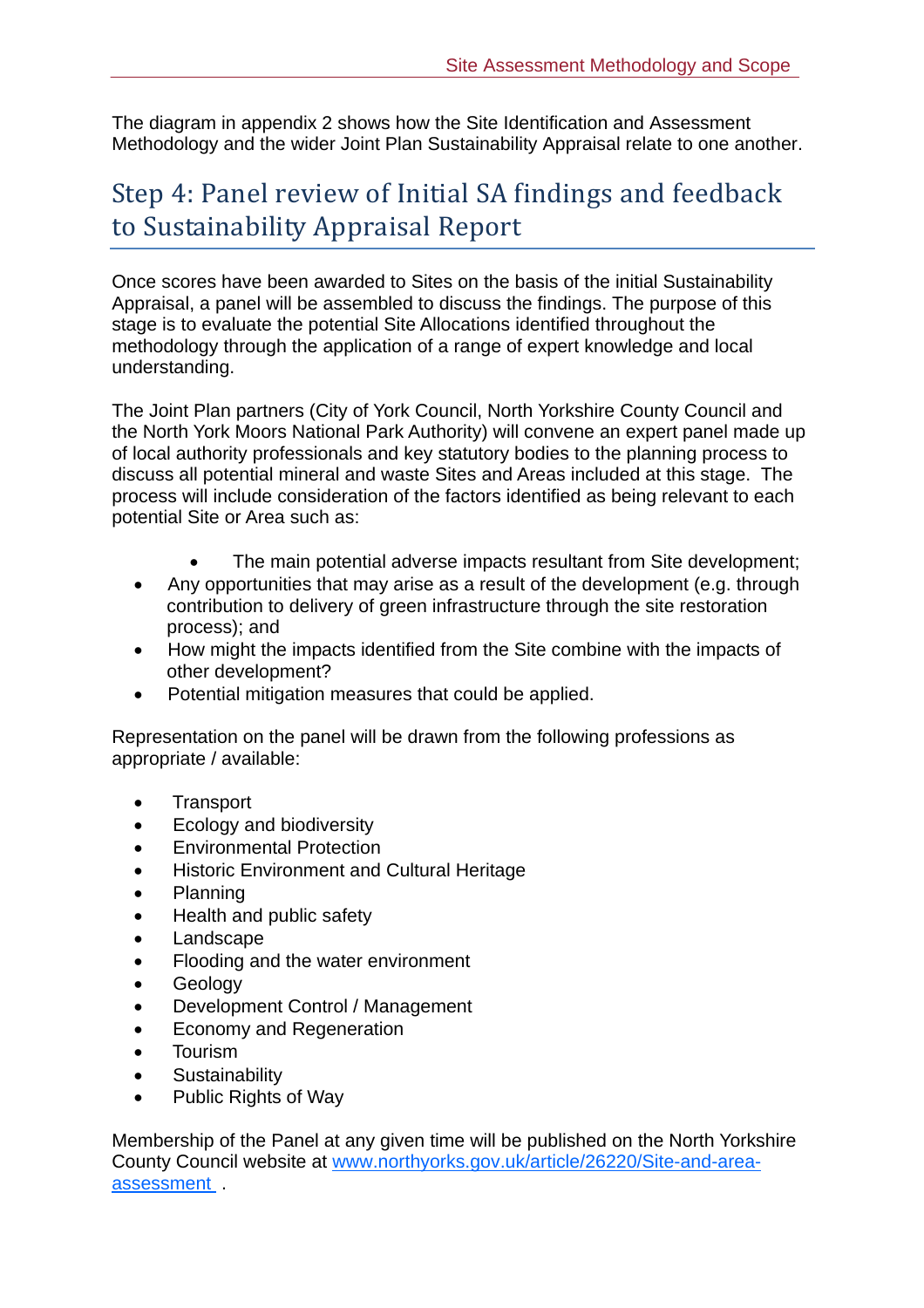In order to allow all panel members an equitable opportunity to air their views in open debate, representation will be restricted to a maximum of just one professional per topic listed in the above list of professions. However, the outcomes of panel discussions will be circulated to relevant professionals to gain additional input where the need to do this arises (for instance, where partner authorities and statutory bodies taken together have more than one professional working on a certain topic area).

The panel will draw on their expert knowledge and take a balanced view on the relevant considerations. In order to record the discussions Table 4 will be populated and the outcome for each potential Site Allocation recorded.

Appendix 3 of this report sets out the 'terms of reference' for this panel.

The table will be used to help complete the findings of the Sustainability Appraisal and to inform the inclusion of potential allocations within the Joint Plan. The findings of the process will be recorded as a supporting document to a Sustainability Appraisal update report that will accompany the Preferred Options consultation.

| Site / Area to be Assessed                                                                                                                              | Panel comments (include examples or key evidence<br>where applicable) |
|---------------------------------------------------------------------------------------------------------------------------------------------------------|-----------------------------------------------------------------------|
| Review of initial SA findings:<br>Please list any findings you<br>disagree with, recording the<br>objective number and the<br>points you disagree with. |                                                                       |
| Is the Site likely to be<br>deliverable? What factors<br>have led you to your<br>conclusion?                                                            |                                                                       |
| If the site is in a National<br>Park or AONB would its<br>development be likely to<br>trigger the major<br>development test? <sup>27</sup>              |                                                                       |

#### Table 4: Form for Recording Panel Comments

 $\overline{a}$ 

 $27$  The NPPF states that 'Planning permission should be refused for major developments in these designated areas except in exceptional circumstances and where it can be demonstrated they are in the public interest. Consideration of such applications should include an assessment of: -the need for the development, including in terms of any national considerations, and the impact of permitting it, or refusing it, upon the local economy; -the cost and scope for having the development outside the designated area, or meeting the need in another way; -any detrimental effect on the environment, the landscape and recreational opportunities, and extent to which that could be moderated'. The NPPF does not define the point at which any given development becomes a major development. To this end, the Joint Plan Issues and Options document states that 'major development in the context of the Major Development Test is not defined and is determined on a case by case basis'. However, it goes on to state that major development 'is considered to be development which may have the potential to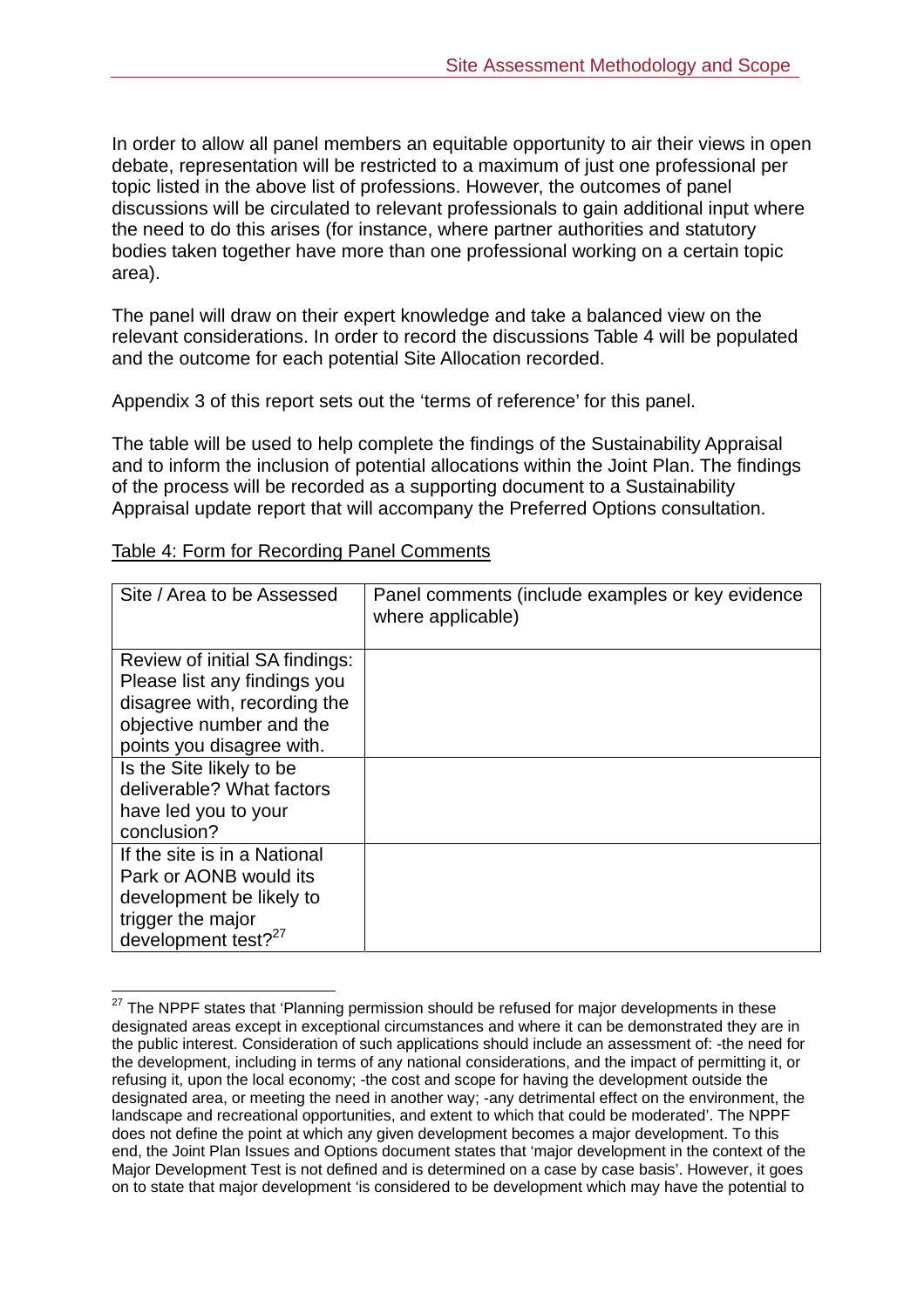| Are there secondary,         |  |
|------------------------------|--|
| synergistic or cumulative    |  |
| effects associated with      |  |
| development of this Site?    |  |
| How significant are these?   |  |
| How can the main likely      |  |
| negative effects associated  |  |
| with development of this     |  |
| Site be mitigated?           |  |
| What are the main likely     |  |
| opportunities arising from   |  |
| development of this Site?    |  |
| This assessment has been     |  |
| made on the information      |  |
| available to the panel. Has  |  |
| this limited your assessment |  |
| and what further information |  |
| may help refine the          |  |
| assessment?                  |  |
| Please list the panel        |  |
| members present when         |  |
| making this assessment       |  |

Once the panel have completed their review, the Site Sustainability Appraisal Framework forms for each site will be updated.

Decisions on which sites to progress with, as well as being broadly consistent with the findings of the Sustainability Appraisal, will need to be consistent with the preferred policy approach. While it is not possible to identify this preferred policy approach until a preferred approach has been defined, a further strategic assessment of all sites will be carried out and published alongside the Preferred Options stage of plan preparation.

As sites / areas should be deliverable in relation to their environmental, social and economic context, as demonstrated by this assessment methodology, and also consistent with the strategic context, all sites / areas will need to demonstrate acceptable results across both this Site / Area assessment and the proposed strategic assessment to be considered for allocation.

These assessments will then form the basis for decisions to be taken on which sites to progress with and which to discard, subject to other considerations as set out in the Limitations section below and the consideration of consultation responses received.

 cause significant harm to the special qualities of, and/or the statutory purposes related to, the designated area due to either its scale or nature or both'.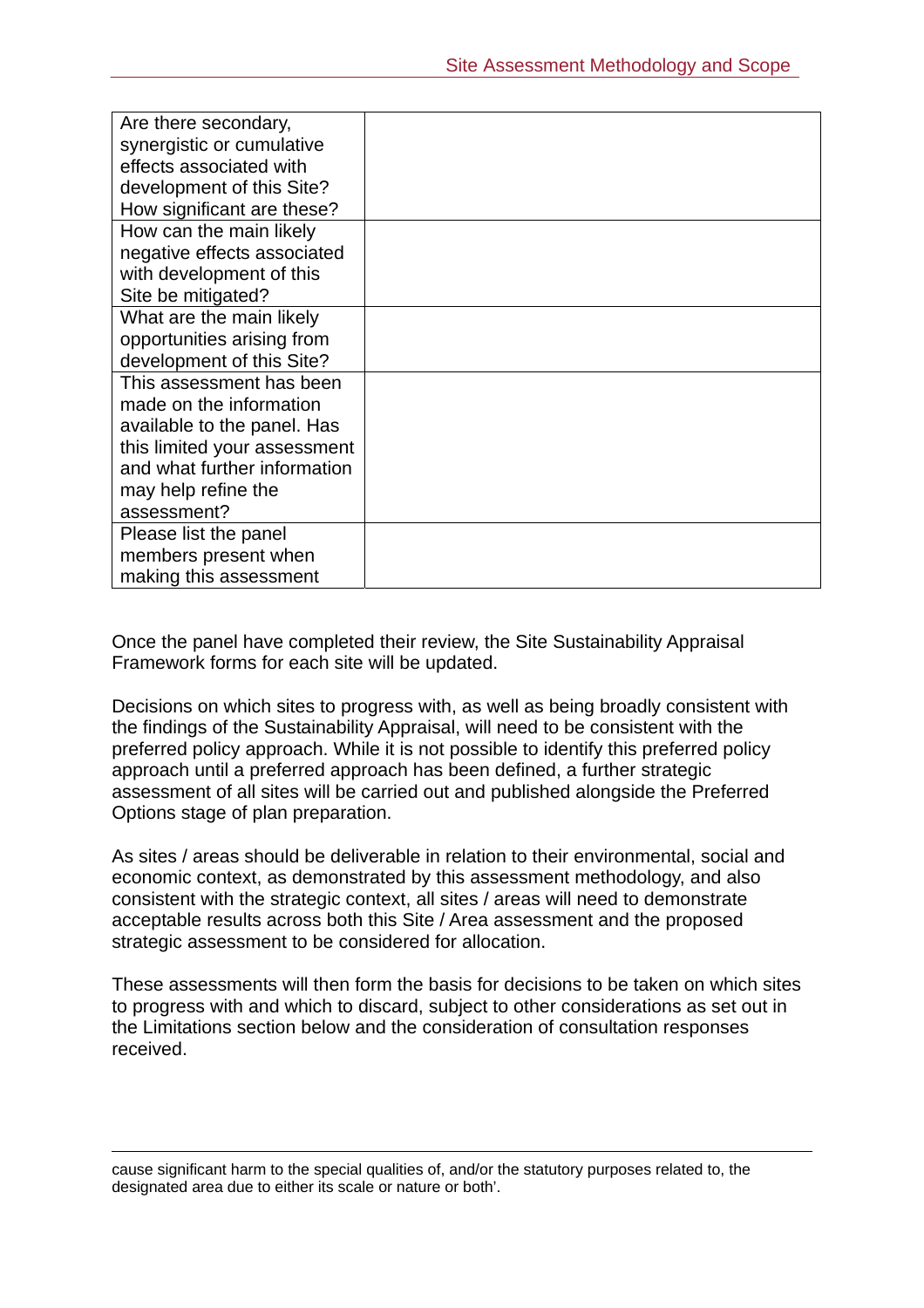## Consideration of Areas of Search

Areas of Search will also be considered using the approach outlined in this paper. However, the broader nature of Areas of Search means that the questions highlighted in the Sustainability Appraisal Framework at Step 3 will be less relevant as the questions are location specific. Instead the Sustainability Appraisal Framework used for consideration of the Joint Plan as a whole will be used to undertake an initial assessment of these Areas, and relevant key facts associated with the sub objectives in that Framework will be made available to the panel. The SA Framework for the plan as a whole is located at http://www.northyorks.gov.uk/mwsustainability

### Consideration of Minerals Infrastructure Sites

The Local Plan will also consider allocating supporting infrastructure to minerals and waste Sites, such as transport or important processing infrastructure. As this infrastructure can only be considered necessary if it plays some supporting role to existing sites or other potential Areas and Sites to be identified in the Plan, a separate approach to Step 1 has been developed. The Infrastructure Sites would then be considered in line with steps 2 to 4 of this methodology. Step 1 for Infrastructure Sites is shown at table 5 below.

| Question                                                      | <b>Response and details as</b><br>necessary |
|---------------------------------------------------------------|---------------------------------------------|
| Is the site necessary to help ensure the supply of            |                                             |
| minerals or mineral products in accordance with               |                                             |
| Plan objectives?                                              |                                             |
| Is the Site likely to be available $^{28}$ for the intended   |                                             |
| form of development within the relevant time                  |                                             |
| period?                                                       |                                             |
| Are there any major constraints (e.g. absence of              |                                             |
| potential access to the Site) such that the                   |                                             |
| development is unlikely to be deliverable?                    |                                             |
| Are there any major human population constraints              |                                             |
| such that the development type proposed is                    |                                             |
| unlikely to be deliverable?                                   |                                             |
| Are there any overriding major environmental                  |                                             |
| constraints (this will include that the Site is within        |                                             |
| an area designated as an SPA, SAC or Ramsar                   |                                             |
| site, within Groundwater Protection Zone 1 or an              |                                             |
| area of functional flood plain <sup>29</sup> )) such that the |                                             |
| development is unlikely to be deliverable?                    |                                             |

#### **Table 5: Step 1 Screening Table for Infrastructure Sites**

 $\overline{a}$ 

 $^{28}$  As a minimum there needs to be general landowner support for the development and there are no known physical or other reasons why the site could not be brought forward for development for the intended purpose within the relevant time period.

<sup>&</sup>lt;sup>29</sup> For non-sand and gravel sites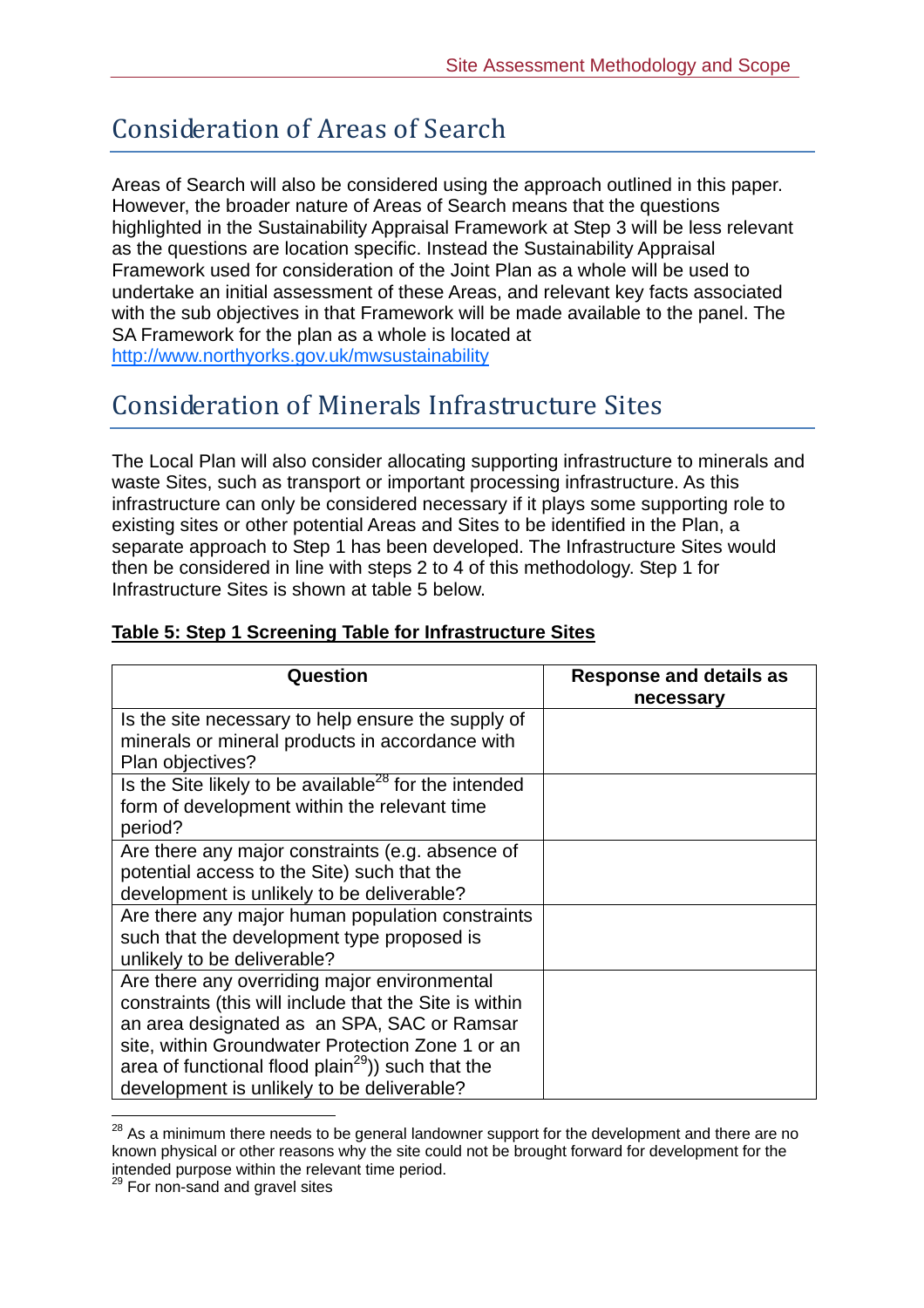| Should the Site progress to Step 2 of the       |  |
|-------------------------------------------------|--|
| Assessment Methodology (include justification)? |  |

### Limitations

Although this Site assessment process will give a broad assessment of the suitability of Sites and Areas it should not be treated as a standalone assessment. While all four elements of the assessment process will inform the final allocations in the Joint Plan, there are also other key considerations that must be taken into account. For instance, the broader spatial approach of the Plan will inform where Sites identified as suitable through the Site assessment process can be allocated. As previously mentioned, consistency with the strategic / broad spatial approach will be demonstrated via a separate strategic assessment of each Site and Area. Similarly, Sites will also be subject to other assessments, such as Strategic Flood Risk Assessment or Habitats Regulations Assessment, which may identify significant obstacles to an otherwise suitable Site being allocated. However, in most cases such constraints would be picked up through the Site Assessment Methodology process as these additional assessments will be kept under review.

It should also be noted that the Site assessment process is largely an assessment of above ground planning constraints and issues. There are also additional underground and geological considerations that may have a bearing on Sites, such as the issue of potential subsidence associated with underground operations. Such considerations will be included in the Site assessment process where appropriate and where relevant information is available, however, strategic assessment of underground constraints is not a substitute for detailed geophysical survey.

An additional limitation is that the Site assessment is aiming to identify a range of Sites that would be suitable for allocation in a plan. This is not the same as identifying specific developments that would be suitable on those Sites. The planning process, and the requirement to undertake Environmental Impact Assessment on many minerals and waste Sites, will provide an up to date assessment of the suitability of specific development proposals at any given Site. This process sits alongside pollution control regimes which require the permitting of many environmental impacts to be controlled by regulatory bodies. In this respect, this assessment does not attempt to pre-empt information that would ordinarily be expected to be provided through the planning application process.

This last point is particularly pertinent to step 3 of this methodology. Evaluating the environmental, social and economic effects of any action can be a process that relies on a high degree of detail to reach a firm conclusion. With Site allocations the details of any future development will be unknown, therefore it can be extremely difficult to estimate the actual magnitude of any particular impact. However, we can often indicate the likelihood that a positive or negative impact might occur as a result of putting development in a particular place. Such predictions can range from being predictions made with a high degree of confidence to predictions made with a lesser degree of confidence. We will indicate where conclusions are uncertain in the SA Framework pro forma. We will also note any sources used in making the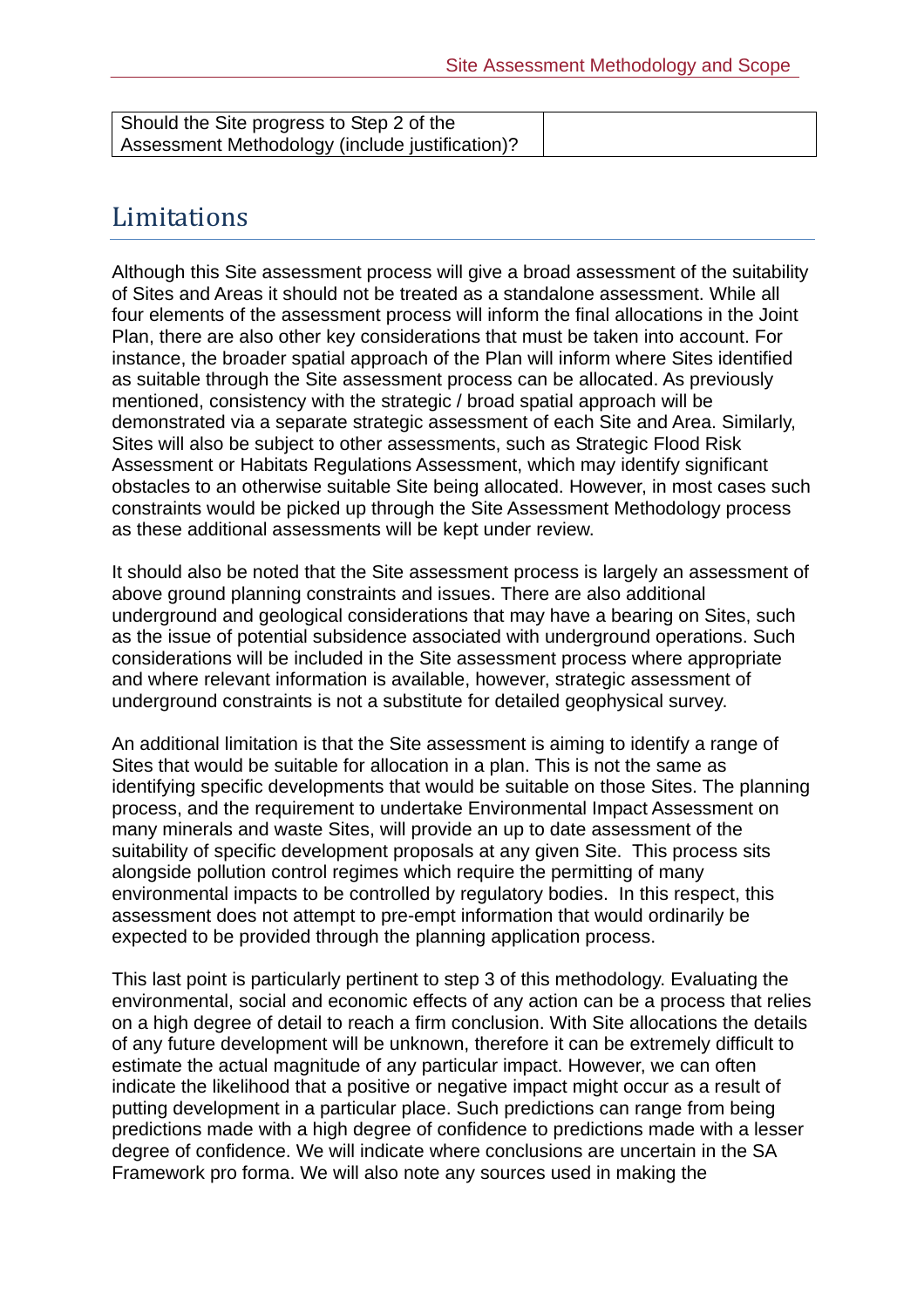assessments and how professional judgment has been utilised.

Ultimately, decisions about which sites or areas should be identified in the Plan will be a matter for the three planning authorities involved in preparation of the Minerals and Waste Joint Plan, taking into account views received through public consultation as well as the various assessment and appraisal processes to be used.

It should be noted that where wider public consultation (e.g. on other Joint Plan draft documents) has provided additional relevant information on sites or areas that we previously have not had access to we will take this into account whilst undertaking the assessment.

### **Next Steps**

While we consider this methodology to be a workable methodology for the assessment of Sites and Areas, the diverse range of sites that it will be required to review, as well as the scale of the Joint Plan area, means that we will keep this document under review. However, between now and the Preferred Options consultations on the Joint Minerals and Waste Plan we will assess sites using the steps outlined in this methodology. This will culminate in the publication of a draft Sites and Areas assessment findings report for public consultation alongside the Preferred Options consultation.

Ultimately the finalised conclusions of this work will have informed the preparation of the Joint Plan, and will be documented in an annex to the final Sustainability / Environmental Report that will be submitted for Examination. We will publish a draft of this report at the Pre-Submission stage of Plan preparation. After the Sustainability Report has been through Examination a final report showing how the Sustainability Appraisal (including the assessment of Sites) has been taken into account in the adopted Joint Plan, as well as the arrangements for monitoring, will be published.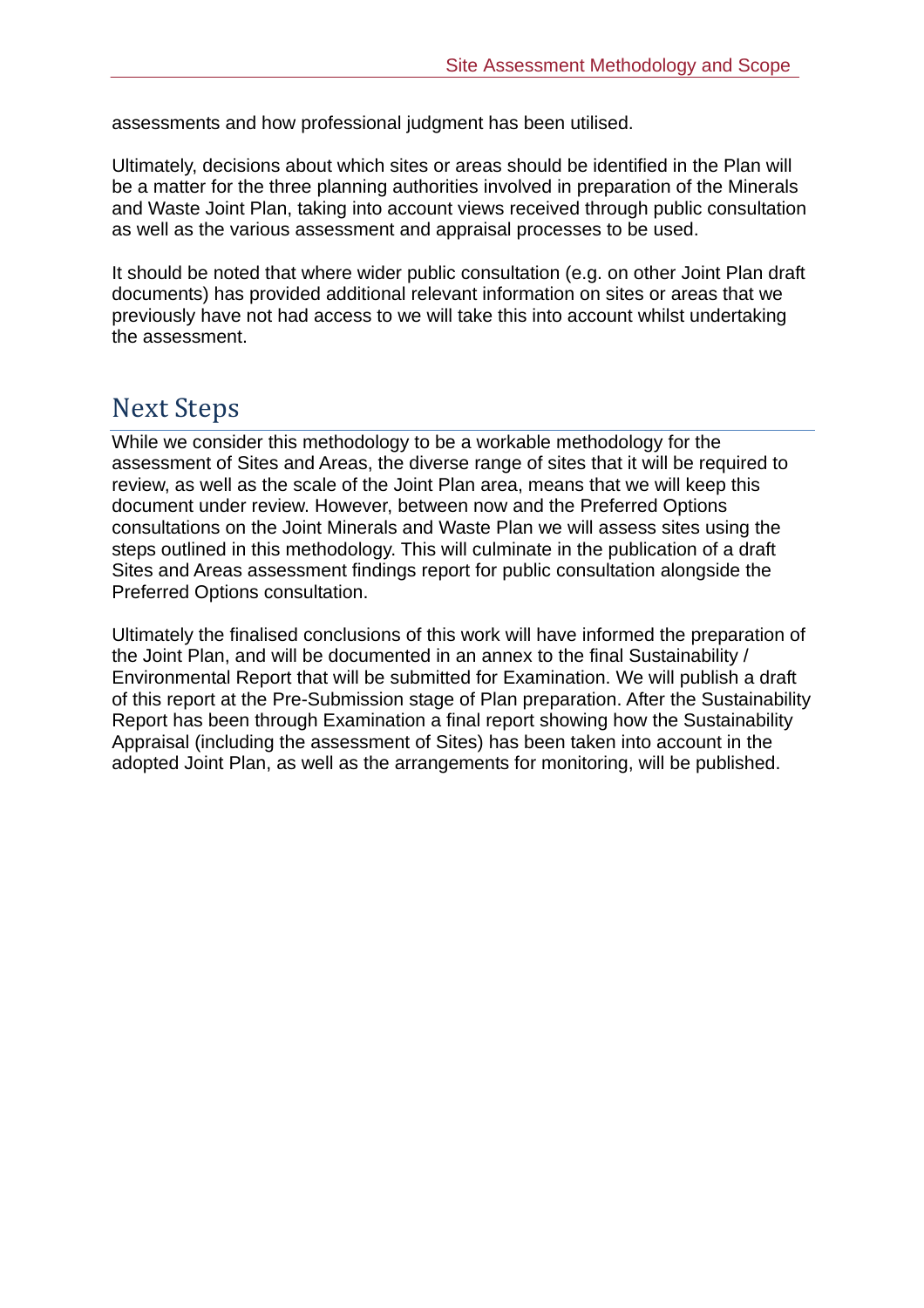**Contact details:** 

**Website**: www.northyorks.gov.uk/mwsustainability

**Address** Freepost RTKH-ZLEU-GAUT Minerals and Waste Joint Plan Team, Planning Services, Business and Environmental Services, North Yorkshire County Council, County Hall NORTHALLERTON, DL7 8AH

**Email**: mwsustainability@northyorks.gov.uk

If you would like to contact someone in any of the three authorities, please use the contact details below:

North Yorkshire County Council: Environmental Policy Officers mwsustainability@northyorks.gov.uk 01609 536493

North York Moors National Park Authority: – policy@northyorkmoors.org.uk, 01439 772700

City of York Council: integratedstrategy@york.gov.uk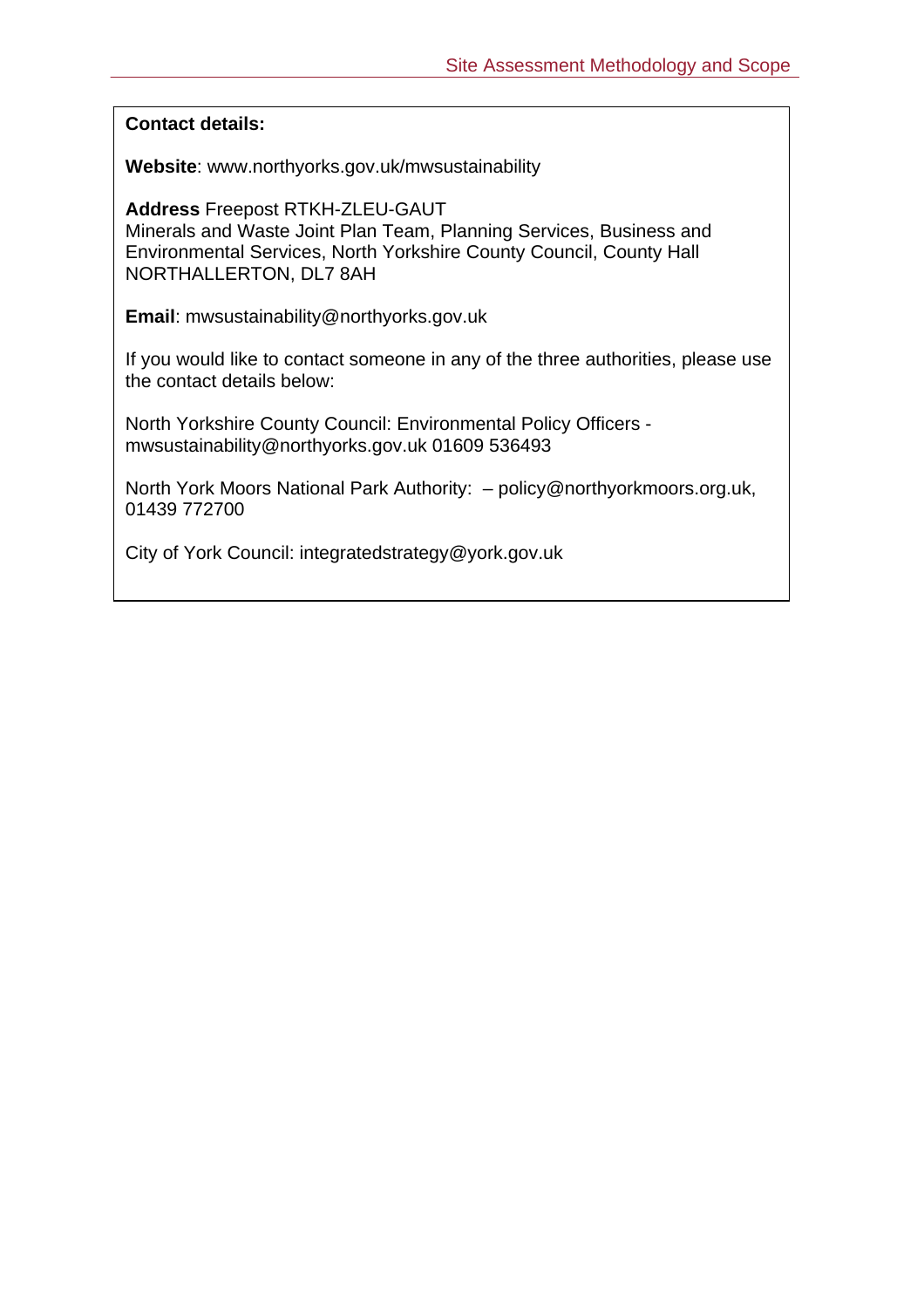### Appendix 1: The Site SA Framework with Columns for Recording Initial Observations

| <b>Proposed</b><br><b>Sustainability</b>                                                                 | Questions to Ask of Each Site <sup>30</sup>                                                                                                                                                                                                                                                                                                                                                                                                                                                                                                                                                                                                                                                                                                                                                                                                                                                                                                  | <b>Key Facts for Consideration</b><br>by the Assessment Panel                                                                                                                                                                                                                                                                                                                                                                          |              | Score <sup>31</sup> |  |
|----------------------------------------------------------------------------------------------------------|----------------------------------------------------------------------------------------------------------------------------------------------------------------------------------------------------------------------------------------------------------------------------------------------------------------------------------------------------------------------------------------------------------------------------------------------------------------------------------------------------------------------------------------------------------------------------------------------------------------------------------------------------------------------------------------------------------------------------------------------------------------------------------------------------------------------------------------------------------------------------------------------------------------------------------------------|----------------------------------------------------------------------------------------------------------------------------------------------------------------------------------------------------------------------------------------------------------------------------------------------------------------------------------------------------------------------------------------------------------------------------------------|--------------|---------------------|--|
| <b>Objective</b><br><b>Significance</b>                                                                  |                                                                                                                                                                                                                                                                                                                                                                                                                                                                                                                                                                                                                                                                                                                                                                                                                                                                                                                                              | and Initial Observations on                                                                                                                                                                                                                                                                                                                                                                                                            | <sub>S</sub> | <b>M</b>            |  |
| 1. To protect and<br>enhance<br>biodiversity and<br>geo-diversity and<br>improve habitat<br>connectivity | How far is the Site from key biodiversity and geo-diversity assets, i.e.:<br>international, national and local nature / geology designations, ancient<br>woodlands or habitats of principal importance?<br>Would development of the Site be likely to have any significant effects on the<br>integrity of an SAC, SPA or Ramsar site? <sup>32</sup><br>Would future development at the Site be likely to have an adverse effect on<br>any Site of Special Scientific Interest or locally designated nature<br>conservation site or network?<br>Are there likely to be protected or nationally important habitats or species <sup>33</sup><br>on the Site or within a distance where they are likely to be affected?<br>Would development of the Site be likely to result in the loss or deterioration<br>of irreplaceable habitats, including ancient woodland?<br>Does the Site contain any woodland or trees or is it likely to affect any | Example: The site is 50 metres from<br>[name of SAC]. This may be<br>significant as there is likely to be<br>hydrological connectivity between<br>the Site and the SAC.<br>There is also a range of habitats on<br>the Site including woodland and the<br>UK principal habitat [name of<br>principal habitat] which is likely to<br>support a number of species<br>including protected species such as<br>[name of protected species]. |              |                     |  |

<sup>&</sup>lt;sup>30</sup> In the final environmental / sustainability report predicted effects on key indicators will also be taken into account in the appraisal. For a list of the indicators that accompanies each sustainability objective see

<sup>31</sup> It is important to note that, when deciding whether a score should be awarded we will employ 'source – pathway – receptor' thinking to help determine if an observed effect has a larger or smaller impact on relevant receptors. For a full explanation of the 'source – pathway – receptor' approach users should consult the SA scoping report. However, readers should note that sources will be derived from the site allocation considered alongside the range of possible impacts associated with either developing the site per se, or where more detail is known on the use of the site, by considering the table of effects of minerals and waste development identified in the sustainability appraisal issues and options report (http://www.northyorks.gov.uk/article/26217/Sustainability-appraisal). Receptors will be considered in terms of their sensitivity and capacity to accommodate change wherever possible, and will broadly align with the constraints and opportunities identified at step 2.<br><sup>32</sup> This will be determined through Habitats Regulations Assessment of Sites and Areas<br><sup>33</sup> Nationally important habitats and species are those listed as habitats and species of pri

Natural England in line with the requirements of Section 41 of the Natural Environment and Rural Communities Act, 2006. The latest lists of such habitats and species can be found at

http://webarchive.nationalarchives.gov.uk/20140605090108/http://www.naturalengland.org.uk/ourwork/conservation/biodiversity/protectandmanage/habsands peciesimportance.aspx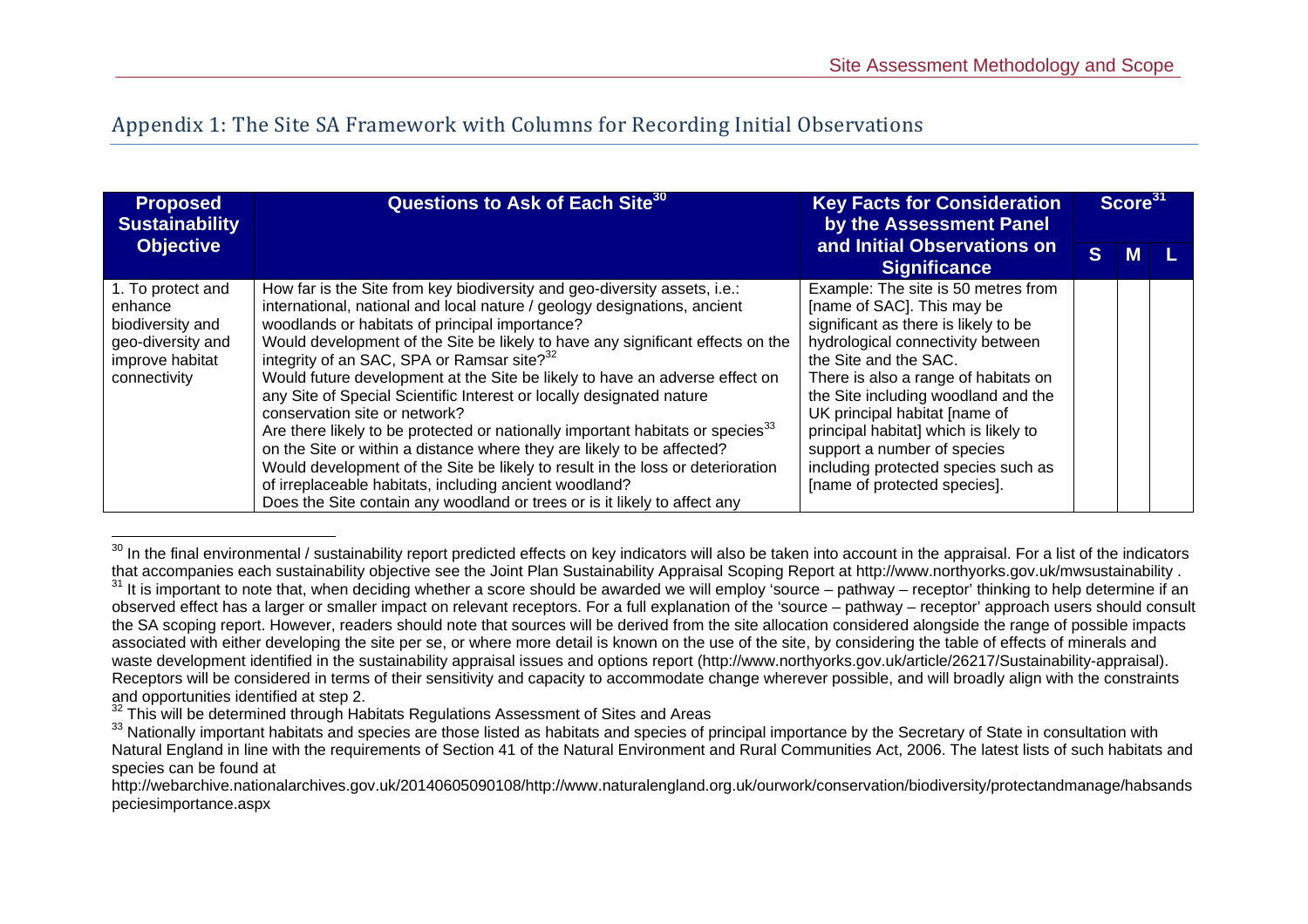| <b>Proposed</b><br><b>Sustainability</b>                                                                                                                  | Questions to Ask of Each Site <sup>30</sup><br><b>Key Facts for Consideration</b><br>by the Assessment Panel                                                                                                                                                                                                                                                                                                                                                                                                                                                                                                                                                                                                                                                                                                                                                                                                                                                                                                                                                                                                                                                                                                                                                                                                                                                                                                           |                                                                                                                                                                                                                                                                                                                 |   | Score <sup>31</sup> |   |
|-----------------------------------------------------------------------------------------------------------------------------------------------------------|------------------------------------------------------------------------------------------------------------------------------------------------------------------------------------------------------------------------------------------------------------------------------------------------------------------------------------------------------------------------------------------------------------------------------------------------------------------------------------------------------------------------------------------------------------------------------------------------------------------------------------------------------------------------------------------------------------------------------------------------------------------------------------------------------------------------------------------------------------------------------------------------------------------------------------------------------------------------------------------------------------------------------------------------------------------------------------------------------------------------------------------------------------------------------------------------------------------------------------------------------------------------------------------------------------------------------------------------------------------------------------------------------------------------|-----------------------------------------------------------------------------------------------------------------------------------------------------------------------------------------------------------------------------------------------------------------------------------------------------------------|---|---------------------|---|
| <b>Objective</b>                                                                                                                                          |                                                                                                                                                                                                                                                                                                                                                                                                                                                                                                                                                                                                                                                                                                                                                                                                                                                                                                                                                                                                                                                                                                                                                                                                                                                                                                                                                                                                                        | and Initial Observations on<br><b>Significance</b>                                                                                                                                                                                                                                                              | S | M                   | L |
| 2. To enhance or<br>maintain water<br>quality and<br>improve efficiency<br>of water use                                                                   | adjacent woodland?<br>Would developing the Site be likely to damage geological assets such as<br>Local Geological Sites or RIGS or enhance them?<br>Is there an opportunity to improve the connections between, increase the<br>area of, or improve the condition of nationally important habitats?<br>Might locating development at this Site increase or inhibit the distribution of<br>invasive species?<br>Does allocating the Site represent an opportunity for people wishing to<br>access the natural environment, or will allocating the Site block access?<br>Are there adjacent habitats that could be affected by possible / likely future<br>de-watering of at the Site if developed? (Minerals only.)<br>Are there any cumulative or synergistic effects on biodiversity / geo-diversity<br>resulting from nearby planned developments?<br>Would future development of the Site be likely to affect surface or ground<br>water quality and quantity and would it be likely to prevent that water body<br>reaching good status?<br>Is the Site on a significant aquifer and is this likely to be affected?<br>Would development at the Site divert water from a Source Protection Zone?<br>Is the topography of the Site conducive to run off, and if the Site were<br>developed would this affect any sensitive receptors?<br>Is the Site in a Nitrate Vulnerable Zone and is this likely to be affected? | The SAC is known to be affected by<br>invasive plant species such as<br>[name]. Movement of vehicles on<br>Site may increase fertility close to<br>the boundary of the SAC through<br>pollution deposition.<br>Initial assessment of the Site shows<br>that it has a (-) negative influence on<br>biodiversity. |   |                     |   |
|                                                                                                                                                           | Will allocating the site impact significantly on water availability?<br>Are there any cumulative or synergistic effects on water resulting from<br>nearby planned developments?                                                                                                                                                                                                                                                                                                                                                                                                                                                                                                                                                                                                                                                                                                                                                                                                                                                                                                                                                                                                                                                                                                                                                                                                                                        |                                                                                                                                                                                                                                                                                                                 |   |                     |   |
| 3. To reduce<br>transport miles and<br>associated<br>emissions from<br>transport and<br>encourage the use<br>of sustainable<br>modes of<br>transportation | How far is the Site from significant markets or sources?<br>Is the location justifiable given other locational factors (such as the<br>distribution of minerals) or would the location be likely to generate more<br>traffic impacts than alternative Site options?<br>Are there opportunities for sustainable movement of minerals or waste to<br>and from the Site, if developed? For example, is there a railhead or wharf<br>that could be used nearby?<br>Is the site proximal to the strategic road network?<br>Is the Site accessible to employees (e.g. close to a rail station or cycle route)<br>or is it likely to involve long road journeys?                                                                                                                                                                                                                                                                                                                                                                                                                                                                                                                                                                                                                                                                                                                                                              |                                                                                                                                                                                                                                                                                                                 |   |                     |   |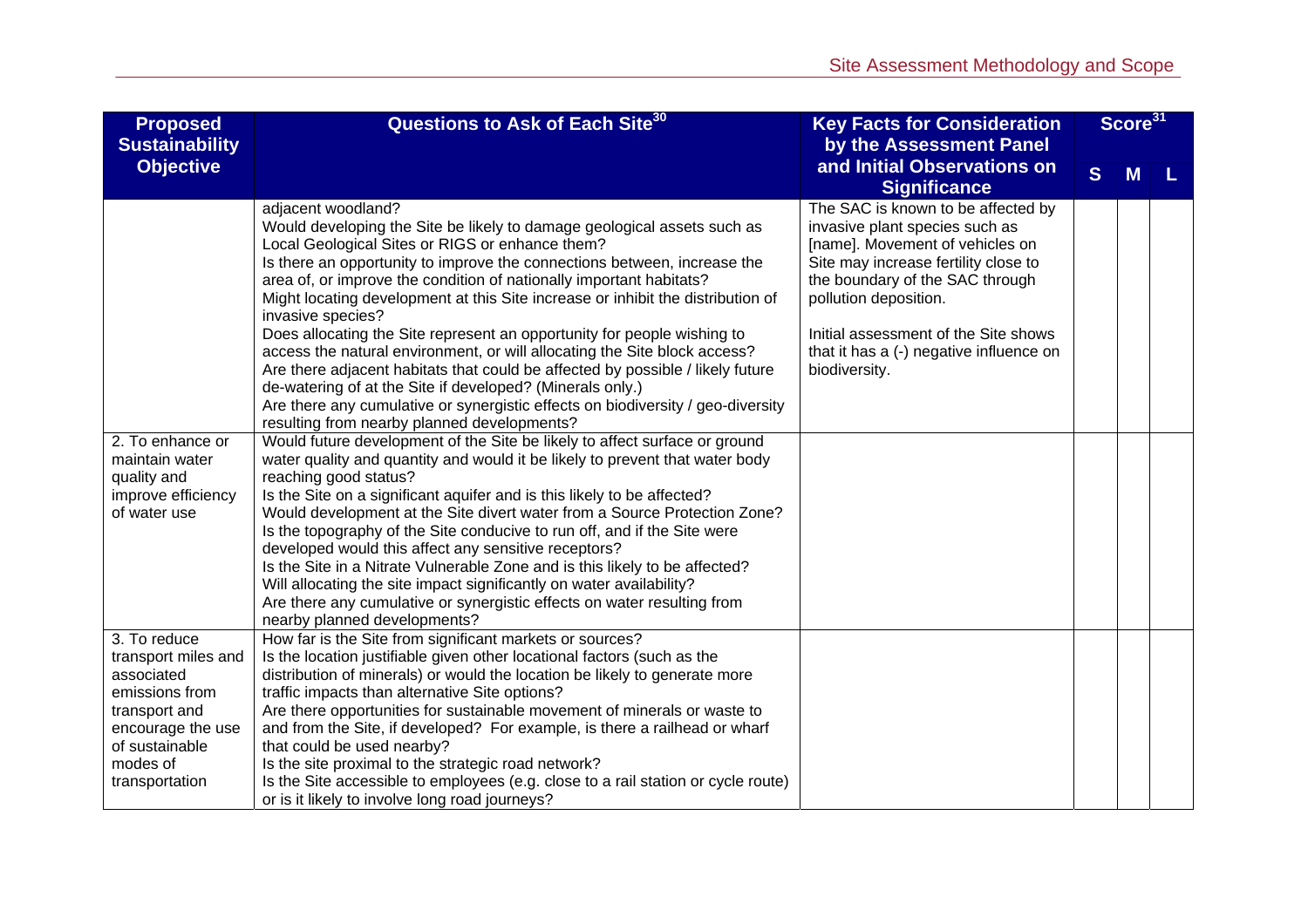| <b>Proposed</b><br><b>Sustainability</b> | Questions to Ask of Each Site <sup>30</sup><br><b>Key Facts for Consideration</b><br>by the Assessment Panel                                                                                                                                                                                                                                                                                                                                                                                                                                                                                                                                                                                                                                                                                                                                                                                                                                                                                                                                                                                                                                                                                                                                                                                                                                                                                                                                                                 |                                                    | Score <sup>31</sup> |   |  |
|------------------------------------------|------------------------------------------------------------------------------------------------------------------------------------------------------------------------------------------------------------------------------------------------------------------------------------------------------------------------------------------------------------------------------------------------------------------------------------------------------------------------------------------------------------------------------------------------------------------------------------------------------------------------------------------------------------------------------------------------------------------------------------------------------------------------------------------------------------------------------------------------------------------------------------------------------------------------------------------------------------------------------------------------------------------------------------------------------------------------------------------------------------------------------------------------------------------------------------------------------------------------------------------------------------------------------------------------------------------------------------------------------------------------------------------------------------------------------------------------------------------------------|----------------------------------------------------|---------------------|---|--|
| <b>Objective</b>                         |                                                                                                                                                                                                                                                                                                                                                                                                                                                                                                                                                                                                                                                                                                                                                                                                                                                                                                                                                                                                                                                                                                                                                                                                                                                                                                                                                                                                                                                                              | and Initial Observations on<br><b>Significance</b> | S                   | M |  |
| 4. To protect and<br>improve air quality | Does the road system close to the Site have sufficient capacity to<br>accommodate the levels of traffic likely to be generated by the Site if<br>developed?<br>Does the Allocation safeguard any transport infrastructure?<br>Would potential traffic from the Site, if developed, be routed through<br>settlements?<br>Are there any opportunities to utilise biogas or other sustainable fuels for<br>transport from minerals and waste operations?<br>Are there any cumulative or synergistic effects on transport resulting from<br>nearby planned developments?<br>Would development at the site and the associated generation of traffic, be<br>likely to cause air pollution?<br>Would it be likely that significant dust would be generated?<br>Is the Site close to areas or populations that are sensitive to pollution or dust<br>deposition?<br>Are there other Sites close by that are likely to add to any air pollution<br>problems that might be associated with the site?<br>Is the Site, or are likely transport routes, in or close to an Air Quality<br>Management Area or near to an AQMA that is close to being declared?<br>Will possible development at a Site generate bio-aerosols and would this<br>affect any receptors? (Waste sites only.)<br>Will possible development at a Site generate significant odours? (Waste<br>sites only.)<br>Are there any cumulative or synergistic effects on air resulting from nearby<br>planned developments? |                                                    |                     |   |  |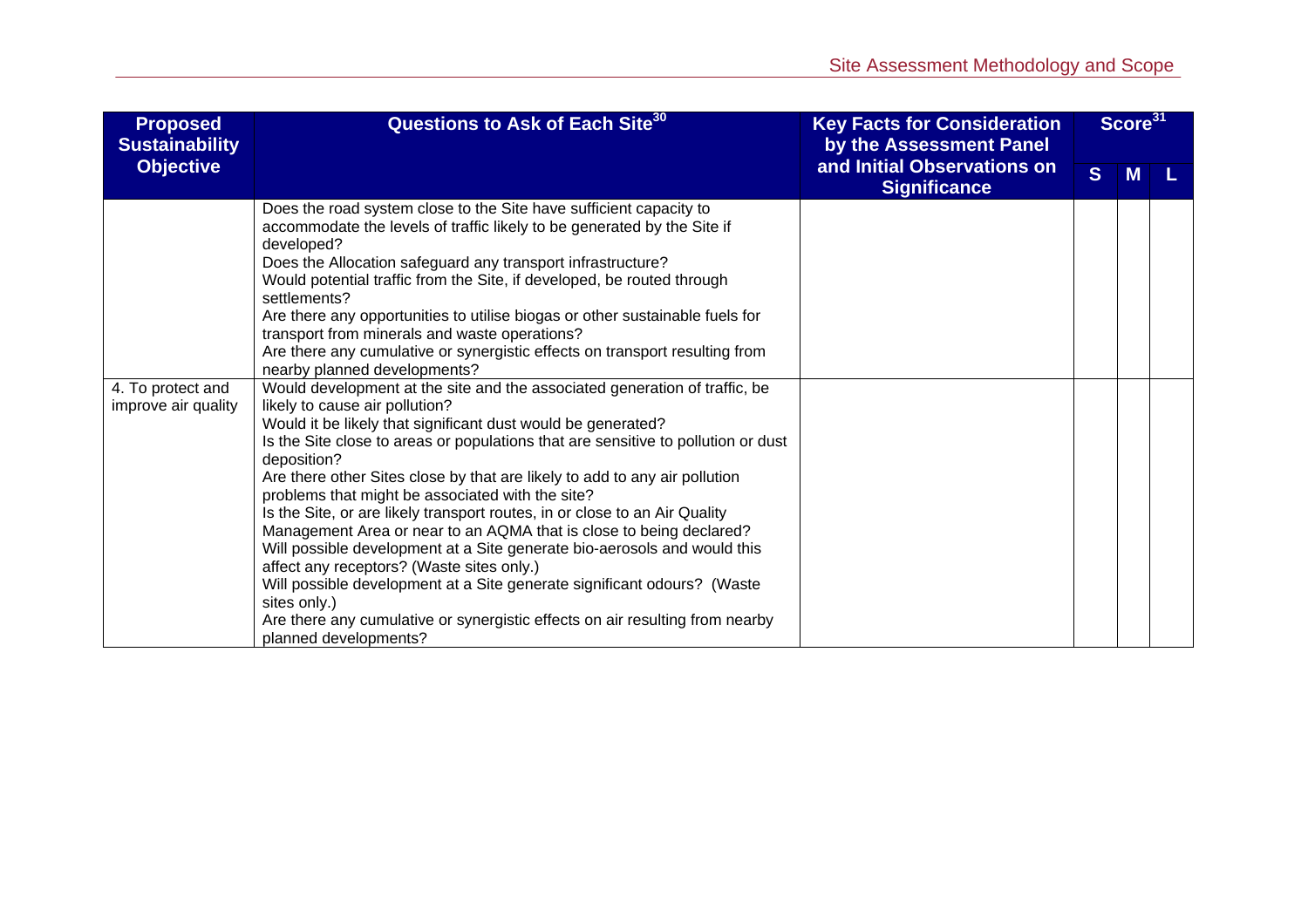| <b>Proposed</b><br><b>Sustainability</b>                                               | Questions to Ask of Each Site <sup>30</sup><br><b>Key Facts for Consideration</b><br>by the Assessment Panel                                                                                                                                                                                                                                                                                                                                                                                                                                                                                                                                                                                                                                                                                                                                                                                   |                                                    | Score <sup>31</sup> |   |  |
|----------------------------------------------------------------------------------------|------------------------------------------------------------------------------------------------------------------------------------------------------------------------------------------------------------------------------------------------------------------------------------------------------------------------------------------------------------------------------------------------------------------------------------------------------------------------------------------------------------------------------------------------------------------------------------------------------------------------------------------------------------------------------------------------------------------------------------------------------------------------------------------------------------------------------------------------------------------------------------------------|----------------------------------------------------|---------------------|---|--|
| <b>Objective</b>                                                                       |                                                                                                                                                                                                                                                                                                                                                                                                                                                                                                                                                                                                                                                                                                                                                                                                                                                                                                | and Initial Observations on<br><b>Significance</b> | S                   | M |  |
| 5. To use soil and<br>land efficiently and<br>safeguard or<br>enhance their<br>quality | Is the Site in Agricultural Land Classification Zones 1 to 3a (where 3a can be<br>differentiated)?<br>Is the Site on brownfield land?<br>How much land would be lost to the Site, temporarily or permanently, if<br>developed?<br>Would development of the Site present an opportunity to enhance soil or<br>agricultural land quality?<br>Would the Site allocation support a process that is likely to recover nutrient<br>value from biodegradable waste or provide nutrient value from minerals?<br>If the site is on contaminated land, how would its development be likely to<br>affect the water environment?<br>Would land instability be likely to be an issue?<br>Are there any cumulative or synergistic effects on soils and land resulting                                                                                                                                        |                                                    |                     |   |  |
| 6. Reduce the<br>causes of climate<br>change                                           | from nearby planned developments?<br>Is the land on the Site likely to hold significant carbon stocks (e.g. would<br>woodland, deep peat, heathland, bogs or other significant carbon stores be<br>lost)?<br>Is access to the Site likely to degrade habitats important for carbon storage?<br>Is the site allocated for a purpose that is likely to move existing waste up the<br>waste hierarchy thereby reducing emissions?<br>How far is the Site from significant markets or sources? Is this likely to be a<br>significant source of unnecessary CO2?<br>Does the site have potential for the creation of new carbon sinks?<br>Could the site offer opportunities for renewable or low carbon energy<br>production as part of its development for minerals or waste?<br>Are there any cumulative or synergistic effects on climate change resulting<br>from nearby planned developments? |                                                    |                     |   |  |
| 7. To respond and<br>adapt to the effects<br>of climate change                         | Is the Site in an area that is likely to flood?<br>Is allocating the Site likely to block the ability of neighbouring land uses to<br>adapt to climate change? (E.g. will the site form a barrier to the formation of<br>a coherent ecological network?)<br>Would development of the Site be likely to provide an opportunity to deliver<br>climate change adaptation? (E.g. habitat refuge etc.)<br>Are there any cumulative or synergistic effects on climate adaptation                                                                                                                                                                                                                                                                                                                                                                                                                     |                                                    |                     |   |  |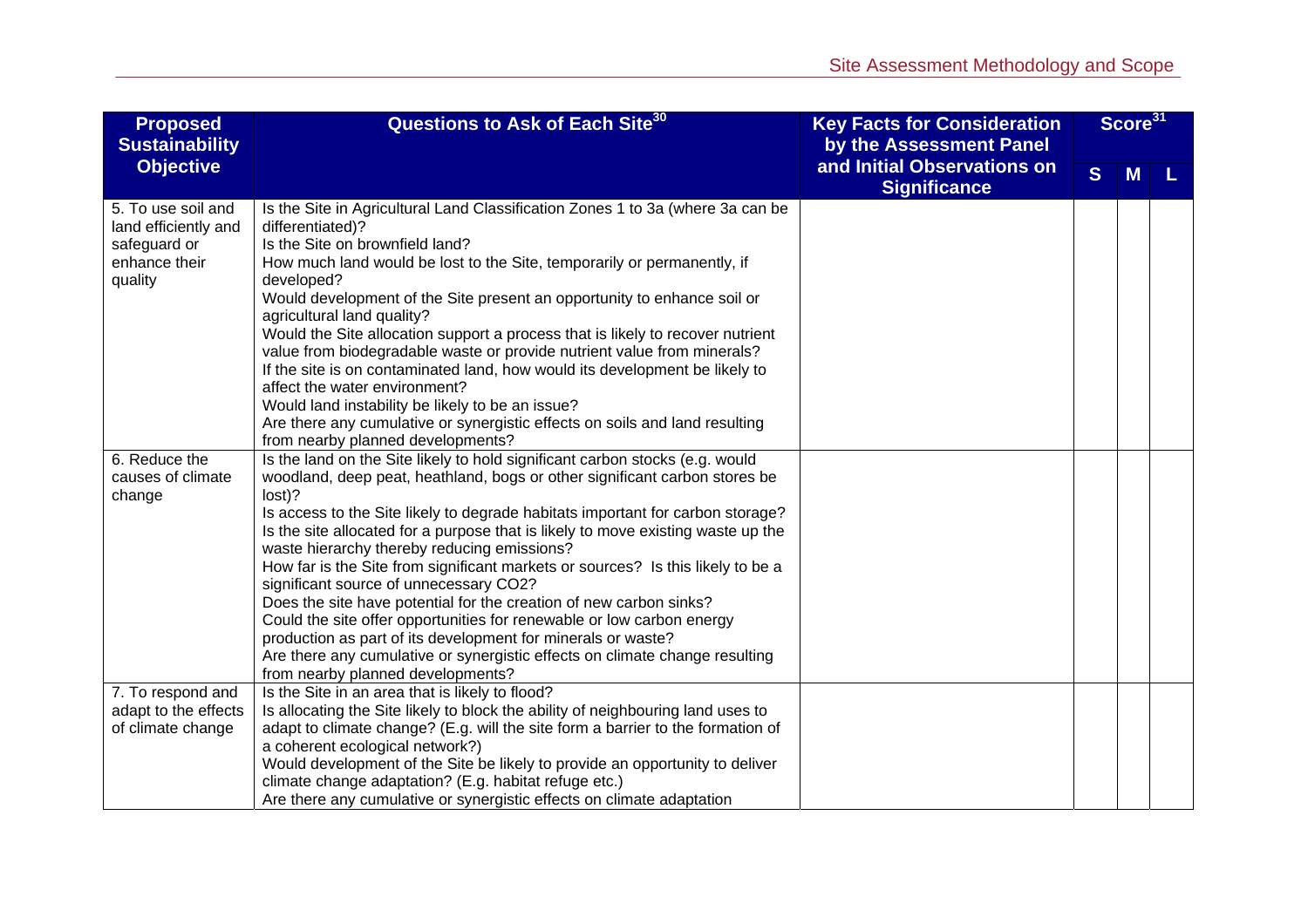| <b>Proposed</b><br><b>Sustainability</b>                                                                                              | Questions to Ask of Each Site <sup>30</sup><br><b>Key Facts for Consideration</b><br>by the Assessment Panel                                                                                                                                                                                                                                                                                                                                                                                                                                                                                                                            |                                                    |              | Score <sup>31</sup> |  |
|---------------------------------------------------------------------------------------------------------------------------------------|-----------------------------------------------------------------------------------------------------------------------------------------------------------------------------------------------------------------------------------------------------------------------------------------------------------------------------------------------------------------------------------------------------------------------------------------------------------------------------------------------------------------------------------------------------------------------------------------------------------------------------------------|----------------------------------------------------|--------------|---------------------|--|
| <b>Objective</b>                                                                                                                      |                                                                                                                                                                                                                                                                                                                                                                                                                                                                                                                                                                                                                                         | and Initial Observations on<br><b>Significance</b> | <sub>S</sub> | м                   |  |
|                                                                                                                                       | resulting from nearby planned developments?                                                                                                                                                                                                                                                                                                                                                                                                                                                                                                                                                                                             |                                                    |              |                     |  |
| 8. To minimise the<br>use of resources<br>and encourage<br>their re-use and<br>safeguarding                                           | Would the Site be allocated for a purpose likely to facilitate the recycling or<br>re-use of minerals or waste?<br>Would the Site be allocated for a purpose that is likely to facilitate the<br>movement of waste up the waste hierarchy (thereby reducing demand for<br>future virgin materials)? (Waste sites only.)<br>Would the Site safeguard infrastructure that may support more sustainable<br>minerals and waste development?<br>Are the minerals proposed to be extracted necessary to meet identified<br>requirements? (Minerals sites only.)<br>Could the Site enable the use of redundant buildings and their curtilages? |                                                    |              |                     |  |
| 9. To minimise<br>waste generation<br>and prioritise<br>management of<br>waste as high up<br>the waste<br>hierarchy as<br>practicable | Would the Site be allocated for a purpose which moves waste management<br>up the waste hierarchy? (waste sites only)<br>Would the Site be likely to increase the opportunities for local people and<br>businesses to access waste management infrastructure? (waste sites only)<br>Would allocating the Site offer the potential to enable otherwise wasted<br>resources to be utilised (e.g. through co-locating to allow utilisation of waste<br>heat energy)?<br>Would the Site contribute to the Joint Plan Authorities' ability to manage their<br>own waste arisings?                                                             |                                                    |              |                     |  |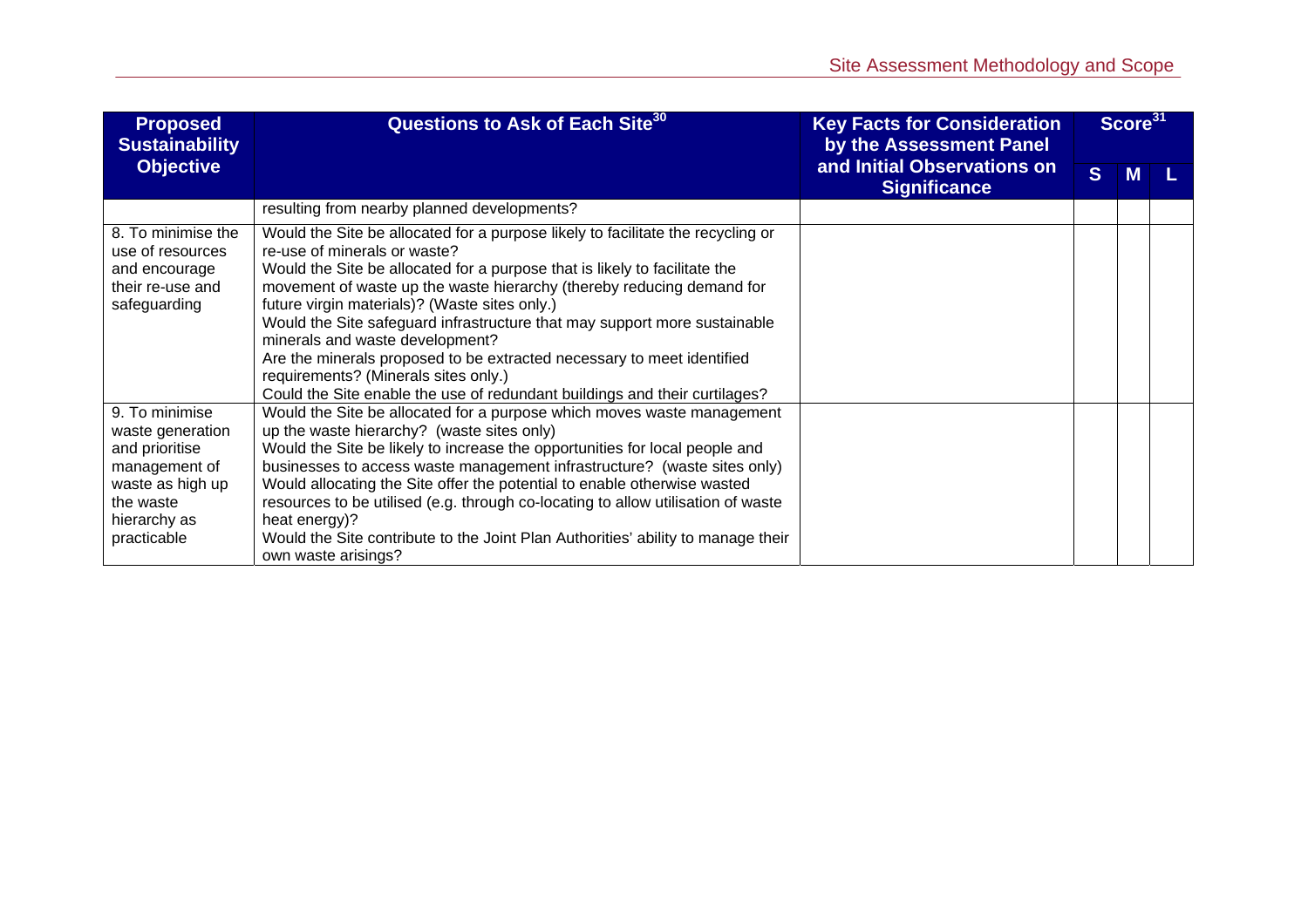| Questions to Ask of Each Site <sup>30</sup><br><b>Proposed</b><br><b>Sustainability</b>                                |                                                                                                                                                                                                                                                                                                                                                                                                                                                                                                                                                                                                                                                                                                                                                                                                                                             | <b>Key Facts for Consideration</b><br>by the Assessment Panel |  | Score <sup>31</sup> |  |
|------------------------------------------------------------------------------------------------------------------------|---------------------------------------------------------------------------------------------------------------------------------------------------------------------------------------------------------------------------------------------------------------------------------------------------------------------------------------------------------------------------------------------------------------------------------------------------------------------------------------------------------------------------------------------------------------------------------------------------------------------------------------------------------------------------------------------------------------------------------------------------------------------------------------------------------------------------------------------|---------------------------------------------------------------|--|---------------------|--|
| <b>Objective</b>                                                                                                       |                                                                                                                                                                                                                                                                                                                                                                                                                                                                                                                                                                                                                                                                                                                                                                                                                                             | and Initial Observations on<br><b>Significance</b>            |  | <b>M</b>            |  |
| 10. To conserve or<br>enhance the<br>historic<br>environment and<br>its setting, cultural<br>heritage and<br>character | Is development of the Site likely to result in harm to or enhance elements<br>which contribute to the significance of the following:<br><b>Designated Heritage Assets</b><br>-World Heritage Sites<br>-Scheduled Monuments<br>-Listed buildings<br>-Historic parks and gardens<br>-Historic battlefields<br>-Conservation Areas<br>Non-designated Heritage Assets<br>-Archaeological features<br>-Assets on Historic Environment Registers<br>Is development at the Site, taken together with other developments, likely to<br>diminish the historic character / environment of the area (either cumulatively<br>or synergistically)?<br>Would the development of the Site provide building or roofing stone which<br>could be used to conserve the heritage assets of the area or reinforce the<br>distinctive character of the Plan area? |                                                               |  |                     |  |
| 11. To protect and<br>enhance the<br>quality and<br>character of<br>landscapes and<br>townscapes                       | Would the Site be within a nationally protected landscape (National Park or<br>AONB)?<br>Will the Site affect an area of heritage coast or an area that is conditionally<br>exempt from heritage tax?<br>Is it within a locally protected landscape?<br>Is the Site likely to affect views from key visual receptors such as National<br>Parks, AONBs or locally identified important landscapes areas, or affect the<br>setting of these areas?<br>How might the Site be likely to negatively alter (or enhance) the landscape<br>setting of a settlement or its townscape?<br>Can the landscape in which the Site is located, taken together with other                                                                                                                                                                                   |                                                               |  |                     |  |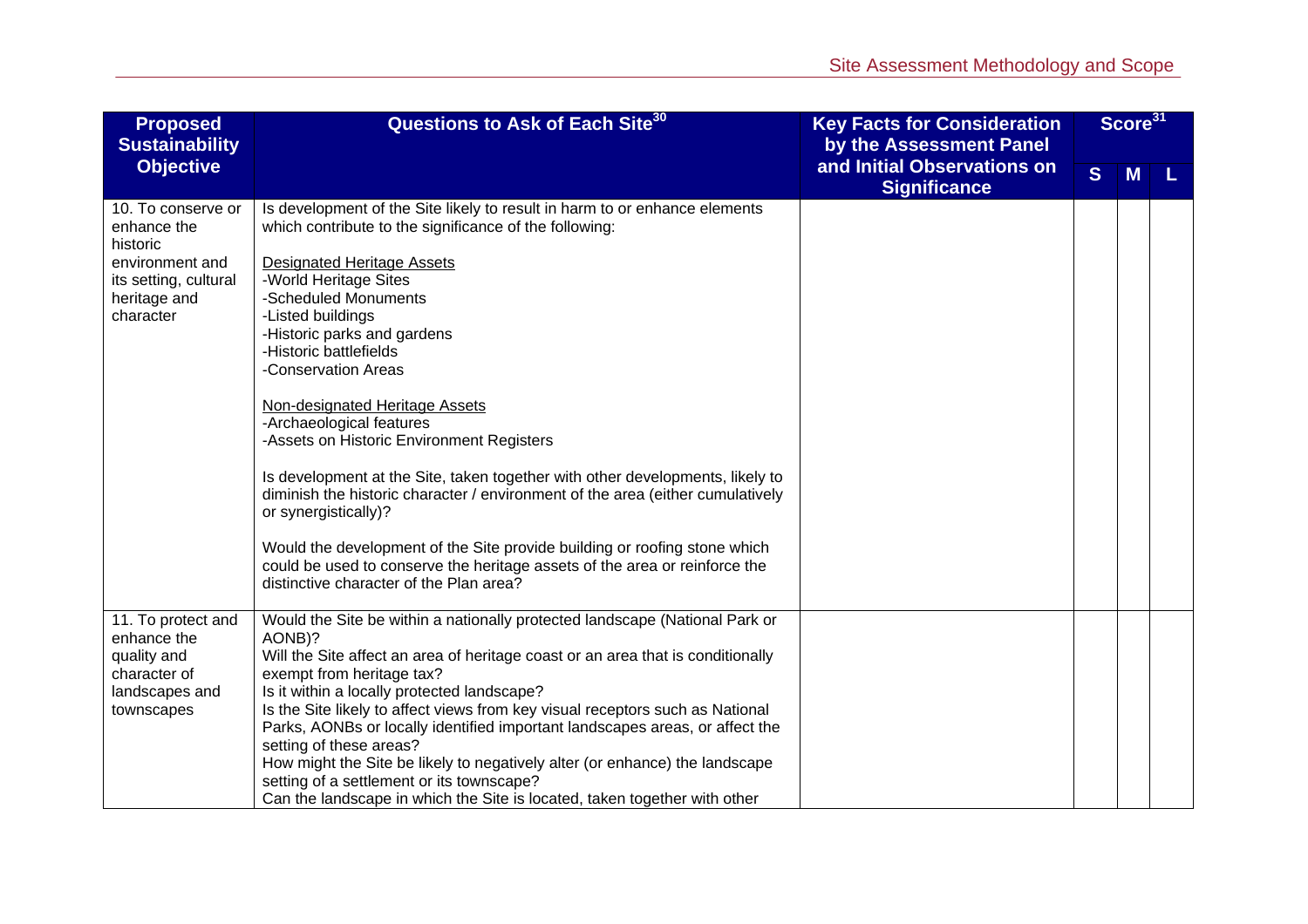| <b>Proposed</b><br><b>Sustainability</b>                                             | Questions to Ask of Each Site <sup>30</sup>                                                                                                                                                                                                                                                                                                                                                                                                                                                                                                                                                                                                                                                                                                                                   | <b>Key Facts for Consideration</b><br>by the Assessment Panel |   | Score <sup>31</sup> |  |
|--------------------------------------------------------------------------------------|-------------------------------------------------------------------------------------------------------------------------------------------------------------------------------------------------------------------------------------------------------------------------------------------------------------------------------------------------------------------------------------------------------------------------------------------------------------------------------------------------------------------------------------------------------------------------------------------------------------------------------------------------------------------------------------------------------------------------------------------------------------------------------|---------------------------------------------------------------|---|---------------------|--|
| <b>Objective</b>                                                                     |                                                                                                                                                                                                                                                                                                                                                                                                                                                                                                                                                                                                                                                                                                                                                                               | and Initial Observations on<br><b>Significance</b>            | S | M                   |  |
|                                                                                      | Sites, accommodate the level of change which the allocation may enable<br>(including cumulative and synergistic change)?<br>Is the Site in the Green Belt and will it work against the purposes of Green<br>Belt?<br>Is the Site likely to significantly increase visual intrusion (e.g. by being in a<br>high or prominent location or by increasing light pollution)?<br>Is the Site in a particularly tranquil area?<br>Is the Site screened?<br>Are there any local factors that suggest a design led approach to mitigating<br>landscape / townscape might not be possible?<br>Will vehicle movements from the Site change the character of the<br>surrounding area?                                                                                                     |                                                               |   |                     |  |
| 12. Achieve<br>sustainable<br>economic growth<br>and create and<br>support jobs      | Would development of the Site be likely to increase local employment<br>opportunities?<br>Would allocating the Site be likely to enable value to be added to products<br>from the waste or minerals industry?<br>Would allocating the Site be likely to enable new business opportunities to<br>emerge or help support existing businesses?<br>Would the location of the Site be likely to hinder or enhance the development<br>of low carbon development?<br>Would development of the Site be likely to hinder other economic or<br>employment opportunities?<br>Would the costs of minerals or waste management be reduced through<br>allocating the Site?<br>Are there any cumulative or synergistic effects on the economy resulting<br>from nearby planned developments? |                                                               |   |                     |  |
| 13. Maintain and<br>enhance the<br>viability and vitality<br>of local<br>communities | Would allocating the Site be likely to enable opportunities that would boost<br>tourism?<br>Would future development at the Site allow for new local job creation,<br>training or learning opportunities?<br>Would allocation of the Site be likely to enable the provision of locally<br>available construction materials or recycled construction materials?<br>Would allocating the Site allow for local infrastructure for the management of<br>waste higher up the waste hierarchy? (waste sites only)                                                                                                                                                                                                                                                                   |                                                               |   |                     |  |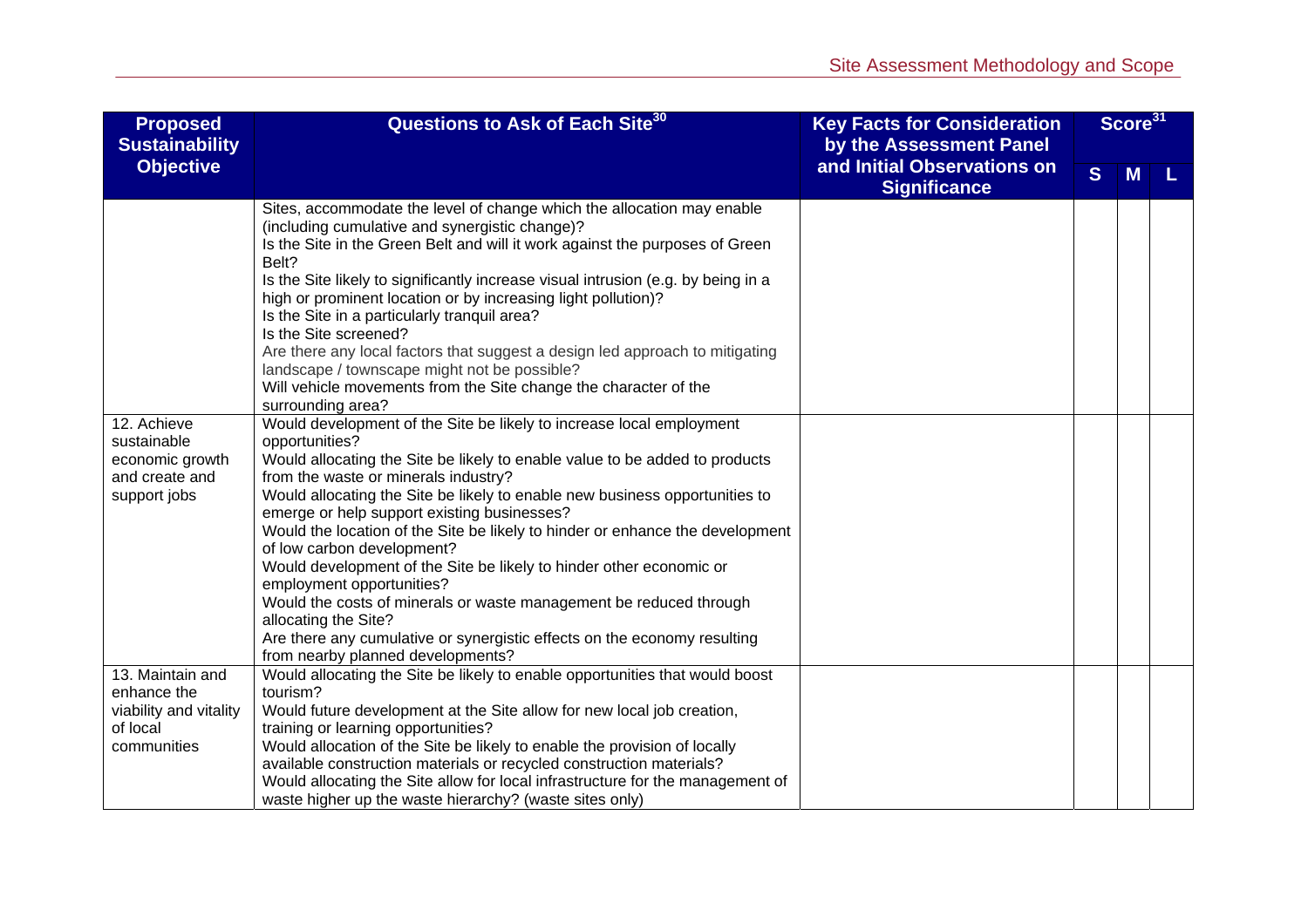| <b>Proposed</b><br><b>Sustainability</b>                                                     | Questions to Ask of Each Site <sup>30</sup>                                                                                                                                                                                                                                                                                                                                                                                                                                                                                                                                                                                                                                                                                                                                                                                                                                                                                           | <b>Key Facts for Consideration</b><br>by the Assessment Panel |              | Score <sup>31</sup> |  |
|----------------------------------------------------------------------------------------------|---------------------------------------------------------------------------------------------------------------------------------------------------------------------------------------------------------------------------------------------------------------------------------------------------------------------------------------------------------------------------------------------------------------------------------------------------------------------------------------------------------------------------------------------------------------------------------------------------------------------------------------------------------------------------------------------------------------------------------------------------------------------------------------------------------------------------------------------------------------------------------------------------------------------------------------|---------------------------------------------------------------|--------------|---------------------|--|
| <b>Objective</b>                                                                             |                                                                                                                                                                                                                                                                                                                                                                                                                                                                                                                                                                                                                                                                                                                                                                                                                                                                                                                                       | and Initial Observations on<br><b>Significance</b>            | <sub>S</sub> | M                   |  |
|                                                                                              | Are there any cumulative or synergistic effects on community vitality resulting<br>from nearby planned developments?                                                                                                                                                                                                                                                                                                                                                                                                                                                                                                                                                                                                                                                                                                                                                                                                                  |                                                               |              |                     |  |
| 14. To provide<br>opportunities to<br>enable recreation,<br>leisure and<br>learning          | Would development of the Site impact upon the ability of people to<br>understand and enjoy a National Park?<br>Will the Site allow an opportunity for recreation, leisure and learning through<br>development of the site including restoration or after-use?<br>Would the Site if allocated / developed reduce access to / detract from the<br>experience of recreation, leisure and learning opportunities including public<br>rights of way?'<br>Are there any cumulative or synergistic effects on recreation, leisure and<br>learning resulting from nearby planned developments?                                                                                                                                                                                                                                                                                                                                                |                                                               |              |                     |  |
| 15. To protect and<br>improve the<br>wellbeing, health<br>and safety of local<br>communities | Would development of the Site be likely to increase the level of noise,<br>vibration, vermin, litter or other amenity impact experienced by local<br>communities?<br>Would dust from the Site likely to have an amenity or health impact?<br>Would the Site or traffic levels associated with it be likely to cause any issues<br>of severance to be experienced in communities or impair access to<br>community facilities in any way?<br>Would allocating the Site be likely to lead to increased danger to other road<br>users or pedestrians?<br>Would developing the Site obstruct access to any public rights of way or<br>other routes?<br>Would development of the Site be likely to have an impact on levels of crime<br>in the area?<br>Are there issues of land instability at the site?<br>Are there any cumulative or synergistic effects on wellbeing, health and<br>safety resulting from nearby planned developments? |                                                               |              |                     |  |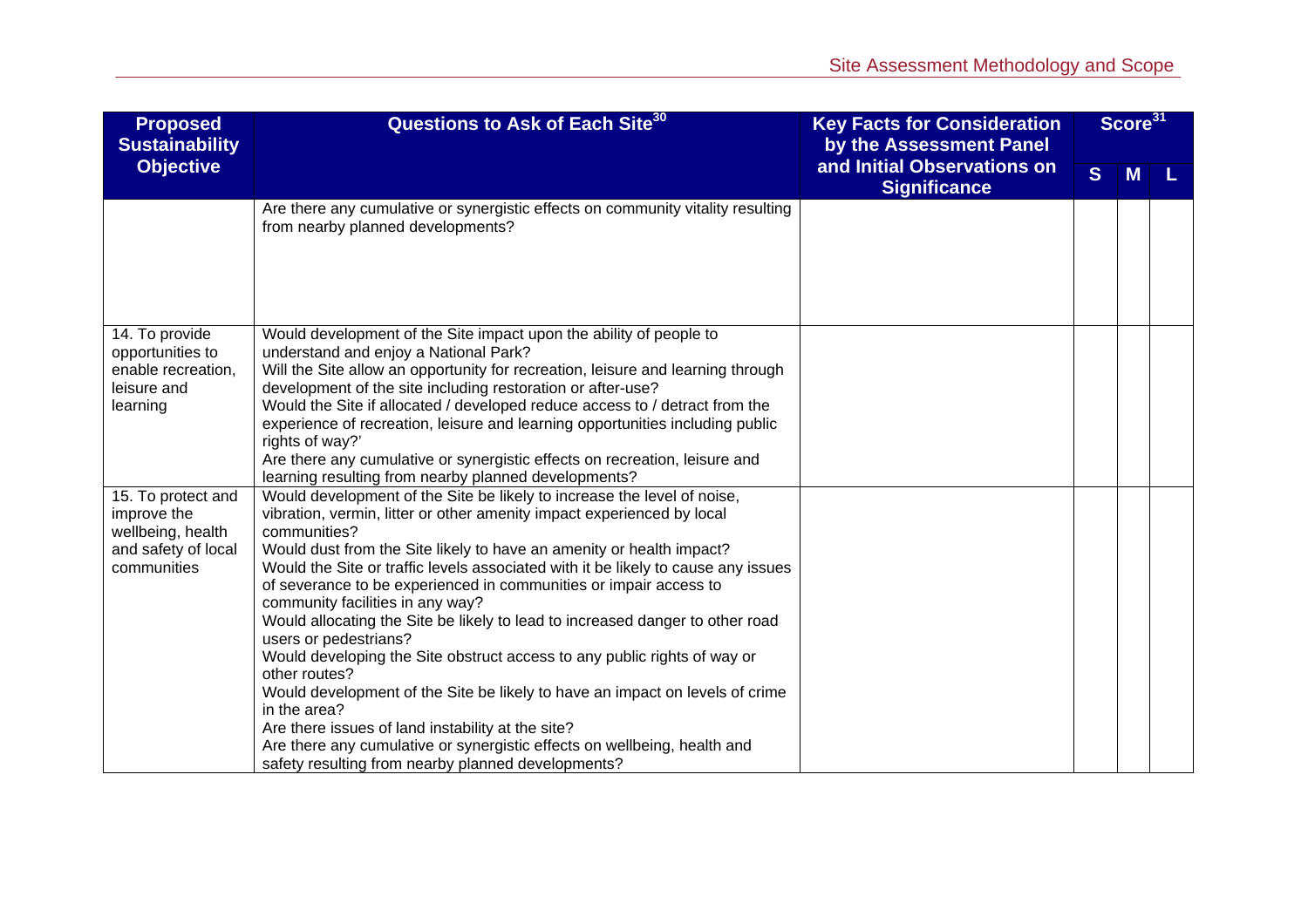| <b>Proposed</b><br><b>Sustainability</b>                                                                                                                                                                                                                                                                                                                                                                                                                                                                                                                                                                         | Questions to Ask of Each Site <sup>30</sup><br>by the Assessment Panel                                                                                                                                                                                                                                                                                                                                                        | <b>Key Facts for Consideration</b>                 | Score <sup>31</sup> |   |  |
|------------------------------------------------------------------------------------------------------------------------------------------------------------------------------------------------------------------------------------------------------------------------------------------------------------------------------------------------------------------------------------------------------------------------------------------------------------------------------------------------------------------------------------------------------------------------------------------------------------------|-------------------------------------------------------------------------------------------------------------------------------------------------------------------------------------------------------------------------------------------------------------------------------------------------------------------------------------------------------------------------------------------------------------------------------|----------------------------------------------------|---------------------|---|--|
| <b>Objective</b>                                                                                                                                                                                                                                                                                                                                                                                                                                                                                                                                                                                                 |                                                                                                                                                                                                                                                                                                                                                                                                                               | and Initial Observations on<br><b>Significance</b> |                     | M |  |
| 16. To minimise<br>flood risk and<br>reduce the impact<br>of flooding                                                                                                                                                                                                                                                                                                                                                                                                                                                                                                                                            | Is the location of the Site likely to be susceptible to flooding? $34$<br>Is development at the Site likely to be classified as 'water compatible'?<br>Will allocating the Site increase the chances of flooding anywhere else?<br>Could development or restoration of the Site reduce flooding in a catchment?<br>Are there any cumulative or synergistic effects on flooding resulting from<br>nearby planned developments? |                                                    |                     |   |  |
| 17. To address the<br>Would allocating the Site likely to support community led waste management<br>needs of a<br>schemes or increase public access to waste management? (waste sites<br>changing<br>only)<br>Would development of the Site be likely to prevent other allocated<br>population in a<br>sustainable and<br>development from taking place?<br>Would the Site make a small or large contribution to self-sufficiency in<br>inclusive manner<br>minerals or waste supply?<br>Are there any cumulative or synergistic effects on a changing population<br>resulting from nearby planned developments? |                                                                                                                                                                                                                                                                                                                                                                                                                               |                                                    |                     |   |  |
| <b>Score</b>                                                                                                                                                                                                                                                                                                                                                                                                                                                                                                                                                                                                     | Significance <sup>35</sup>                                                                                                                                                                                                                                                                                                                                                                                                    |                                                    |                     |   |  |
| $++$                                                                                                                                                                                                                                                                                                                                                                                                                                                                                                                                                                                                             | The Site option is predicted to have major positive effects on the achievement of the SA objective. For example, this may include a significant<br>contribution to issues or receptor of more than local significance, or to several issues or receptors of local significance.                                                                                                                                               |                                                    |                     |   |  |

<sup>&</sup>lt;sup>34</sup> Much of the information in relation to flooding will come from strategic flood risk assessments

- $\bullet$ *"The probability, duration, frequency and reversibility of the effects*
- $\bullet$ *The cumulative nature of the effects*
- *The trans-boundary nature of the effects*
- $\bullet$ *The risks to human health or the environment (e.g. due to accidents)*
- $\bullet$ *The magnitude and spatial extent of the effects (geographical area and size of the population likely to be affected)*
- c *The value and vulnerability of the area likely to be affected due to:* 
	- *Special natural characteristics or cultural heritage; Exceedance of environmental quality standards or limit values; -Intensive land use*
- *The effects on areas or landscapes which have a recognised national, Community or international protection status"*. (Annex II: 2.)

<sup>&</sup>lt;sup>35</sup> The SEA Directive makes reference to criteria for determining what significant effects might be in relation to deciding whether plans or programmes require SEA. However, these provide a useful indication of the issues to consider when establishing significance in relation to Site assessment. The criteria listed in the SEA Directive are: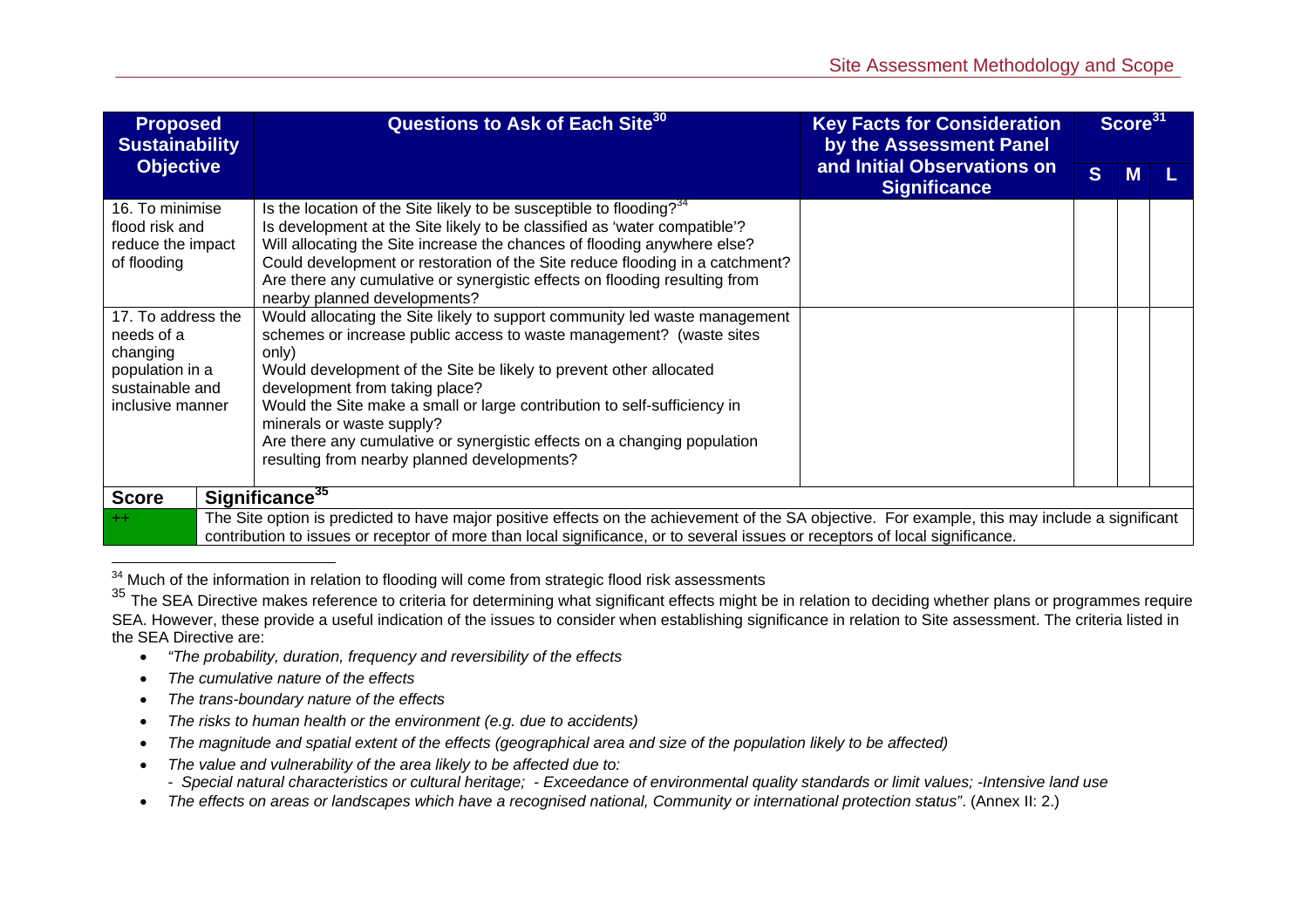| <b>Proposed</b><br><b>Sustainability</b> |                                                                                                                                             | <b>Questions to Ask of Each Site<sup>30</sup></b>                                                                                               | <b>Key Facts for Consideration</b><br>by the Assessment Panel |    | Score <sup>31</sup> |  |
|------------------------------------------|---------------------------------------------------------------------------------------------------------------------------------------------|-------------------------------------------------------------------------------------------------------------------------------------------------|---------------------------------------------------------------|----|---------------------|--|
| <b>Objective</b>                         |                                                                                                                                             |                                                                                                                                                 | and Initial Observations on<br><b>Significance</b>            | S. | M                   |  |
|                                          | The Site option is predicted to have minor positive effects on achievement of the SA objective. For example, this may include a significant |                                                                                                                                                 |                                                               |    |                     |  |
|                                          |                                                                                                                                             | contribution to an issue or receptor of more local significance.                                                                                |                                                               |    |                     |  |
|                                          |                                                                                                                                             | The Site option will have no effect on the achievement of the SA objective <sup>36</sup> .                                                      |                                                               |    |                     |  |
|                                          |                                                                                                                                             | The Site option is predicted to have minor negative effects on the achievement of the SA objective. For example, this may include a negative    |                                                               |    |                     |  |
|                                          |                                                                                                                                             | contribution to an issue or receptor of local significance.                                                                                     |                                                               |    |                     |  |
|                                          |                                                                                                                                             | The Site option is predicted to have major negative effects on the achievement of the SA objective. For example, this may include a significant |                                                               |    |                     |  |
|                                          |                                                                                                                                             | negative contribution to an issue or receptor of more than local significance.                                                                  |                                                               |    |                     |  |
|                                          | The impact of the Site option on the SA objective is uncertain.                                                                             |                                                                                                                                                 |                                                               |    |                     |  |

 $\overline{\phantom{a^{36}}\text{This} }$  includes where there is no clear link between the site SA objective and the site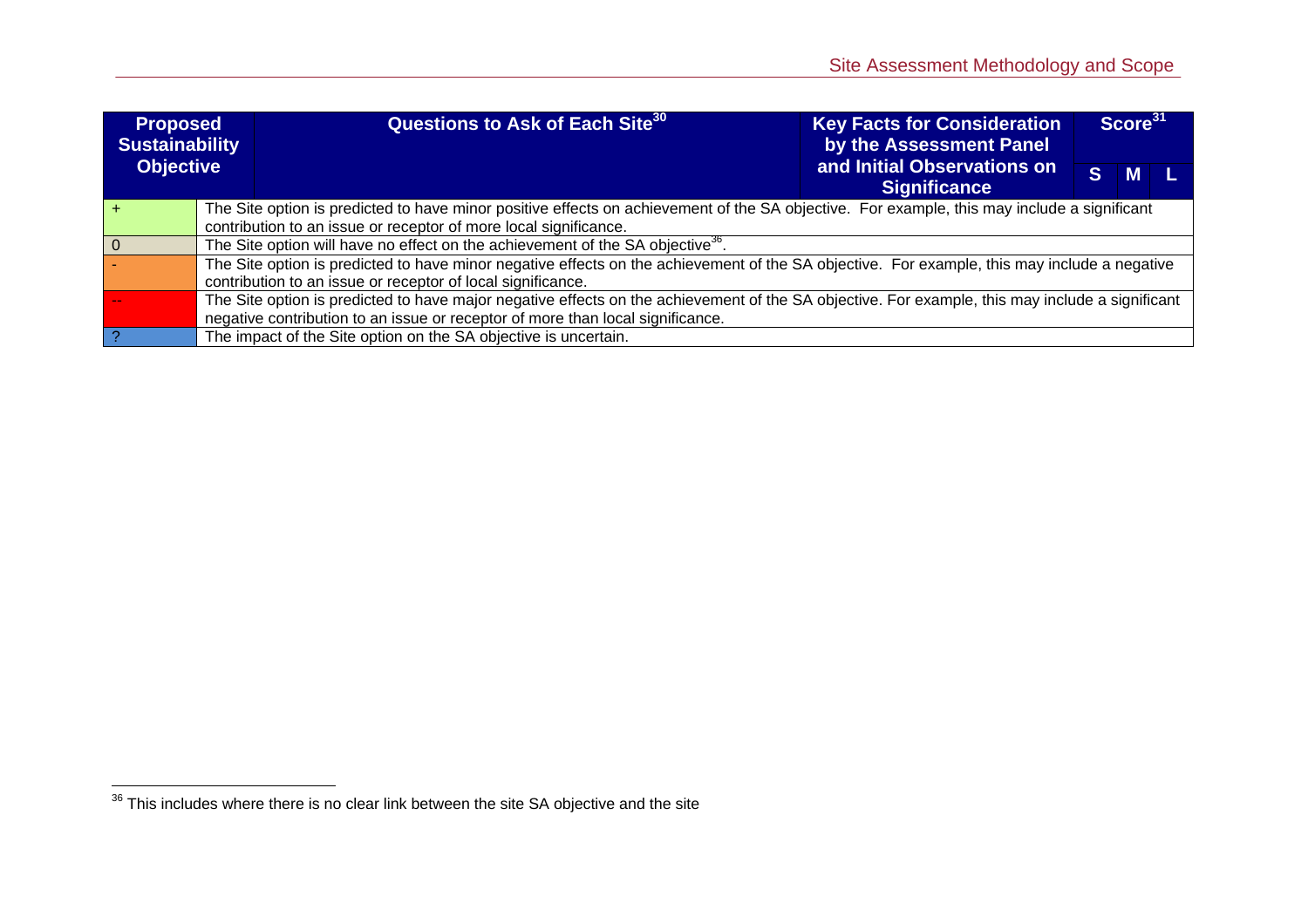Appendix 2: Diagram to Show the Relationship between the Sustainability Appraisal (SA) of the Joint Plan and the Site Identification and Assessment Methodology.

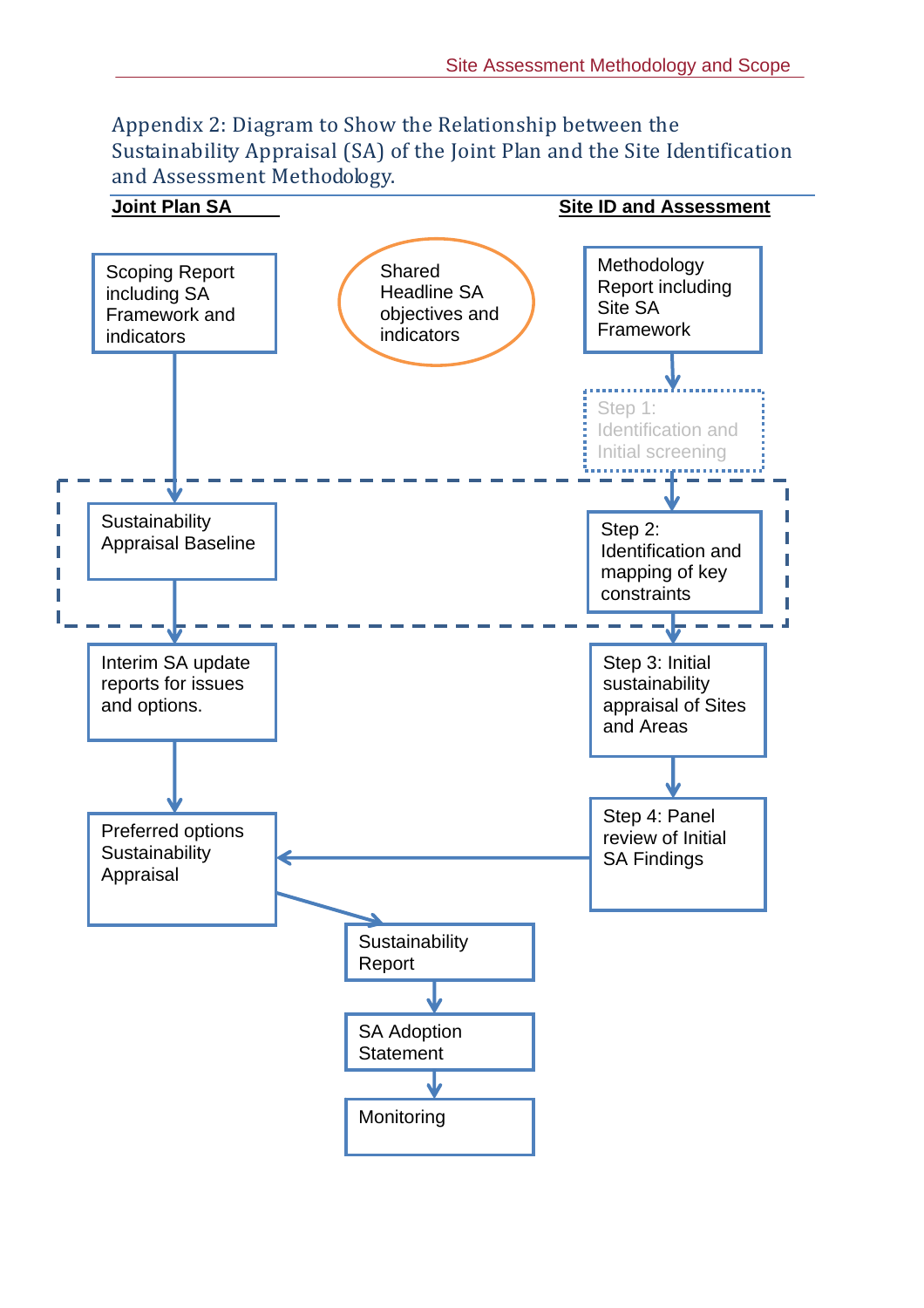### Appendix 3: Terms of Reference for Site Assessment Panel

#### **North Yorkshire, York and North York Moors Site Assessment and Advisory Panel**

#### **Purpose of the group**

-To evaluate the suitability and deliverability of minerals and waste Sites and Areas under assessment for identification in the Minerals and Waste Joint Plan -To record the results of their evaluation and feed this information to the Plans Team and Sustainability Appraisal Team

#### **Membership and Secretariat**

Membership of the core panel is open by invitation of the three planning authorities to a defined set of professionals with technical expertise in an area of relevance to Site assessment. The outcome of all discussions will be placed in the public domain (in the Sustainability Update Report at preferred options) and will be open to comment and critique by any interested party.

The panel membership may be updated from time to time, but at the time of writing confirmed members of the panel are:

-[This section to be completed once arrangements have been made for panel sessions]

Secretariat functions will be carried out by North Yorkshire County Council. This will include organising meetings of the panel and ensuring the accurate recording of Site assessments.

#### **Accountability**

Panel members will be required to declare any interests which may be perceived to influence their objectivity in relation to any particular site prior to panel discussions.

All outcomes of Panel discussion will be placed in the Sustainability Appraisal Update Report and posted on the North Yorkshire County Council website alongside the preferred options consultation.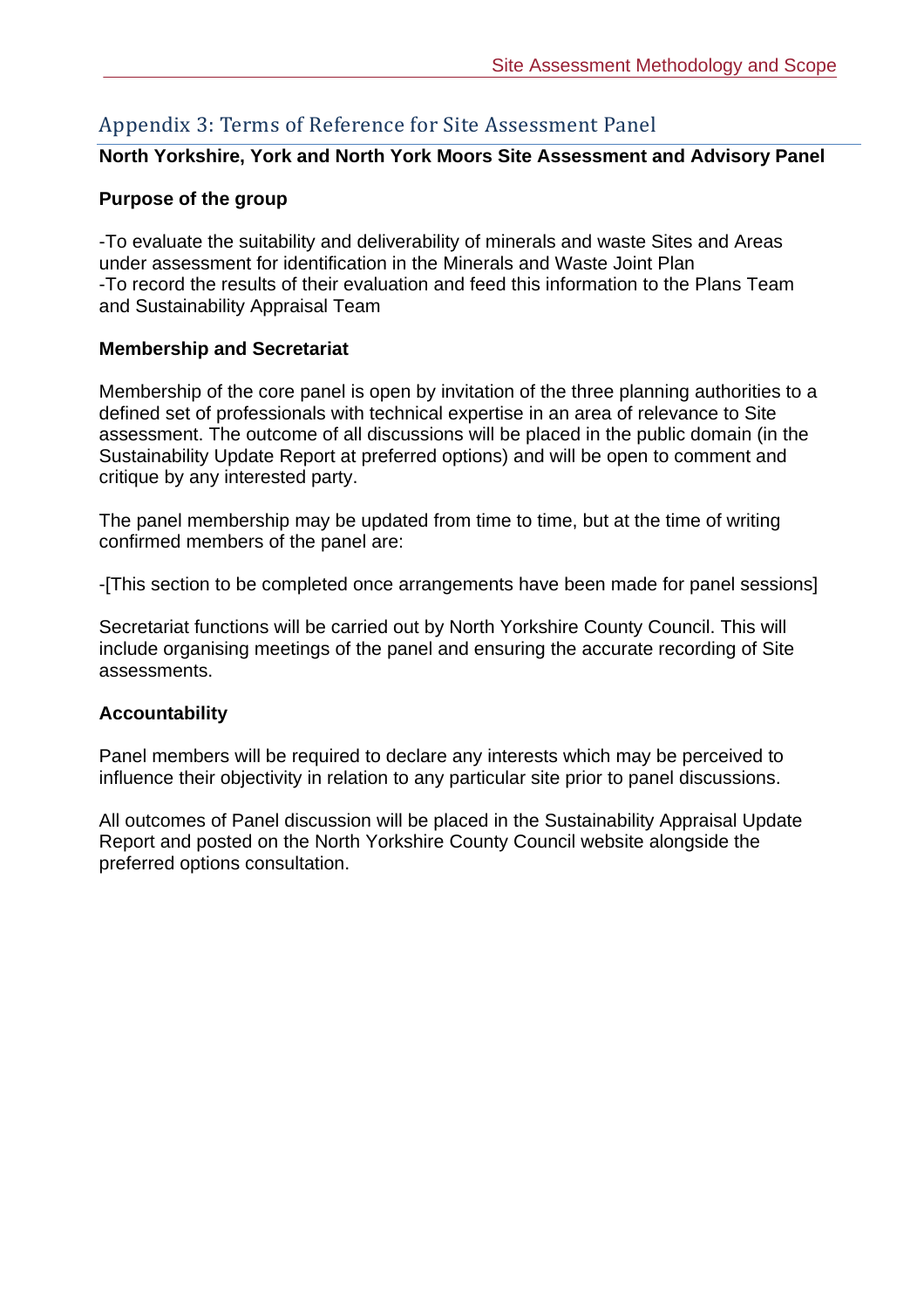### Appendix 4: Guide to the Baseline for Site Assessment

| <b>Topic</b>        | Links to baseline data                                                                                                                                                                                                                                                    |
|---------------------|---------------------------------------------------------------------------------------------------------------------------------------------------------------------------------------------------------------------------------------------------------------------------|
| <b>Biodiversity</b> | A full description of the biodiversity, flora and fauna baseline and                                                                                                                                                                                                      |
| Flora and           | maps are available in the Sustainability Appraisal Scoping                                                                                                                                                                                                                |
| Fauna               | Report: http://www.northyorks.gov.uk/media/23877/Volume-2---                                                                                                                                                                                                              |
|                     | Sustainability-Appraisal-Scoping-Report-                                                                                                                                                                                                                                  |
|                     | Baseline/pdf/Volume 2 -                                                                                                                                                                                                                                                   |
|                     | <b>Sustainability Appraisal Scoping Report Baseline.pdf</b>                                                                                                                                                                                                               |
|                     |                                                                                                                                                                                                                                                                           |
|                     | The following interactive map layers are also available on the<br>North Yorkshire County Council website:                                                                                                                                                                 |
|                     | National Nature Reserves; Local Nature Reserves; York Nature<br>Conservation Sites; Ramsar sites; Special Areas of<br>Conservation; Sites of Importance Nature Conservation; Site of<br>Special Scientific Interest.                                                      |
|                     | The developing Joint Minerals and Waste Local Plan Habitats<br>Regulations Assessment assesses the impact of the local plan<br>on European nature conservation sites and is available at<br>http://www.northyorks.gov.uk/article/26219/Habitats-regulation-<br>assessment |
|                     | Sites of Special Scientific Interest citations can be viewed at<br>http://www.sssi.naturalengland.org.uk/special/sssi/search.cfm                                                                                                                                          |
|                     | Tree Preservation Orders are made at a district level. Some<br>districts have mapped these, e.g.<br>http://data.gov.uk/dataset/harrogate-district-tree-preservation-                                                                                                      |
|                     | orders                                                                                                                                                                                                                                                                    |
| Landscape           | A full description of the landscape baseline and maps are                                                                                                                                                                                                                 |
|                     | available in the Sustainability Appraisal Scoping Report:                                                                                                                                                                                                                 |
|                     | http://www.northyorks.gov.uk/media/23877/Volume-2---                                                                                                                                                                                                                      |
|                     | Sustainability-Appraisal-Scoping-Report-                                                                                                                                                                                                                                  |
|                     | Baseline/pdf/Volume_2_-                                                                                                                                                                                                                                                   |
|                     | Sustainability Appraisal Scoping Report Baseline.pdf                                                                                                                                                                                                                      |
|                     | The following interactive map layers are also available on the<br>North Yorkshire County Council website:                                                                                                                                                                 |
|                     | Areas of Outstanding Natural Beauty; Greenbelt; Heritage<br><b>Coasts; National Parks</b>                                                                                                                                                                                 |
|                     | National Character Area (NCA) profiles divide the plan area (and<br>the whole of England) into areas defined by a unique<br>combination of landscape, biodiversity, geo-diversity and cultural<br>and economic activity. Within the Plan area are parts of 16             |
|                     | NCAs. The NCA profiles can be viewed via a web map at                                                                                                                                                                                                                     |
|                     | http://publications.naturalengland.org.uk/map?category=587130                                                                                                                                                                                                             |
|                     | The Managing Landscape Change project was commissioned to<br>develop an environmental evidence base and assess                                                                                                                                                            |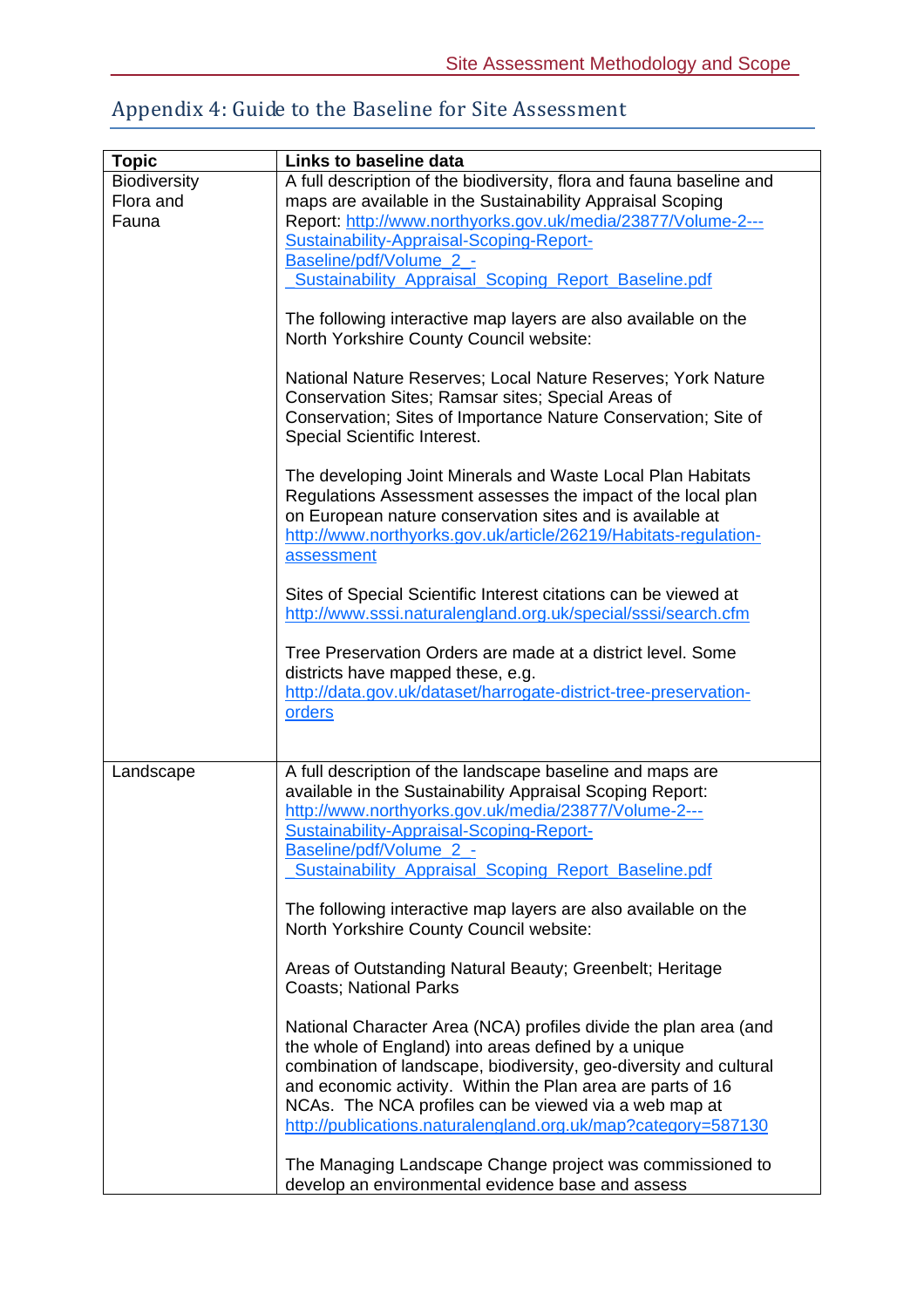|                | environmental sensitivities and capacity in North Yorkshire to<br>inform a spatial planning strategy for the extraction of minerals. It<br>is available to view at<br>http://www.northyorks.gov.uk/article/26667/Local-core-<br>documents---managing-landscape-change-project-April-2012                            |
|----------------|---------------------------------------------------------------------------------------------------------------------------------------------------------------------------------------------------------------------------------------------------------------------------------------------------------------------|
|                | North Yorkshire and York Landscape Character Assessment<br>describes the landscape of the area and the influences that have<br>shaped it. It can help inform the sustainable management of the<br>countryside. It is available at<br>http://www.northyorks.gov.uk/article/25431/Landscape-character-<br>assessment. |
|                | The North York Moors Landscape Character Assessment is also<br>available at http://www.northyorkmoors.org.uk/looking-after/our-<br>projects/lime-and-ice/landscape-character                                                                                                                                        |
|                | Landscape Character Assessments are also available at smaller<br>scales, for example district level landscape character<br>assessments.                                                                                                                                                                             |
| Water and Soil | A full description of the water and soil baseline and maps are<br>available in the Sustainability Appraisal Scoping Report:<br>http://www.northyorks.gov.uk/media/23877/Volume-2---<br>Sustainability-Appraisal-Scoping-Report-<br>Baseline/pdf/Volume_2_-<br>Sustainability_Appraisal_Scoping_Report_Baseline.pdf  |
|                | The following interactive map layers are also available on the<br>North Yorkshire County Council website:                                                                                                                                                                                                           |
|                | Nitrate Vulnerable Zones.                                                                                                                                                                                                                                                                                           |
|                | Much of the mapped data, such as the flood map and Nitrate<br>Vulnerable Zones, is also available on the Environment Agency<br>website 'What's in your Backyard?'<br>http://maps.environment-<br>agency.gov.uk/wiyby/wiybyController?ep=maptopics⟨=_e                                                               |
|                | Strategic Flood Risk Assessment (SFRA) enables development<br>to be located in areas less prone to flooding through the collation<br>of flood risk data. The North Yorkshire SFRA is in development,<br>while two other SFRAs cover other parts of the Plan Area. These<br>are:                                     |
|                | North east Yorkshire SFRA<br>http://www.northyorkmoors.org.uk/ __data/assets/pdf_file/0005/24<br>1637/REPORT-North-East-Yorkshire-Strategic-Flood-Risk-<br>Assessment-PPS25-Update.pdf                                                                                                                              |
|                | <b>York SFRA</b><br>http://www.york.gov.uk/info/200406/ldf evidence base documen<br>ts/465/ldf_evidence_base_documents/2                                                                                                                                                                                            |
|                | According to the Environment Agency 'Catchment Flood<br>Management Plans (CFMPs) give an overview of the flood risk                                                                                                                                                                                                 |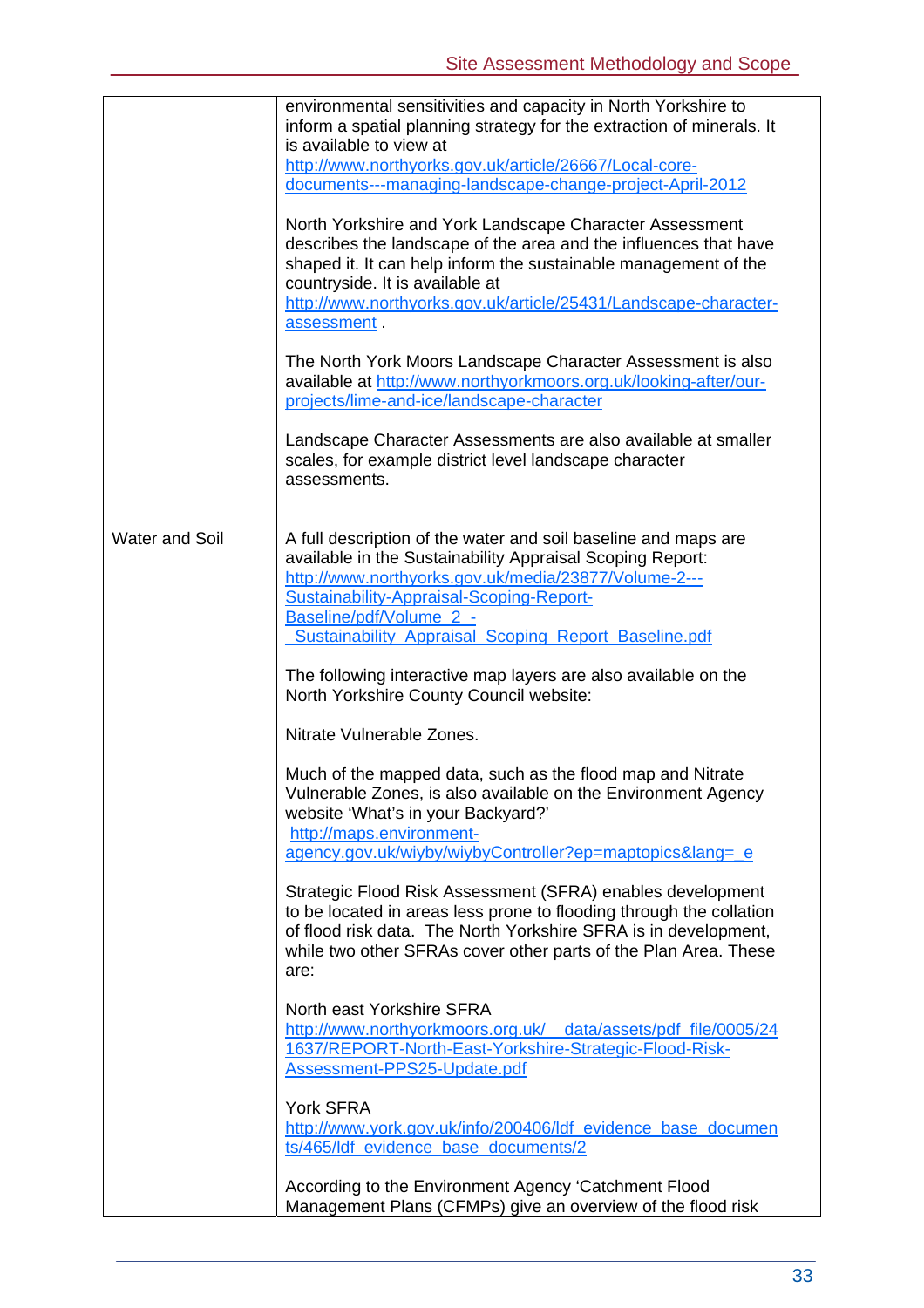|                                             | across each river catchment. They recommend ways of<br>managing those risks now and over the next 50 to 100 years'.<br>The CFMPS are available at http://www.environment-<br>agency.gov.uk/research/planning/114022.aspx<br>River Basin Management Plans (RBMPs) consider the status of<br>surface and ground water bodies and the action that needs to be<br>taken to improve water quality. The Plan Area mostly falls within<br>the Humber RBMP, with a smaller area in the Northumbria<br>RBMP (https://www.gov.uk/government/collections/river-basin-<br>management-plans) |
|---------------------------------------------|---------------------------------------------------------------------------------------------------------------------------------------------------------------------------------------------------------------------------------------------------------------------------------------------------------------------------------------------------------------------------------------------------------------------------------------------------------------------------------------------------------------------------------------------------------------------------------|
|                                             | Catchment Abstraction Management Strategies for river<br>catchments in the Yorkshire and Humber region show how water<br>resources will be managed in terms of allowable extraction and<br>are available at<br>https://www.gov.uk/government/collections/water-abstraction-<br>licensing-strategies-cams-process                                                                                                                                                                                                                                                                |
|                                             | The North East Shoreline Management Plan 2 (Tyne to<br>Flamborough Head was published in 2007 and sets out the<br>headline policies for future coastal management.                                                                                                                                                                                                                                                                                                                                                                                                              |
|                                             | Contaminated Land Registers are available at District Councils<br>and for the City of York. These will be checked where there is<br>substantive evidence that land might be contaminated (e.g.<br>where a historic use at the site may have led to contamination)                                                                                                                                                                                                                                                                                                               |
| Air                                         | A full description of the air baseline is available in the<br><b>Sustainability Appraisal Scoping Report:</b><br>http://www.northyorks.gov.uk/media/23877/Volume-2---<br>Sustainability-Appraisal-Scoping-Report-<br>Baseline/pdf/Volume 2 -<br><b>Sustainability Appraisal Scoping Report Baseline.pdf</b>                                                                                                                                                                                                                                                                     |
|                                             | Health and Safety Executive Planning Advice for Developments<br>near Hazardous Installations (PADHI) is not available for public<br>view, however this will be referred to when checking for<br>constraints. It will be important to check the PADHI system and<br>where necessary consult with the HSE. For further information on<br>Hazardous Substances Consent and its relationship to planning<br>see the Health and Safety Executive factsheet 'HSE's Current<br>Approach to Land Use Planning <sup>37</sup>                                                             |
|                                             | Ultimately sites that impact on air, soils or water may require an<br>environmental permit to operate. The Environment Agency<br>publish 'Guidance for Developments Requiring Planning<br><b>Permission and Environmental Permits':</b><br>https://www.gov.uk/government/uploads/system/uploads/attachm<br>ent_data/file/297009/LIT_7260_bba627.pdf                                                                                                                                                                                                                             |
| Cultural<br>Heritage and<br><b>Historic</b> | A full description of the cultural heritage baseline and maps are<br>available in the Sustainability Appraisal Scoping Report:<br>http://www.northyorks.gov.uk/media/23877/Volume-2---                                                                                                                                                                                                                                                                                                                                                                                          |
| Environment                                 | Sustainability-Appraisal-Scoping-Report-                                                                                                                                                                                                                                                                                                                                                                                                                                                                                                                                        |

 $\overline{a}$  $37$  HSE, undated. HSE's Current Approach to Land Use Planning [URL: http://www.hse.gov.uk/landuseplanning/lupcurrent.pdf ]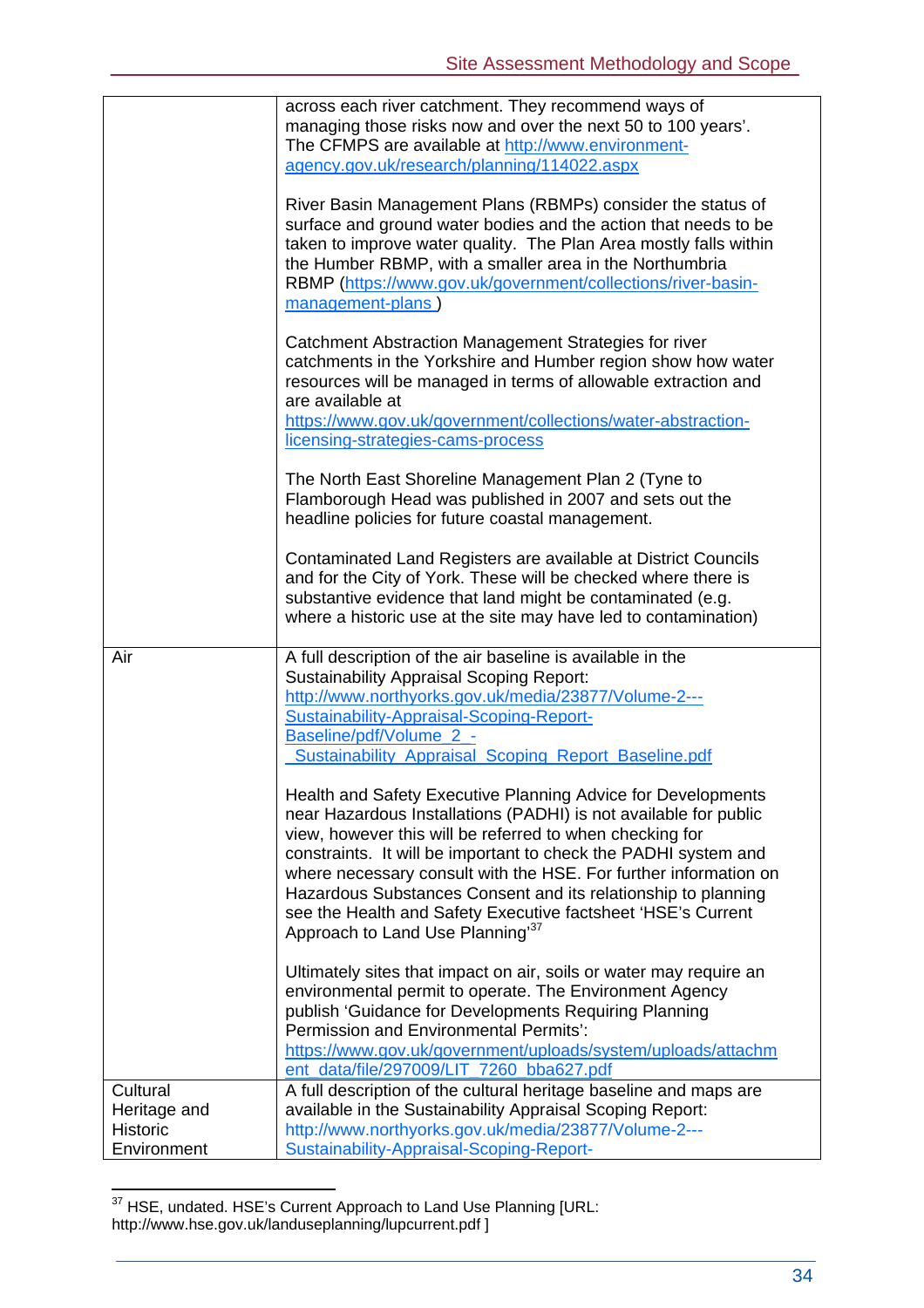|                                                                                                         | Baseline/pdf/Volume_2_-<br>_Sustainability_Appraisal_Scoping_Report_Baseline.pdf                                                                                                                                                                                                                                                                                                                                                  |
|---------------------------------------------------------------------------------------------------------|-----------------------------------------------------------------------------------------------------------------------------------------------------------------------------------------------------------------------------------------------------------------------------------------------------------------------------------------------------------------------------------------------------------------------------------|
|                                                                                                         | The following interactive map layers are also available on the<br>North Yorkshire County Council website:                                                                                                                                                                                                                                                                                                                         |
|                                                                                                         | Conservation Areas; Listed Buildings, Registered Parks and<br>Gardens, York Parks and Gardens, Scheduled Monuments,<br><b>World Heritage Sites</b>                                                                                                                                                                                                                                                                                |
|                                                                                                         | The Historic Environment Record (HER) is a system for<br>recording information about historic sites and finds, designated<br>sites, historic landscapes and buildings and other landscape<br>features. There are HER resources at North Yorkshire County<br>Council, the City of York and the North York Moors and a<br>national online database at<br>http://www.heritagegateway.org.uk/gateway/advanced search.as<br><u>px.</u> |
|                                                                                                         | A key historic landscape of considerable importance in the Plan<br>Area is the Vale of Pickering. The Vale of Pickering Statement of<br>Significance is published by English Heritage and is available at<br>http://m.northyorks.gov.uk/CHttpHandler.ashx?id=22213&p=0                                                                                                                                                            |
|                                                                                                         | City of York has produced a Heritage Topic Paper that helps<br>define the special character and significance of York. This is<br>available from<br>http://www.york.gov.uk/downloads/file/2137/heritage topic paper                                                                                                                                                                                                                |
| Population and<br>Human Health /<br>Communities /<br>Employment,<br><b>Education and</b><br>Deprivation | A full description of the population and human health and<br>communities baseline and maps are available in the<br><b>Sustainability Appraisal Scoping Report:</b><br>http://www.northyorks.gov.uk/media/23877/Volume-2---<br>Sustainability-Appraisal-Scoping-Report-<br>Baseline/pdf/Volume_2_-                                                                                                                                 |
|                                                                                                         | Sustainability Appraisal Scoping Report Baseline.pdf                                                                                                                                                                                                                                                                                                                                                                              |
|                                                                                                         | Built development is shown as the base layer to the interactive<br>maps on the North Yorkshire County Council website. Further<br>work will be undertaken to define the composition of built<br>development through a review of local plans and through site<br>visits.                                                                                                                                                           |
|                                                                                                         | The Indices of Deprivation identify the most deprived areas<br>across the country by considering a range of indicators combined<br>into a single score covering economic, social and housing issues.<br>In North Yorkshire and York the 2010 Index of Deprivation is<br>shown on the Stream website http://www.streamlis.org.uk/                                                                                                  |
| Recreation and<br>Leisure                                                                               | A full description of the recreation and leisure baseline and maps<br>are available in the Sustainability Appraisal Scoping Report:<br>http://www.northyorks.gov.uk/media/23877/Volume-2---<br>Sustainability-Appraisal-Scoping-Report-<br>Baseline/pdf/Volume_2_-<br>Sustainability Appraisal Scoping Report Baseline.pdf                                                                                                        |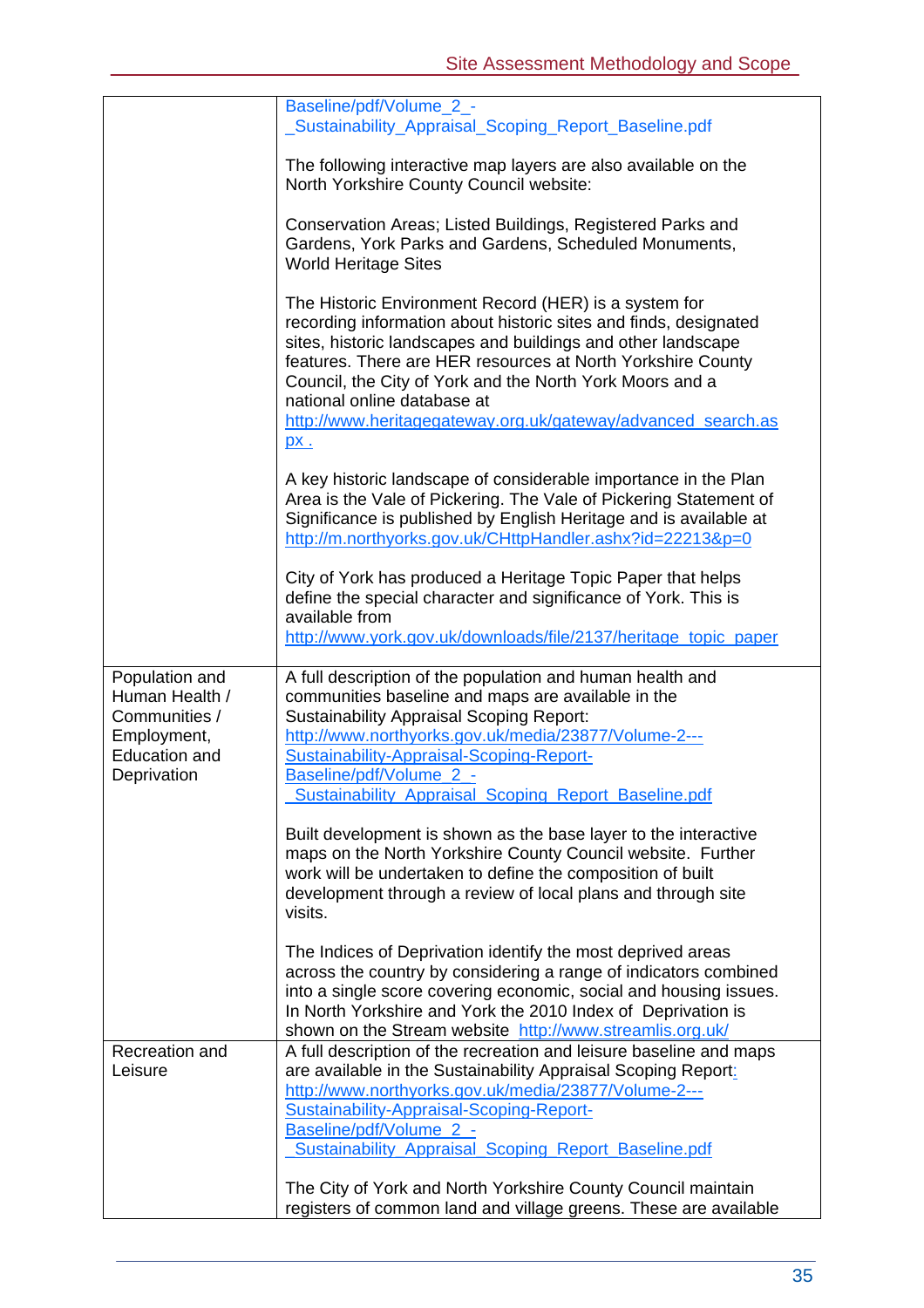|                                         | for checks to be made, though a map that corresponds to the<br>Joint Plan area is not available. Checks will be made of registers<br>during the site assessment process. See<br>http://www.northyorks.gov.uk/article/25404/Common-land-and-<br>village-green-register for details of how to access the North<br>Yorkshire Register.<br>See<br>http://www.york.gov.uk/info/200394/planning_guidance/350/plann<br>ing_quidance/8 for details of how to access the York Register             |
|-----------------------------------------|-------------------------------------------------------------------------------------------------------------------------------------------------------------------------------------------------------------------------------------------------------------------------------------------------------------------------------------------------------------------------------------------------------------------------------------------------------------------------------------------|
|                                         | See http://www.redcar-                                                                                                                                                                                                                                                                                                                                                                                                                                                                    |
|                                         | cleveland.gov.uk/rcbcweb.nsf/Web+Full+List/94C9470409E71A6<br>E80257522004B003A?OpenDocument for details for Redcar and<br>Cleveland.                                                                                                                                                                                                                                                                                                                                                     |
| <b>Material Assets</b><br>and Resources | A full description of the material assets and resources baseline<br>and maps are available in the Sustainability Appraisal Scoping<br>Report: http://www.northyorks.gov.uk/media/23877/Volume-2---<br>Sustainability-Appraisal-Scoping-Report-<br>Baseline/pdf/Volume_2_-<br>Sustainability_Appraisal_Scoping_Report_Baseline.pdf                                                                                                                                                         |
|                                         | The Coal Authority publishes a web map showing development<br>high risk areas which indicate where subsidence due to coal<br>mining may be an issue. This is available at:                                                                                                                                                                                                                                                                                                                |
|                                         | http://coal.decc.gov.uk/en/coal/cms/publications/data/map/map.a<br><b>Spx</b>                                                                                                                                                                                                                                                                                                                                                                                                             |
|                                         | The same map also shows coal resources and surface mining<br>(past and current).                                                                                                                                                                                                                                                                                                                                                                                                          |
|                                         | Indicative data on existing and dormant minerals sites is<br>contained within the Joint Plan evidence base 'Minerals Specific<br>Evidence Paper at<br>http://www.northyorks.gov.uk/media/23884/Evidence-Paper-2---<br>Minerals-Specific-Evidence-updates-May-<br>2013/pdf/Draft Evidence Paper 2 -<br>Minerals Specific Evidence updates May 2013.pdf. Topic<br>papers published at [www.northyorks.gov.uk/mwevidence also<br>contain information on existing and dormant minerals sites. |
|                                         | Information on many extant waste sites is shown in the Waste<br>Specific Evidence Paper at<br>http://www.northyorks.gov.uk/media/23874/Waste-Specific-<br>Evidence-Base-Final-Jan-Update-<br>2012/pdf/Waste_Specific_Evidence_Base_(Final)_(Jan._Update<br>$2012$ ).pdf.<br>Topic papers published at [www.northyorks.gov.uk/mwevidence<br>also contain information on existing waste sites.                                                                                              |
|                                         | BGS minerals resource data maps are reproduced in the<br>evidence base in the Minerals Topic papers at<br>www.northyorks.gov.uk/mwevidence                                                                                                                                                                                                                                                                                                                                                |
| Transport                               | A full description of the transport baseline is available in the<br><b>Sustainability Appraisal Scoping Report:</b><br>http://www.northyorks.gov.uk/media/23877/Volume-2---                                                                                                                                                                                                                                                                                                               |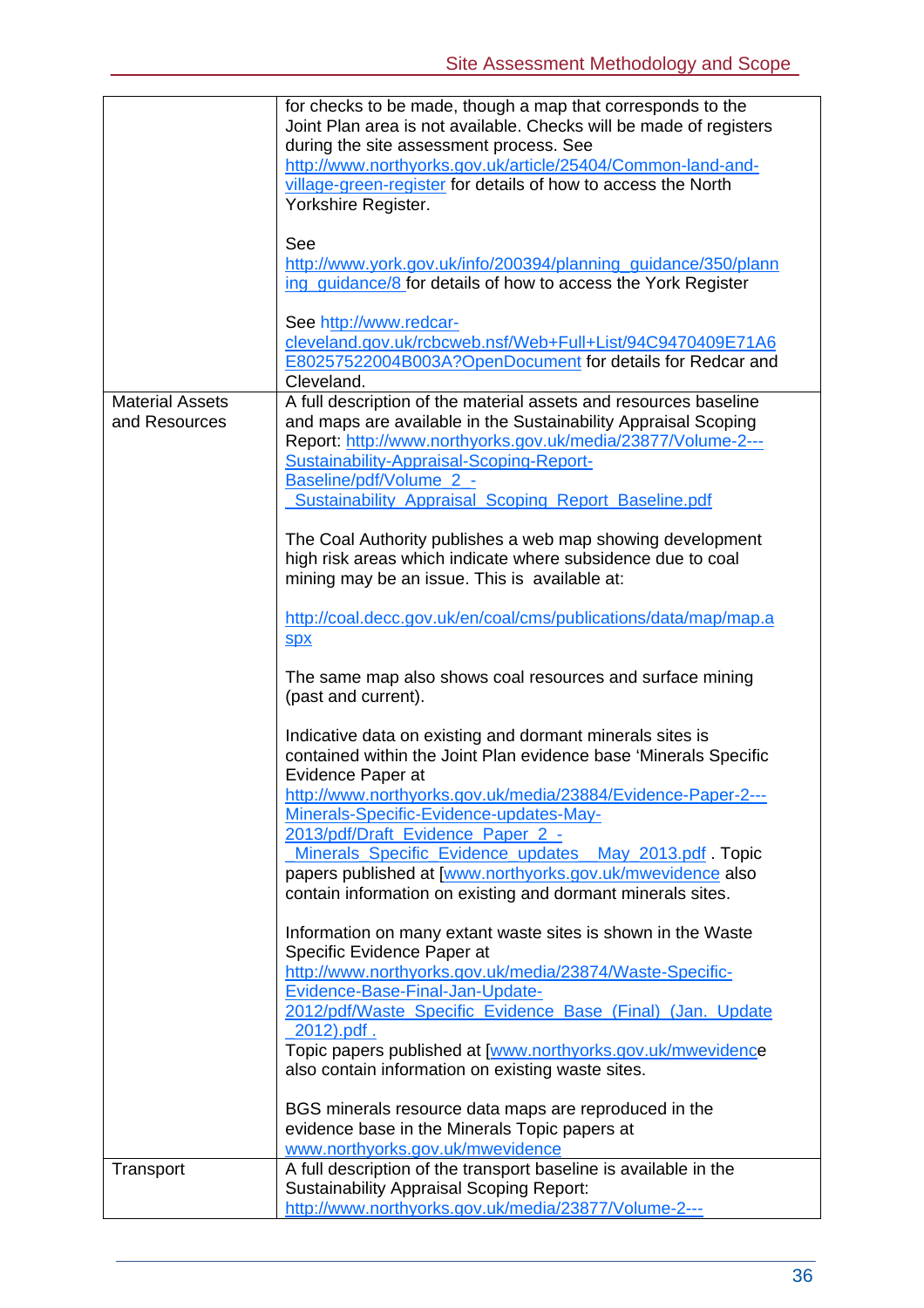| Sustainability-Appraisal-Scoping-Report-<br>Baseline/pdf/Volume 2 -<br><b>_Sustainability_Appraisal_Scoping_Report_Baseline.pdf</b>                                    |
|------------------------------------------------------------------------------------------------------------------------------------------------------------------------|
| The timber routes map shows agreed routes and restrictions on<br>routes for timber freight. This is available as web map at<br>http://www.northyorks.gov.uk/timbermap. |

Please use this NEW free post address for any consultation after November 2014

Freepost RTKH-ZLEU-GAUT Minerals and Waste Joint Plan Team Planning Services Business and Environmental Services North Yorkshire County Council County Hall NORTHALLERTON DL7 8AH

Please note the format must be identical to that above otherwise it will be rejected at the post office.

Please use this NEW free post address for any consultation after November 2014

Freepost RTKH-ZLEU-GAUT Minerals and Waste Joint Plan Team Planning Services Business and Environmental Services North Yorkshire County Council County Hall NORTHALLERTON DL7 8AH

Please note the format must be identical to that above otherwise it will be rejected at the post office.